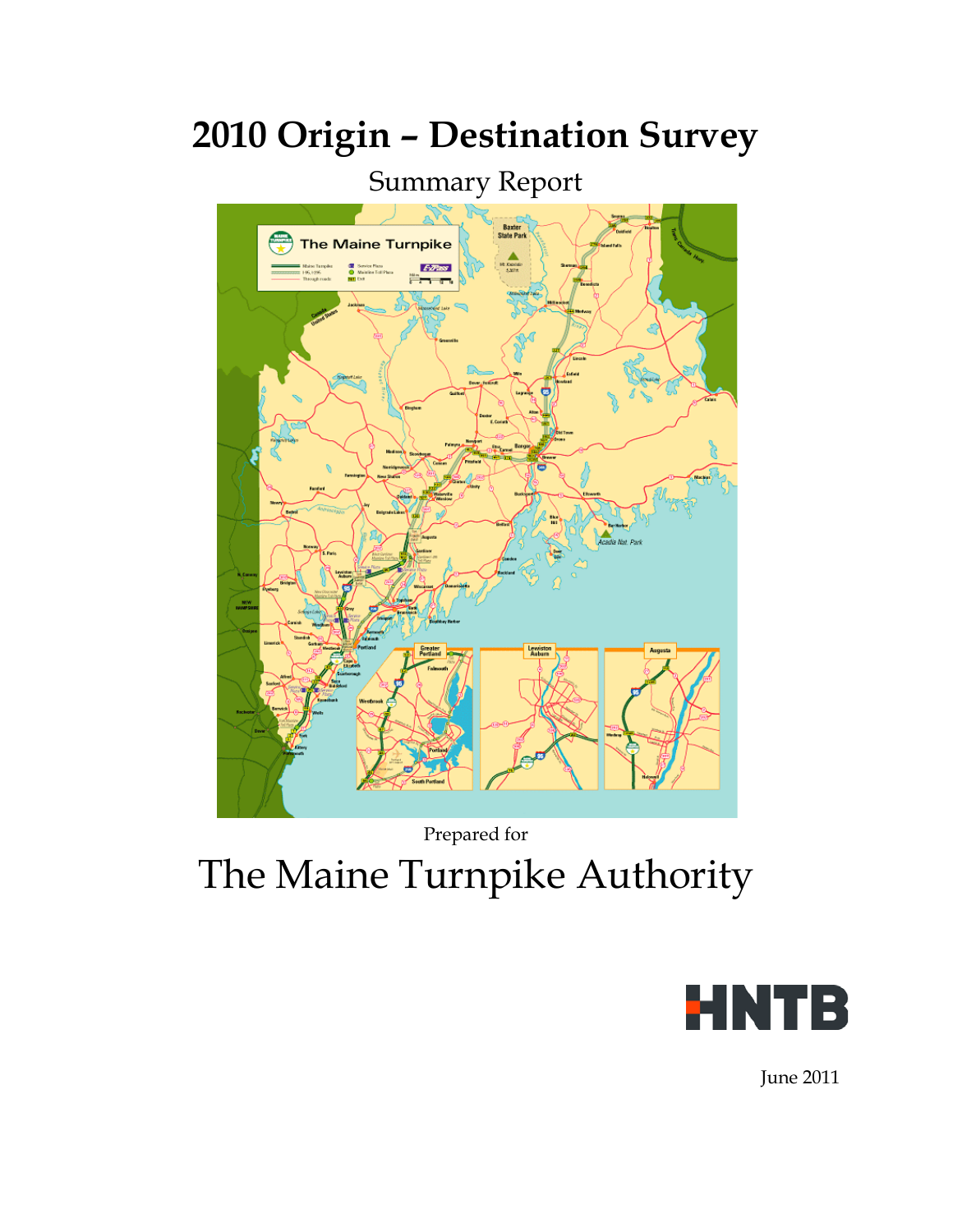# **TABLE OF CONTENTS**

| <b>SECTION 1. EXECUTIVE SUMMARY</b>                                | 4                       |
|--------------------------------------------------------------------|-------------------------|
| <b>SECTION 2. CONDUCTING THE SURVEY</b>                            | 7                       |
| 2.1 Survey Card                                                    | $\overline{\mathbf{z}}$ |
| 2.2 Survey Timing                                                  | 9                       |
| 2.3 Survey Distribution Plan                                       | 10                      |
| 2.4 Survey Classification by Location                              | 11                      |
| <b>Response Rate</b><br>2.5                                        | 11                      |
| <b>SECTION 3. TRAVEL PATTERNS</b>                                  | 13                      |
| 3.1 QUESTION 1: Date of Trip                                       | 13                      |
| QUESTION 3 & 7: Trip Type<br>3.2                                   | 14                      |
| QUESTIONS 4 & 5: Location of Trip Entrance and Exit<br>3.3         | 17                      |
| QUESTION 2 & 6: Location of Trip Origin and Destination<br>3.4     | 22                      |
| 3.5 QUESTION 11: Frequency of Travel on the Maine Turnpike         | 24                      |
| <b>SECTION 4. PATRON CHARACTERISTICS</b>                           | 30                      |
| 4.1 QUESTION 12: Residence of Turnpike Patrons                     | 30                      |
| 4.2 QUESTION 8: Type of Vehicle Driven                             | 32                      |
| <b>QUESTION 9: Number of Patrons per Vehicle</b><br>4.3            | 33                      |
| 4.4 QUESTION 13: E-ZPass and Cash Patrons                          | 35                      |
| 4.5 QUESTION 14: Reasons for Not Purchasing an E-ZPass             | 36                      |
| 4.6 QUESTION 15: ORT Impact on E-ZPass Acquisition                 | 38                      |
| 4.7 QUESTION 10: Frequency of Travel through York Toll Plaza       | 39                      |
| <b>SECTION 5. ADDITIONAL ANALYSIS</b>                              | 44                      |
| 5.1 Gorham E-W Connector                                           | 44                      |
| 5.2 Central York County E-W Connector                              | 45                      |
| 5.3 Zoom Commuter Bus Service between Lewiston/Auburn and Portland | 47                      |
| <b>APPENDIX A.</b><br><b>SURVEY PLANNING DOCUMENTATION</b>         | 49                      |
| <b>Survey Timing</b>                                               | 49                      |
| <b>Survey Distribution Plan</b>                                    | 50                      |
| <b>Response Rate Summary</b>                                       | 59                      |
|                                                                    |                         |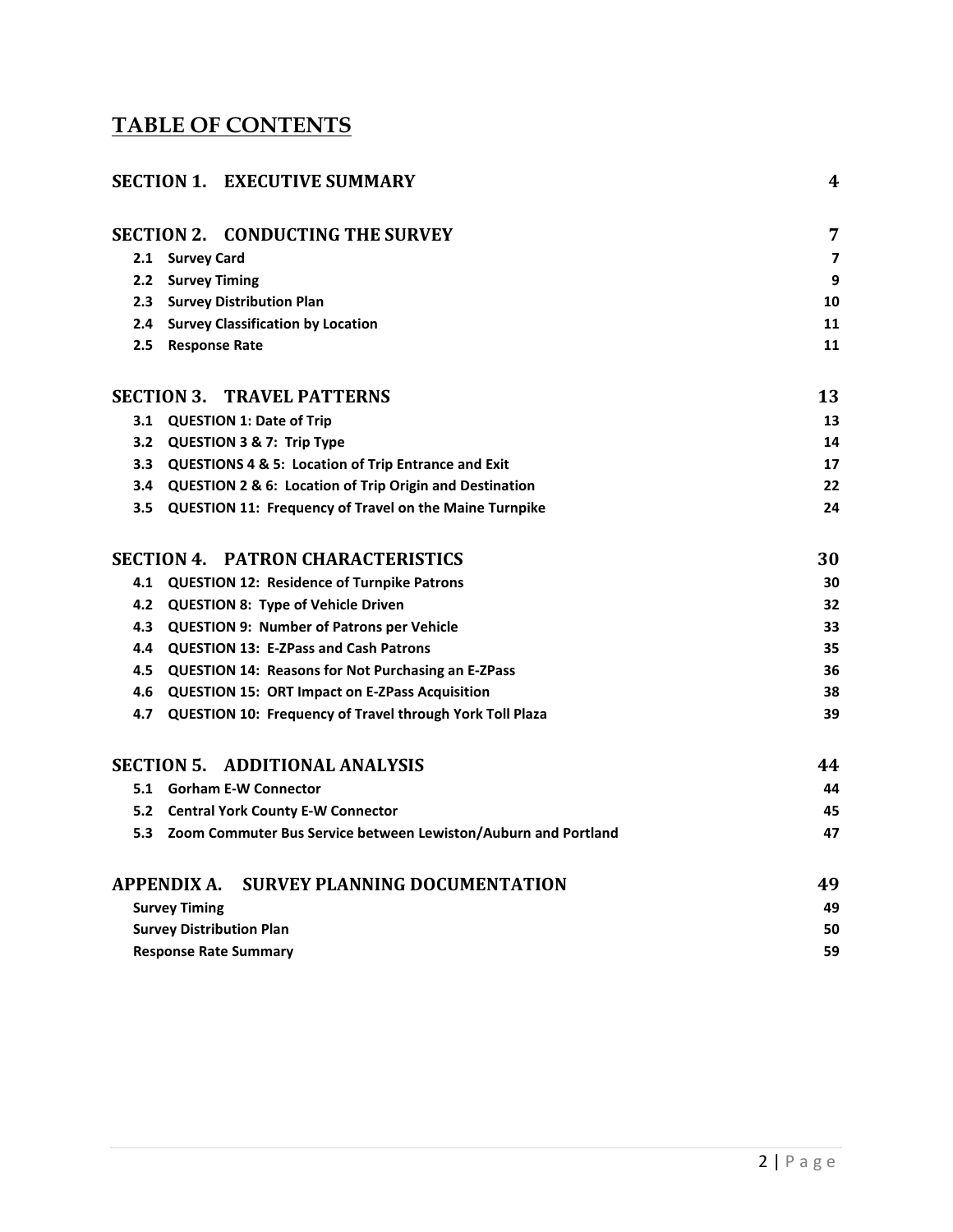# **Index of Figures**

| FIGURE 1 - SURVEY CARD                                                   | 8  |
|--------------------------------------------------------------------------|----|
| FIGURE 2 – TRIP TYPES ON MAINE TURNPIKE                                  | 15 |
| FIGURE 3 - TRIP PURPOSE COMPARISON, WEEKDAY VS. WEEKEND                  | 16 |
| FIGURE 4 – ORIGIN AND DESTINATION SUMMARY BY STATE AND VEHICLE TYPE      | 23 |
| FIGURE 5 - SUMMARY OF AVERAGE TRIPS PER YEAR, BY STATE RESIDENCE         | 26 |
| FIGURE 6 - RELATIONSHIP BETWEEN TRIP FREQUENCY AND TRIPS TAKEN           | 27 |
| FIGURE 7 - COMPARISON OF TRIP FREQUENCY, CASH VS. E-ZPASS PATRONS        | 28 |
| FIGURE 8 - STATE OF RESIDENCY OF MAINE TURNPIKE PATRONS, BY VEHICLE TYPE | 30 |
| FIGURE 9 - IN-STATE VS. OUT-OF-STATE PATRONS, PREVIOUS 3 O&D SURVEYS     | 31 |
| FIGURE 10 - TRIP PURPOSE COMPARISON, CASH VS. E-ZPASS                    | 36 |
| FIGURE 11 - FREQUENCY OF TRAVEL THROUGH THE YORK TOLL PLAZA              | 40 |
| FIGURE 12 - RELATIONSHIP BETWEEN FREQUENCY AND TRIPS                     | 41 |
| FIGURE 13 - TRIP PURPOSE COMPARISON, YORK PATRONS VS. REST OF TURNPIKE   | 43 |
| FIGURE 14 - CENTRAL YORK COUNTY CONNECTIONS STUDY AREA                   | 46 |

### **Index of Tables**

| TABLE 1 - SURVEY DATES AND TIMES BY LOCATION                                           | 9  |
|----------------------------------------------------------------------------------------|----|
| TABLE 2 - TOTAL SURVEY DISTRIBUTION, BY WEEKDAY VS. WEEKEND                            | 11 |
| TABLE 3 - RATE OF RETURN                                                               | 12 |
| TABLE 4 - DATE OF TRIPS                                                                | 13 |
| TABLE 5 - ORIGIN-DESTINATION PATTERNS, BY ORIGINATING INTERCHANGE                      | 19 |
| TABLE 6 - COMPARISON OF ORIGIN & DESTINATION DATA, 2004-2010                           | 21 |
| TABLE 7 - FREQUENCY OF ALL PATRONS ON THE MAINE TURNPIKE                               | 25 |
| TABLE 8 - FREQUENCY ON MAINE TURNPIKE BY PATRON STATE OF RESIDENCY                     | 25 |
| TABLE 9 - TYPES OF VEHICLES ON THE MAINE TURNPIKE                                      | 32 |
| TABLE 10 - NUMBER OF OCCUPANTS PER VEHICLE ON THE MAINE TURNPIKE                       | 33 |
| TABLE 11 - AVERAGE OCCUPANCY COMPARISON, WEEKDAY VS. WEEKEND - 2010 SURVEY             | 34 |
| TABLE 12 - AVERAGE OCCUPANCY STATSTICS, CASH PATRONS VS. E-ZPASS USERS - 2010 SURVEY   | 34 |
| TABLE 13 - E-ZPASS PATRONS VS. CASH PATRONS                                            | 35 |
| TABLE 14 - SUMMARY OF REASONS FOR NOT PURCHASING E-ZPASS                               | 37 |
| TABLE 15 - FREQUENCY OF USE FOR CASH-PAYING PATRONS WHO "DON'T TRAVEL VERY FREQUENTLY" | 37 |
| TABLE 16 - CASH PATRONS' DECISIONS IF ORT WERE INSTALLED                               | 38 |
| TABLE 17 - COMPARISON OF FREQUENCY CHARACTERISTICS AT YORK, CASH VS. E-ZPASS           | 42 |
| TABLE 18 - ESTIMATED GORHAM E-W CONNECTOR USAGE                                        | 45 |
| TABLE 19 - ESTIMATED CENTRAL YORK COUNTY CORRIDOR USAGE                                | 47 |
|                                                                                        |    |
|                                                                                        |    |
|                                                                                        |    |
|                                                                                        |    |
|                                                                                        |    |
|                                                                                        |    |
|                                                                                        |    |
|                                                                                        |    |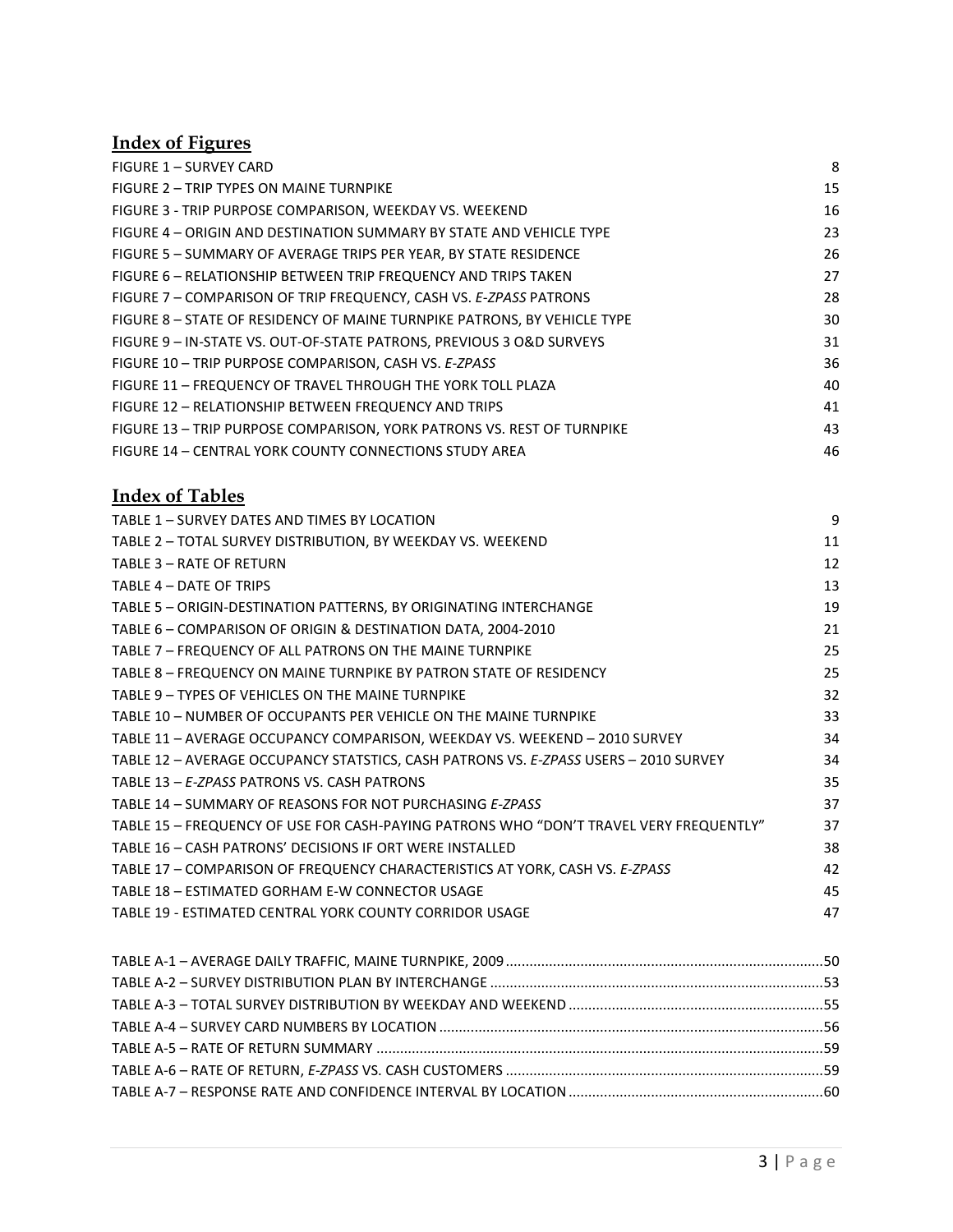# <span id="page-3-0"></span>**Section 1. EXECUTIVE SUMMARY**

In July and August of 2010, HNTB conducted an origin and destination (O&D) study of Maine Turnpike patrons. The purpose of the study was threefold: to update historical data on travel patterns on the Maine Turnpike, to acquire a better understanding of general patron characteristics (particularly of cash-paying patrons), and to help understand the extent to which open road tolling (ORT) could encourage cash-paying patrons to acquire an *E-ZPass*. The study highlights are summarized below.

**Response rate**. The survey involved the distribution of at least 3,000 survey cards at every interchange. A total of 61,500 surveys were distributed to Maine Turnpike patrons. A total of **13,095** cards were returned, yielding a response rate of **21.3%.** A statistically valid number of responses was received at each interchange, thus achieving a survey whose confidence level was 95% with a confidence interval that was no greater than ±5%.

**Residency**. In the summer survey, just over **75%** of all respondents were Maine residents. This was slightly lower than the share observed in the previous survey (about 81%), which was conducted in the spring of 2004. However, the share was higher than the last *summer* survey (1998), in which **65%** of all respondents were Maine residents.

**Trip frequency.** Over half of the Maine Turnpike patrons responding to the survey reported using the roadway on *at least* a weekly basis. The average Turnpike patron responding to the survey traveled on the Turnpike **167 times** per year, or approximately once every other day. The average Turnpike patron who resided in Maine traveled on the Turnpike an average of **212 times** per year, or approximately 4 times per week.

**Occupancy**. The average trip on the Maine Turnpike involved 1.90 occupants per vehicle. This result from the summer of 2010 was slightly higher than the averages observed in the spring of 2004 (1.70 occupants per vehicle) and in the summer of 1998 (1.86). The Maine Turnpike has consistently exceeded the national average of 1.67 occupants per vehicle.

**Trip type**. Work-related trips (the combination of "home-based work" and "work-based" trips) made up almost half of the weekday trips, but only about 10% of the weekend trips. Overall, the combined share of "home-based shopping" and "home-based recreational" trips (22.1%) was roughly equal to the share of "home-based work" trips (20.4%). This result may have been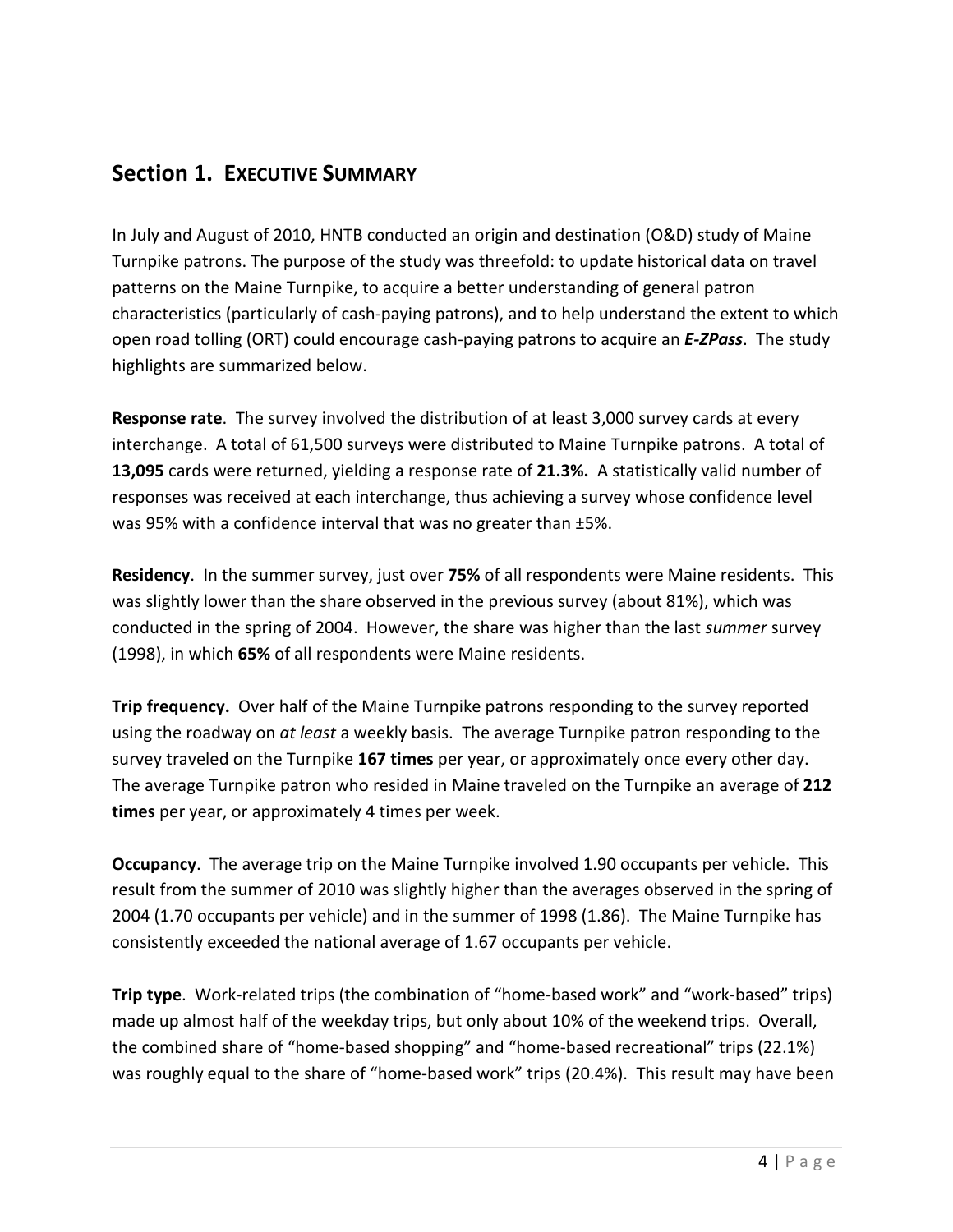shaped in part by the fact that the survey cards were not always distributed during peak traffic periods, in order to avoid introducing delays at the toll plazas.

*E-ZPass* **usage vs. Cash**. Just over two-thirds of the respondents to the survey indicated that they have an *E-ZPass*. The average *E-ZPass* patron traveled on the Turnpike 201 times per year (or about 4 times per week), while the average cash-paying patron traveled on the Turnpike 94 times per year (or just under 2 times per week).

**Reason for Not Acquiring** *E-ZPass*. About half (48.5%) of cash-paying patrons indicated that the primary reason that they have not acquired an E-ZPass is because they don't travel frequently enough. However, of those who made this statement, about 4% actually said that they use the Turnpike either "almost every day" or "multiple times each day".

**ORT and** *E-ZPass* **Conversion**. About one-third of the cash-paying patrons indicated that they would be persuaded to acquire an *E-ZPass* if the Maine Turnpike Authority (or simply "the Authority") were to implement open road tolling (ORT) at its mainline plazas.

**York Characteristics.** The survey responses indicated the following characteristics relative to York Toll Plaza usage:

- About two-thirds of responding patrons (63.6%) indicated they only travel through the York Toll Plaza "a few times per year". This trip occurrence accounted for a mere 2.8% of the trips passing through the plaza annually.
- Less than 10% of the patrons indicated they travel through the plaza either "almost every day" or "multiple times each day". This trip frequency accounted for **more than two-thirds** of all trips passing through the plaza annually.
- The average Turnpike patron traveled through the York Toll Plaza an average of 46 times per year, or roughly once a week.
- Maine residents comprised nearly 40% of the patrons who used the plaza in the summer survey.

**Additional Analysis**. A more detailed look at selected survey responses indicated the following:

- If an east-west connector were built to connect Gorham and its surrounding communities with the Maine Turnpike, it could expect to serve up to 3,720 trips per day. This only includes vehicles connecting to the Turnpike; it does not include vehicles that would use the road to connect directly to other Greater Portland destinations.
- Similarly, an east-west connector in Central York County could expect to serve up to 6,350 trips per day seeking to connect to the Maine Turnpike.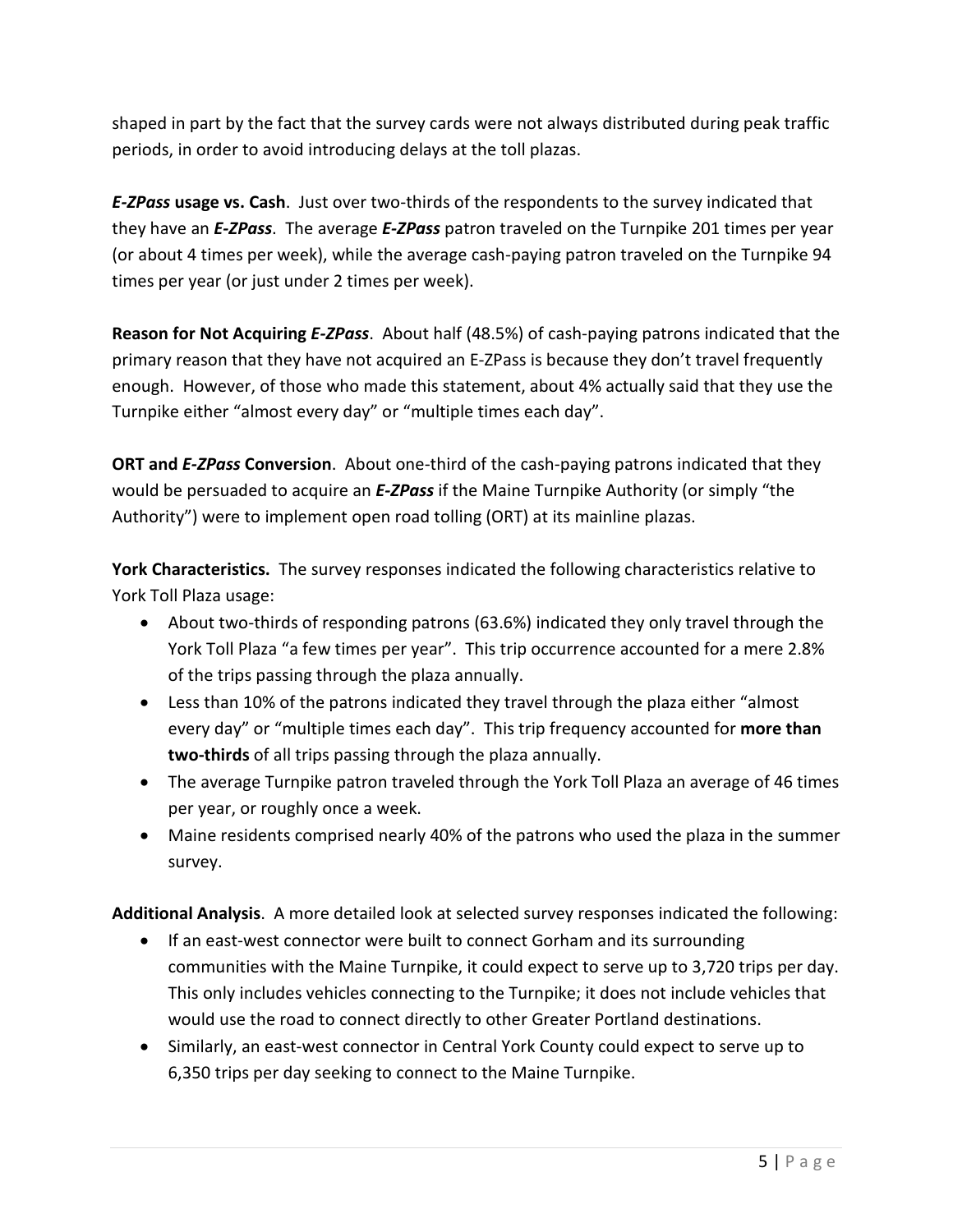• A preliminary feasibility evaluation of ZOOM bus service between Lewiston-Auburn and downtown Portland suggests it would support about 50 person-trips per day.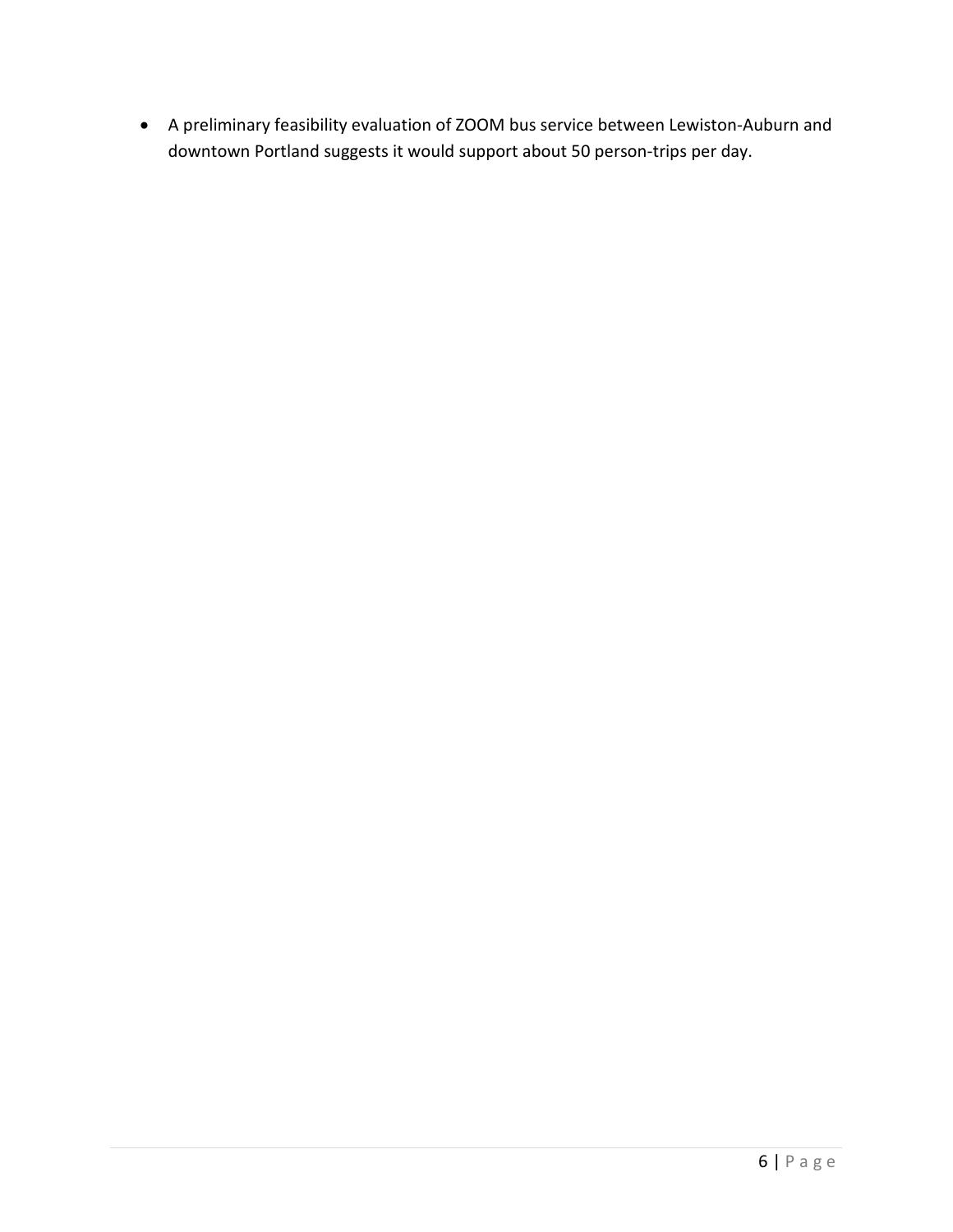# <span id="page-6-0"></span>**Section 2. CONDUCTING THE SURVEY**

This section summarizes the manner in which the origin and destination (O&D) survey was conducted. A more detailed description of the decisions that supported this approach can be found in [Appendix A.](#page-48-0)

### <span id="page-6-1"></span>*2.1 SURVEY CARD*

The Maine Turnpike Authority ("the Authority"), working with HNTB, developed a slate of 14 questions to pose to Turnpike patrons. These questions were very similar to those posed in the 2004 survey, with four primary modifications:

- 1. The question that specifically addressed commercial vehicle drivers (concerning how frequently they travel outside of Maine) was removed from the survey card. The previous results of this question did not provide valuable insight relating to Turnpike usage.
- 2. Some specific York Toll Plaza questions were presented to assist with the ongoing planning efforts involving the York Toll Plaza replacement project.
- 3. In order to update user data for the Maine Turnpike bond refinancing, Wilbur Smith Associates (WSA) proposed a question pertaining to the impact on patrons if ORT were to be implemented.
- 4. Instead of adding a space for comments, patrons were asked to provide their mailing address if they wished to be considered for a \$25 gift card. As an incentive, the Authority awarded 100 such gift cards to randomly selected respondents.

The questions were printed on a postage-paid post card and distributed to Turnpike patrons. Those who elected to participate filled out the survey cards and placed them in the mail for delivery to the Maine Turnpike Authority. All cards were subsequently forwarded to HNTB.

In the 2004 survey, a brief set of directions was attached to the survey. However, the 2010 survey chose instead to post the instructions on the Maine Turnpike Authority's website. This reduced printing costs and saved space for more detailed questions on the card.

Before distributing the surveys, HNTB created a database to receive all survey card data. The entry of survey card data was performed primarily by HNTB staff, with some assistance from Maine Turnpike Authority staff.

[Figure 1](#page-7-0) illustrates the final survey card that was distributed to 61,500 Turnpike patrons.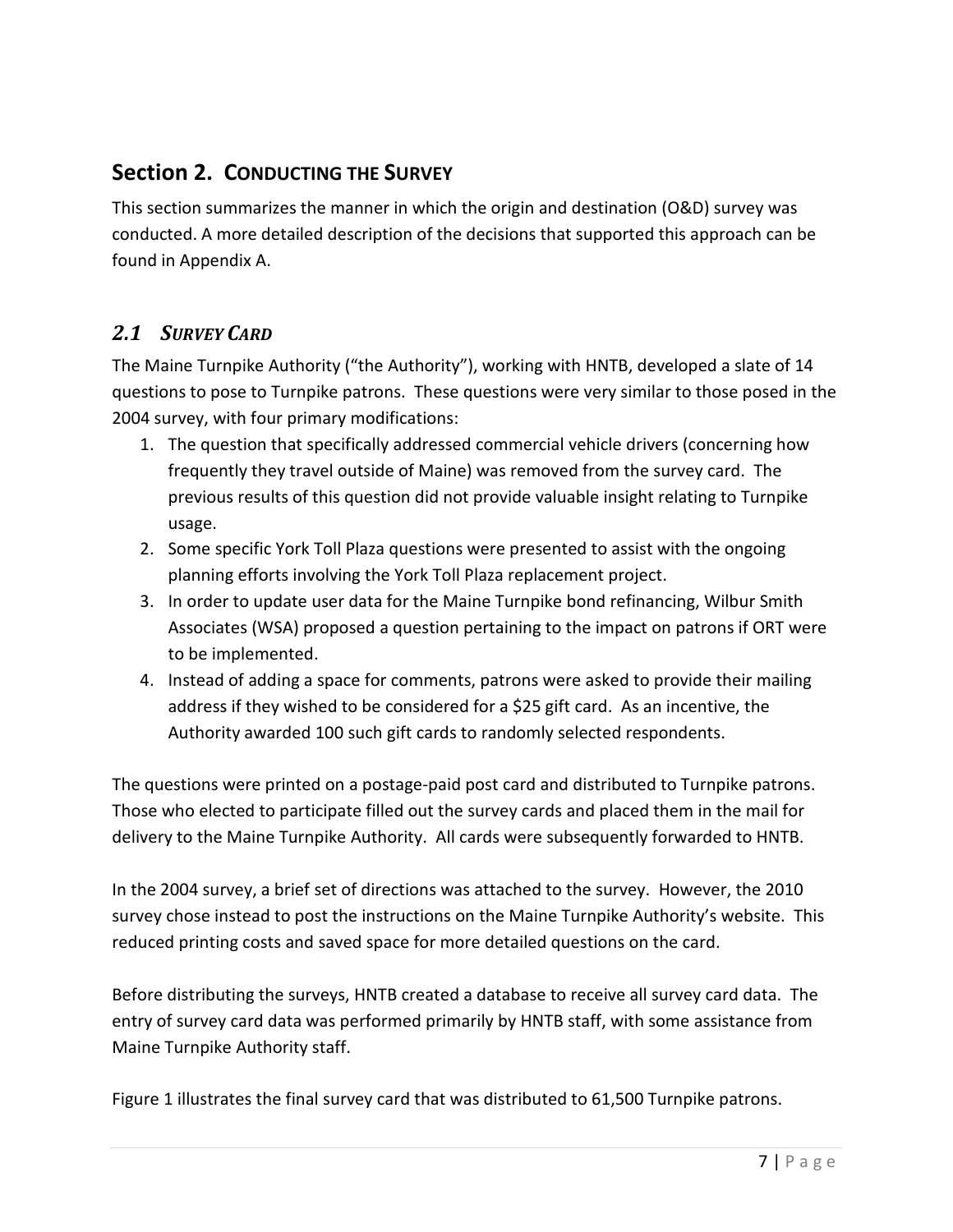<span id="page-7-0"></span>

| e<br>⊾<br>Authority will be awarding 100 \$25 Visa gift cards. If you<br>D Continue to use cash<br>12 What is your home ZIP code or postal code?<br><b>OD</b> twant to pay the fee to acquire one<br>why you choose NOT to have an E-ZPass.<br>□ Don't know how or where to get one<br>E Yes<br>purchase and use an E-ZPass?<br>Don't travel very frequently<br>13 Do you own an E-ZPass?<br><b>Purchase E-ZPoss</b><br><b>I Privacy concerns</b><br>your address:<br>$10$ ther<br><b>DA few times per month</b><br><b>DA few times per month</b><br><b>u.A few times per year</b><br><b>DA lew times per year</b><br>a Passenger vehicle towing<br><b>u</b> Store / Shopping<br>11 Which category best describes how frequently you<br>8 What type of vehicle were you driving? (check one)<br><b>DRecreation area</b><br>tuestions? Go to www.maineturnpike.com/O&DSunvey<br>9 How many people (driver plus passengers) were<br><b>p</b> Hotel / Motel<br><b>15 or more axle truck</b><br>10 Which category best describes how frequently<br>13 or 4 axle truck<br>7 At what type of location did this trip end?<br>drive on any part of the Maine Turnpike?<br><b>PRODUCE</b><br>you drive through the York Toll Plaza?<br>atraler<br>E Your seasonal residence<br>n Multiple times each day<br>n Multiple times each day<br>a Your primary residence<br>LA few times per week<br><b>DA few times per week</b><br><b>D</b> Recreational Vehicle<br>□ Car / SUV / pickup<br><b>Limost every day</b><br><b>Linost</b> every day<br>in your vehide?<br><b>In Motorcycle</b><br><b>u Workplace</b><br>n Other<br>n Bus<br>6 After exiting the Tumpike, where did this trip end?<br>EStore/Shopping<br>4 At what interchange (or town) did you enter the<br>3 At what type of location did this trip start from?<br>E Recreation area<br>5 At what interchange (or town) did you exit the<br><b>Lindel</b> / Motel<br>For questions 1 thru 9, please describe the<br>trip you took, in one direction only , when<br>1 On what date did this trip occur?<br>you received this survey card.<br>D'Your seasonal residence<br>2 Where did this trip start?<br>a Your primary residence<br>Mail Back Questionnaire<br>Street Address or Place:<br>Street Address or Place:<br>Turnpike on this trip?<br>Turnpike on this trip?<br>ã<br><b>I</b> Workplace<br>City/State:<br>$\frac{1}{2}$<br>menth<br><b>DOOD!</b> |               |  |                                                                  |
|-------------------------------------------------------------------------------------------------------------------------------------------------------------------------------------------------------------------------------------------------------------------------------------------------------------------------------------------------------------------------------------------------------------------------------------------------------------------------------------------------------------------------------------------------------------------------------------------------------------------------------------------------------------------------------------------------------------------------------------------------------------------------------------------------------------------------------------------------------------------------------------------------------------------------------------------------------------------------------------------------------------------------------------------------------------------------------------------------------------------------------------------------------------------------------------------------------------------------------------------------------------------------------------------------------------------------------------------------------------------------------------------------------------------------------------------------------------------------------------------------------------------------------------------------------------------------------------------------------------------------------------------------------------------------------------------------------------------------------------------------------------------------------------------------------------------------------------------------------------------------------------------------------------------------------------------------------------------------------------------------------------------------------------------------------------------------------------------------------------------------------------------------------------------------------------------------------------------------------------------------------------------------------------------------------------------------------------------------------------------------------------------------------------|---------------|--|------------------------------------------------------------------|
|                                                                                                                                                                                                                                                                                                                                                                                                                                                                                                                                                                                                                                                                                                                                                                                                                                                                                                                                                                                                                                                                                                                                                                                                                                                                                                                                                                                                                                                                                                                                                                                                                                                                                                                                                                                                                                                                                                                                                                                                                                                                                                                                                                                                                                                                                                                                                                                                             |               |  |                                                                  |
|                                                                                                                                                                                                                                                                                                                                                                                                                                                                                                                                                                                                                                                                                                                                                                                                                                                                                                                                                                                                                                                                                                                                                                                                                                                                                                                                                                                                                                                                                                                                                                                                                                                                                                                                                                                                                                                                                                                                                                                                                                                                                                                                                                                                                                                                                                                                                                                                             |               |  |                                                                  |
|                                                                                                                                                                                                                                                                                                                                                                                                                                                                                                                                                                                                                                                                                                                                                                                                                                                                                                                                                                                                                                                                                                                                                                                                                                                                                                                                                                                                                                                                                                                                                                                                                                                                                                                                                                                                                                                                                                                                                                                                                                                                                                                                                                                                                                                                                                                                                                                                             |               |  |                                                                  |
|                                                                                                                                                                                                                                                                                                                                                                                                                                                                                                                                                                                                                                                                                                                                                                                                                                                                                                                                                                                                                                                                                                                                                                                                                                                                                                                                                                                                                                                                                                                                                                                                                                                                                                                                                                                                                                                                                                                                                                                                                                                                                                                                                                                                                                                                                                                                                                                                             |               |  |                                                                  |
|                                                                                                                                                                                                                                                                                                                                                                                                                                                                                                                                                                                                                                                                                                                                                                                                                                                                                                                                                                                                                                                                                                                                                                                                                                                                                                                                                                                                                                                                                                                                                                                                                                                                                                                                                                                                                                                                                                                                                                                                                                                                                                                                                                                                                                                                                                                                                                                                             |               |  |                                                                  |
|                                                                                                                                                                                                                                                                                                                                                                                                                                                                                                                                                                                                                                                                                                                                                                                                                                                                                                                                                                                                                                                                                                                                                                                                                                                                                                                                                                                                                                                                                                                                                                                                                                                                                                                                                                                                                                                                                                                                                                                                                                                                                                                                                                                                                                                                                                                                                                                                             |               |  | 14 If the answer above is "NO", please selectione [1] reason     |
|                                                                                                                                                                                                                                                                                                                                                                                                                                                                                                                                                                                                                                                                                                                                                                                                                                                                                                                                                                                                                                                                                                                                                                                                                                                                                                                                                                                                                                                                                                                                                                                                                                                                                                                                                                                                                                                                                                                                                                                                                                                                                                                                                                                                                                                                                                                                                                                                             |               |  |                                                                  |
|                                                                                                                                                                                                                                                                                                                                                                                                                                                                                                                                                                                                                                                                                                                                                                                                                                                                                                                                                                                                                                                                                                                                                                                                                                                                                                                                                                                                                                                                                                                                                                                                                                                                                                                                                                                                                                                                                                                                                                                                                                                                                                                                                                                                                                                                                                                                                                                                             |               |  |                                                                  |
|                                                                                                                                                                                                                                                                                                                                                                                                                                                                                                                                                                                                                                                                                                                                                                                                                                                                                                                                                                                                                                                                                                                                                                                                                                                                                                                                                                                                                                                                                                                                                                                                                                                                                                                                                                                                                                                                                                                                                                                                                                                                                                                                                                                                                                                                                                                                                                                                             |               |  |                                                                  |
|                                                                                                                                                                                                                                                                                                                                                                                                                                                                                                                                                                                                                                                                                                                                                                                                                                                                                                                                                                                                                                                                                                                                                                                                                                                                                                                                                                                                                                                                                                                                                                                                                                                                                                                                                                                                                                                                                                                                                                                                                                                                                                                                                                                                                                                                                                                                                                                                             |               |  |                                                                  |
|                                                                                                                                                                                                                                                                                                                                                                                                                                                                                                                                                                                                                                                                                                                                                                                                                                                                                                                                                                                                                                                                                                                                                                                                                                                                                                                                                                                                                                                                                                                                                                                                                                                                                                                                                                                                                                                                                                                                                                                                                                                                                                                                                                                                                                                                                                                                                                                                             |               |  |                                                                  |
|                                                                                                                                                                                                                                                                                                                                                                                                                                                                                                                                                                                                                                                                                                                                                                                                                                                                                                                                                                                                                                                                                                                                                                                                                                                                                                                                                                                                                                                                                                                                                                                                                                                                                                                                                                                                                                                                                                                                                                                                                                                                                                                                                                                                                                                                                                                                                                                                             |               |  |                                                                  |
|                                                                                                                                                                                                                                                                                                                                                                                                                                                                                                                                                                                                                                                                                                                                                                                                                                                                                                                                                                                                                                                                                                                                                                                                                                                                                                                                                                                                                                                                                                                                                                                                                                                                                                                                                                                                                                                                                                                                                                                                                                                                                                                                                                                                                                                                                                                                                                                                             |               |  |                                                                  |
|                                                                                                                                                                                                                                                                                                                                                                                                                                                                                                                                                                                                                                                                                                                                                                                                                                                                                                                                                                                                                                                                                                                                                                                                                                                                                                                                                                                                                                                                                                                                                                                                                                                                                                                                                                                                                                                                                                                                                                                                                                                                                                                                                                                                                                                                                                                                                                                                             |               |  | 15 Unlike current E-2Pass lanes which require you to slow        |
|                                                                                                                                                                                                                                                                                                                                                                                                                                                                                                                                                                                                                                                                                                                                                                                                                                                                                                                                                                                                                                                                                                                                                                                                                                                                                                                                                                                                                                                                                                                                                                                                                                                                                                                                                                                                                                                                                                                                                                                                                                                                                                                                                                                                                                                                                                                                                                                                             |               |  | down at the plaza, Open Road Tolling (ORT) allows E-ZPoss        |
|                                                                                                                                                                                                                                                                                                                                                                                                                                                                                                                                                                                                                                                                                                                                                                                                                                                                                                                                                                                                                                                                                                                                                                                                                                                                                                                                                                                                                                                                                                                                                                                                                                                                                                                                                                                                                                                                                                                                                                                                                                                                                                                                                                                                                                                                                                                                                                                                             |               |  | customers to travel through toll locations at full highway       |
|                                                                                                                                                                                                                                                                                                                                                                                                                                                                                                                                                                                                                                                                                                                                                                                                                                                                                                                                                                                                                                                                                                                                                                                                                                                                                                                                                                                                                                                                                                                                                                                                                                                                                                                                                                                                                                                                                                                                                                                                                                                                                                                                                                                                                                                                                                                                                                                                             |               |  | speeds. Cash customers would have the option to continue         |
|                                                                                                                                                                                                                                                                                                                                                                                                                                                                                                                                                                                                                                                                                                                                                                                                                                                                                                                                                                                                                                                                                                                                                                                                                                                                                                                                                                                                                                                                                                                                                                                                                                                                                                                                                                                                                                                                                                                                                                                                                                                                                                                                                                                                                                                                                                                                                                                                             |               |  | to use a redesigned cash plaza. If ORT were implemented          |
|                                                                                                                                                                                                                                                                                                                                                                                                                                                                                                                                                                                                                                                                                                                                                                                                                                                                                                                                                                                                                                                                                                                                                                                                                                                                                                                                                                                                                                                                                                                                                                                                                                                                                                                                                                                                                                                                                                                                                                                                                                                                                                                                                                                                                                                                                                                                                                                                             |               |  | at some locations on the Maine Turnpike, would you               |
|                                                                                                                                                                                                                                                                                                                                                                                                                                                                                                                                                                                                                                                                                                                                                                                                                                                                                                                                                                                                                                                                                                                                                                                                                                                                                                                                                                                                                                                                                                                                                                                                                                                                                                                                                                                                                                                                                                                                                                                                                                                                                                                                                                                                                                                                                                                                                                                                             |               |  | continue to use the redesigned cash plazas or would you          |
|                                                                                                                                                                                                                                                                                                                                                                                                                                                                                                                                                                                                                                                                                                                                                                                                                                                                                                                                                                                                                                                                                                                                                                                                                                                                                                                                                                                                                                                                                                                                                                                                                                                                                                                                                                                                                                                                                                                                                                                                                                                                                                                                                                                                                                                                                                                                                                                                             |               |  |                                                                  |
|                                                                                                                                                                                                                                                                                                                                                                                                                                                                                                                                                                                                                                                                                                                                                                                                                                                                                                                                                                                                                                                                                                                                                                                                                                                                                                                                                                                                                                                                                                                                                                                                                                                                                                                                                                                                                                                                                                                                                                                                                                                                                                                                                                                                                                                                                                                                                                                                             |               |  |                                                                  |
|                                                                                                                                                                                                                                                                                                                                                                                                                                                                                                                                                                                                                                                                                                                                                                                                                                                                                                                                                                                                                                                                                                                                                                                                                                                                                                                                                                                                                                                                                                                                                                                                                                                                                                                                                                                                                                                                                                                                                                                                                                                                                                                                                                                                                                                                                                                                                                                                             |               |  |                                                                  |
|                                                                                                                                                                                                                                                                                                                                                                                                                                                                                                                                                                                                                                                                                                                                                                                                                                                                                                                                                                                                                                                                                                                                                                                                                                                                                                                                                                                                                                                                                                                                                                                                                                                                                                                                                                                                                                                                                                                                                                                                                                                                                                                                                                                                                                                                                                                                                                                                             |               |  | To thank you for perforpating in this survey, the Maine Turnpike |
|                                                                                                                                                                                                                                                                                                                                                                                                                                                                                                                                                                                                                                                                                                                                                                                                                                                                                                                                                                                                                                                                                                                                                                                                                                                                                                                                                                                                                                                                                                                                                                                                                                                                                                                                                                                                                                                                                                                                                                                                                                                                                                                                                                                                                                                                                                                                                                                                             |               |  |                                                                  |
|                                                                                                                                                                                                                                                                                                                                                                                                                                                                                                                                                                                                                                                                                                                                                                                                                                                                                                                                                                                                                                                                                                                                                                                                                                                                                                                                                                                                                                                                                                                                                                                                                                                                                                                                                                                                                                                                                                                                                                                                                                                                                                                                                                                                                                                                                                                                                                                                             |               |  | would like to be entered into the drawing, please provide        |
|                                                                                                                                                                                                                                                                                                                                                                                                                                                                                                                                                                                                                                                                                                                                                                                                                                                                                                                                                                                                                                                                                                                                                                                                                                                                                                                                                                                                                                                                                                                                                                                                                                                                                                                                                                                                                                                                                                                                                                                                                                                                                                                                                                                                                                                                                                                                                                                                             |               |  |                                                                  |
|                                                                                                                                                                                                                                                                                                                                                                                                                                                                                                                                                                                                                                                                                                                                                                                                                                                                                                                                                                                                                                                                                                                                                                                                                                                                                                                                                                                                                                                                                                                                                                                                                                                                                                                                                                                                                                                                                                                                                                                                                                                                                                                                                                                                                                                                                                                                                                                                             | City / State: |  |                                                                  |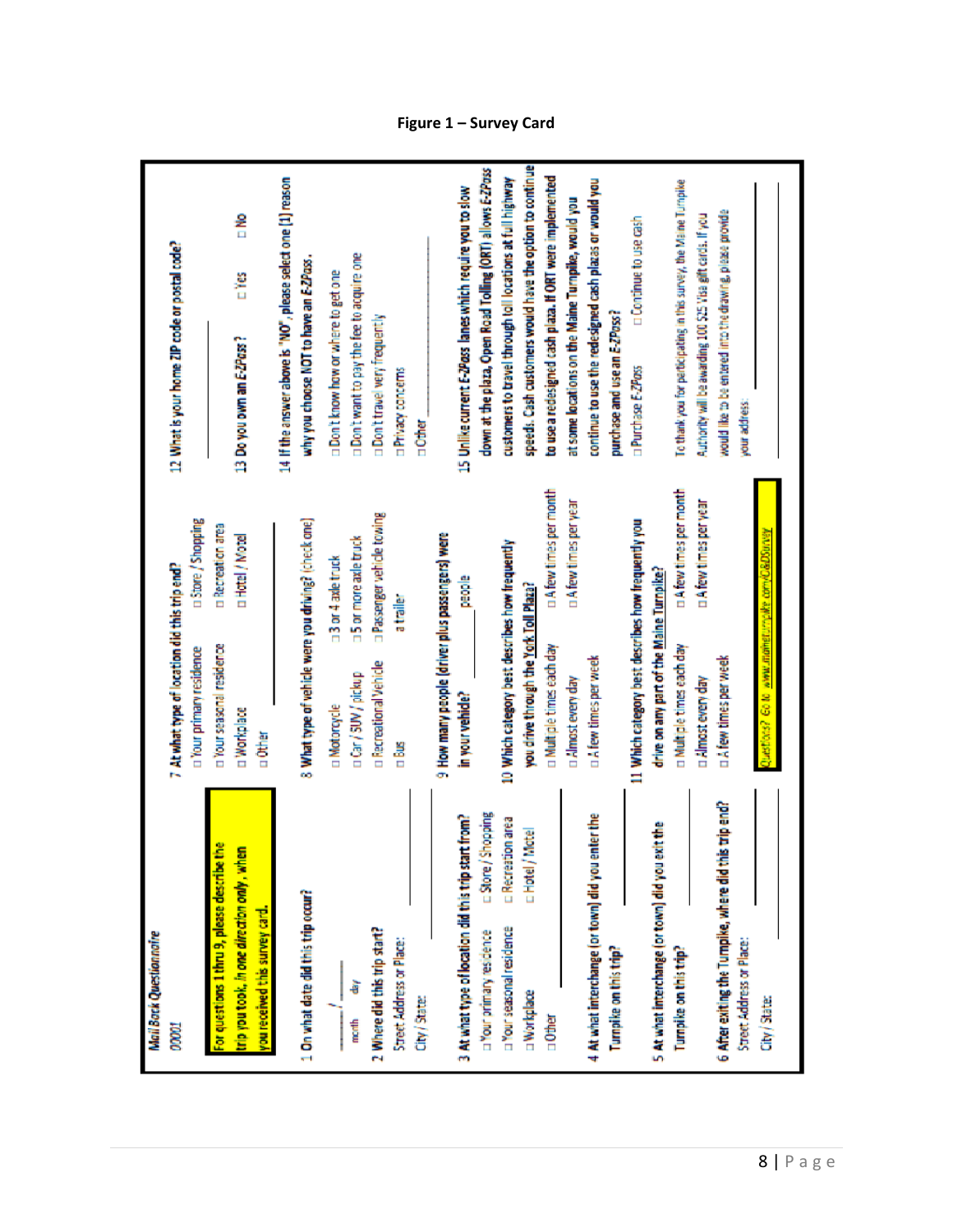# <span id="page-8-0"></span>*2.2 SURVEY TIMING*

One purpose of the O&D survey was to better understand patron characteristics and travel patterns as observed during the peak travel season. Historically, traffic levels on the Turnpike have peaked during the month of August. Therefore, the study was planned for the first two weeks of August. Any postponements due to inclement weather could be made up during the third and fourth weeks of August, when traffic levels (though starting to decline) are still very high.

[Table 1](#page-8-1) summarizes the location of the survey distribution by date and time. Further details concerning the selection of dates and times for each location can be found in [Appendix A.](#page-48-0)

| <b>LOCATION</b>                |             | Weekday          |             | Weekend          |  |  |  |
|--------------------------------|-------------|------------------|-------------|------------------|--|--|--|
|                                | <b>Date</b> | <b>Time</b>      | <b>Date</b> | Time             |  |  |  |
| <b>York Plaza</b>              | 3-Aug       | 7:00a - 10:00a   | 7-Aug       | 5:00p - 8:00p    |  |  |  |
| <b>Wells (19)</b>              | $14$ -Jul   | $1:00p - 5:00p$  | 7-Aug       | $4:00p - 8:00p$  |  |  |  |
| Kennebunk NB (25)              | 3-Aug       | $1:00p - 5:00p$  | 7-Aug       | 8:00a - 12:00p   |  |  |  |
| Kennebunk SB (25)              | 3-Aug       | $8:00a - 12:00p$ | 7-Aug       | $1:00p - 6:00p$  |  |  |  |
| Biddeford (32)                 | 4-Aug       | $1:30p - 4:00p$  | 7-Aug       | $3:00p - 6:00p$  |  |  |  |
| Saco (36)                      | 4-Aug       | 10:00a - 12:30p  | 7-Aug       | 12:00p - 2:00p   |  |  |  |
| Scarborough (42)               | 4-Aug       | 8:00a - 12:30p   | 8-Aug       | 10:00a - 2:00p   |  |  |  |
| I-295 SB (44)                  | 4-Aug       | $1:30p - 5:00p$  | 8-Aug       | 8:00a - 11:00a   |  |  |  |
| South Portland (45)            | 5-Aug       | $1:00p - 5:00p$  | 8-Aug       | 12:00p - 3:00p   |  |  |  |
| Jetport NB (46)                | 5-Aug       | $8:00a - 1:00p$  | 8-Aug       | $2:00p - 5:30p$  |  |  |  |
| Jetport SB (46)                | 5-Aug       | $3:00p - 5:00p$  | 8-Aug       | $9:00a - 1:00p$  |  |  |  |
| <b>Westbrook Arterial (47)</b> | 5-Aug       | 7:00a - 12:00p   | 8-Aug       | $9:00a - 4:30p$  |  |  |  |
| Riverside (48)                 | 10-Aug      | $8:00a - 12:00p$ | $14$ -Aug   | 10:00a - 1:00p   |  |  |  |
| <b>Falmouth Spur (52)</b>      | 10-Aug      | $2:00p - 5:00p$  | 14-Aug      | $2:00p - 5:30p$  |  |  |  |
| <b>West Falmouth (53)</b>      | 10-Aug      | $1:00p - 6:00p$  | 14-Aug      | $10:00a - 3:00p$ |  |  |  |
| <b>Gray (63)</b>               | 11-Aug      | $2:00p - 6:00p$  | 14-Aug      | 12:00p - 3:00p   |  |  |  |
| Auburn NB (75)                 | 11-Aug      | $9:00a - 1:00p$  | 14-Aug      | $1:00p - 5:00p$  |  |  |  |
| Auburn SB (75)                 | 11-Aug      | $9:00a - 1:00p$  | 14-Aug      | $1:00p - 5:00p$  |  |  |  |
| Lewiston NB (80)               | 11-Aug      | $8:00a - 2:00p$  | 15-Aug      | $8:00a - 1:00p$  |  |  |  |
| Lewiston SB (80)               | 11-Aug      | 8:00a - 12:00p   | 15-Aug      | $2:00p - 6:00p$  |  |  |  |
| Sabattus (86)                  | 11-Aug      | $8:00a - 5:00p$  | 15-Aug      | $8:00a - 5:00p$  |  |  |  |
| <b>West Gardiner Plaza</b>     | 12-Aug      | $1:00p - 5:00p$  | $15-Aug$    | 12:00p - 3:00p   |  |  |  |
| Gardiner (103)                 | 12-Aug      | $8:00a - 3:30p$  | 15-Aug      | $9:00a - 2:00p$  |  |  |  |
|                                | 26-Aug      | $8:00a - 12:00p$ |             |                  |  |  |  |

### <span id="page-8-1"></span>**Table 1 – Survey Dates and Times by Location**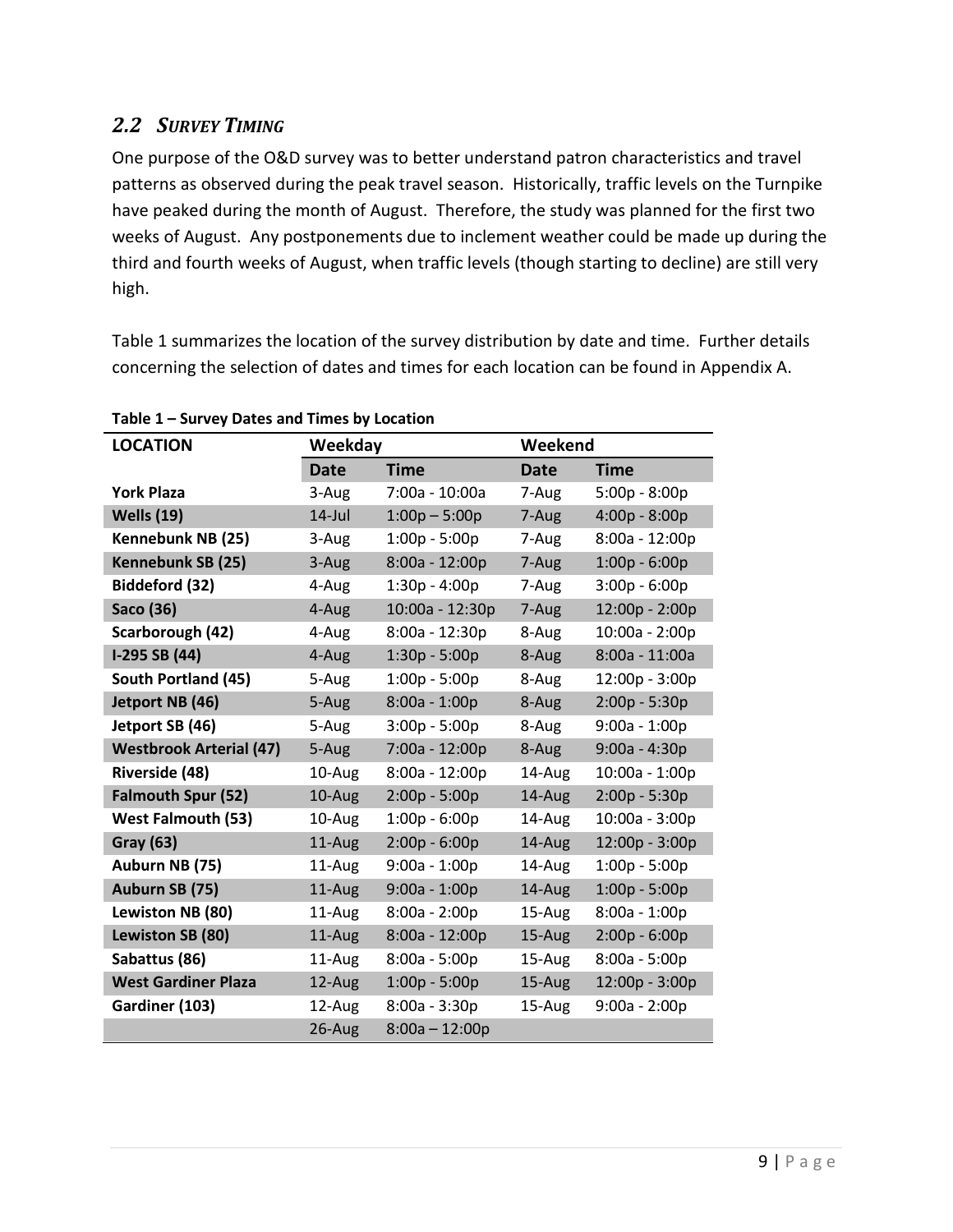# <span id="page-9-0"></span>*2.3 SURVEY DISTRIBUTION PLAN*

To be certain that as many patrons as possible received a survey, cards were distributed at all **entry** points to the Turnpike. For most locations, the cards were distributed as the patrons passed through the toll plaza at the point of entry. However, at interchanges that did not have a toll plaza (i.e., Exits 75, 80, and 86), cards were distributed on the on-ramps themselves.

The only exception to the "entry-only" approach concerned drivers entering the Turnpike from the north (that is, from the vicinity of Exit 109 in Augusta). These patrons did not receive a card until they reached either the Gardiner/I-295 plaza or the West Gardiner/I-95 plaza.

Based on the results of the 2004 O&D survey, a rate of return of 12.5% was estimated. In order to achieve statistical significance, it was determined that a total of 3,000 surveys would need to be handed out at each entry point.<sup>[1](#page-9-1)</sup> These cards were divided and distributed on both weekdays and weekends. The weekday/weekend split was determined by the percentage of average weekday traffic versus average weekend traffic observed at each location. Additionally, Turnpike entrances with split interchanges (e.g., Exit 25 in Kennebunk) were divided still further, with each entry point receiving a number of cards that was proportional to the average annual daily traffic (AADT) volume counts by direction.

At interchanges with toll plazas, all vehicles—including *E-ZPass* customers—were stopped and handed a card by survey distributors. Entrances at free interchanges used regulatory signs to stop all vehicles on the ramps leading to the Turnpike. State Police provided assistance at free interchanges and at plazas with heavy traffic volumes.

[Table 2](#page-10-2) depicts the number of surveys distributed at each entering location. Note that some locations are split by direction.

<span id="page-9-1"></span> $1$  Additional survey cards were distributed at the York Toll Plaza and the Gardiner/I-295 Toll Plaza due to their prominence as Turnpike gateways. The heightened importance of these plazas led the Authority to acquire more information about them.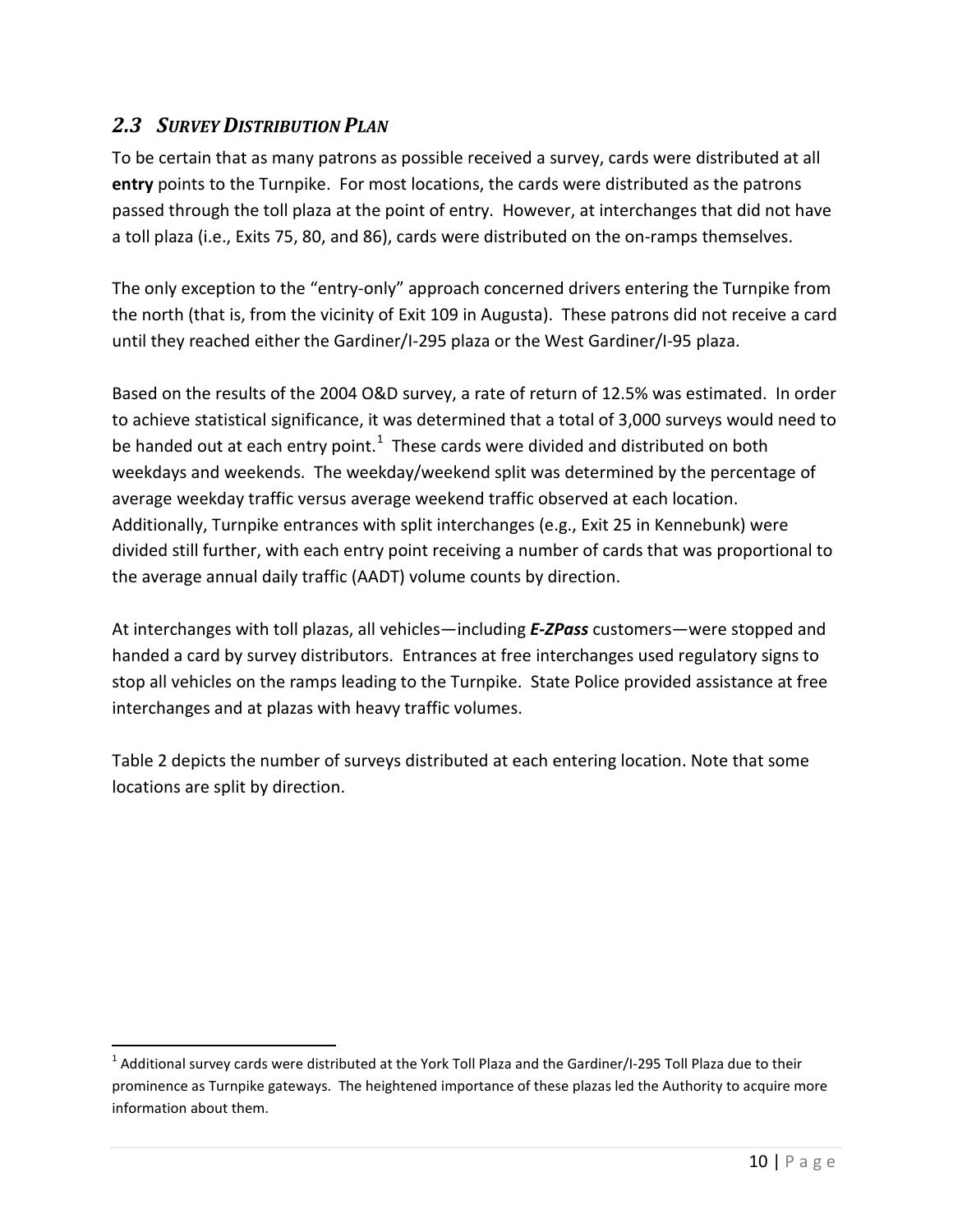| Location (Exit#)                | <b>Total Surveys</b> | # Weekday | # Weekend |
|---------------------------------|----------------------|-----------|-----------|
| York Plaza (NB)                 | 6000                 | 2714      | 3286      |
| Wells NB (19)                   | 1710                 | 889       | 821       |
| Wells SB (19)                   | 1290                 | 581       | 710       |
| Kennebunk NB (25)               | 1770                 | 1038      | 732       |
| Kennebunk SB (25)               | 1230                 | 568       | 662       |
| <b>Biddeford (32)</b>           | 3000                 | 1679      | 1321      |
| Saco (36)                       | 3000                 | 1584      | 1416      |
| Scarborough (42)                | 3000                 | 1500      | 1500      |
| $I-295$ SB $(44)$               | 3000                 | 1290      | 1710      |
| So. Portland (45)               | 3000                 | 1830      | 1170      |
| Jetport NB (46)                 | 1950                 | 1307      | 644       |
| Jetport SB (46)                 | 1050                 | 735       | 315       |
| <b>Rand Rd. (47)</b>            | 3000                 | 1950      | 1050      |
| Riverside (48)                  | 3000                 | 1680      | 1320      |
| <b>Falmouth Spur (52)</b>       | 3000                 | 1560      | 1440      |
| W. Falmouth (53)                | 3000                 | 1770      | 1230      |
| <b>Gray (63)</b>                | 3000                 | 1560      | 1440      |
| Auburn NB (75)                  | 1290                 | 761       | 529       |
| Auburn SB (75)                  | 1710                 | 975       | 735       |
| Lewiston NB (80)                | 690                  | 428       | 262       |
| Lewiston SB (80)                | 2310                 | 1340      | 970       |
| Sabattus NB (86)                | 600                  | 324       | 276       |
| Sabattus SB (86)                | 2400                 | 1320      | 1080      |
| <b>West Gardiner Plaza (SB)</b> | 3000                 | 1590      | 1410      |
| Gardiner NB (103)               | 2220                 | 1529      | 691       |
| Gardiner SB (103)               | 2280                 | 1439      | 842       |

<span id="page-10-2"></span>**Table 2 – Total Survey Distribution, by Weekday vs. Weekend**

### <span id="page-10-0"></span>*2.4 SURVEY CLASSIFICATION BY LOCATION*

It was decided that a classification system to catalog cards by location would be implemented for each card. Cards were numbered by location. The first card distributed was number 00002 in Wells; the numbers then increased by order of interchange, ending with number 61,500 at Gardiner/I-295. [Table A-4](#page-55-0) in [Appendix A](#page-48-0) depicts survey identification-numbered cards by location and by weekday and weekend. Note that an additional 1,500 cards were distributed at Gardiner / I-295—750 cards in the northbound (NB) direction, and 750 in the southbound (SB) direction. This decision is discussed further in [Appendix A.](#page-48-0)

### <span id="page-10-1"></span>*2.5 RESPONSE RATE*

Of the 61,500 cards that were distributed, 13,095 were returned, yielding an overall response rate of **21.3%**. [Table 3](#page-11-0) compares the response rates by weekday and weekend.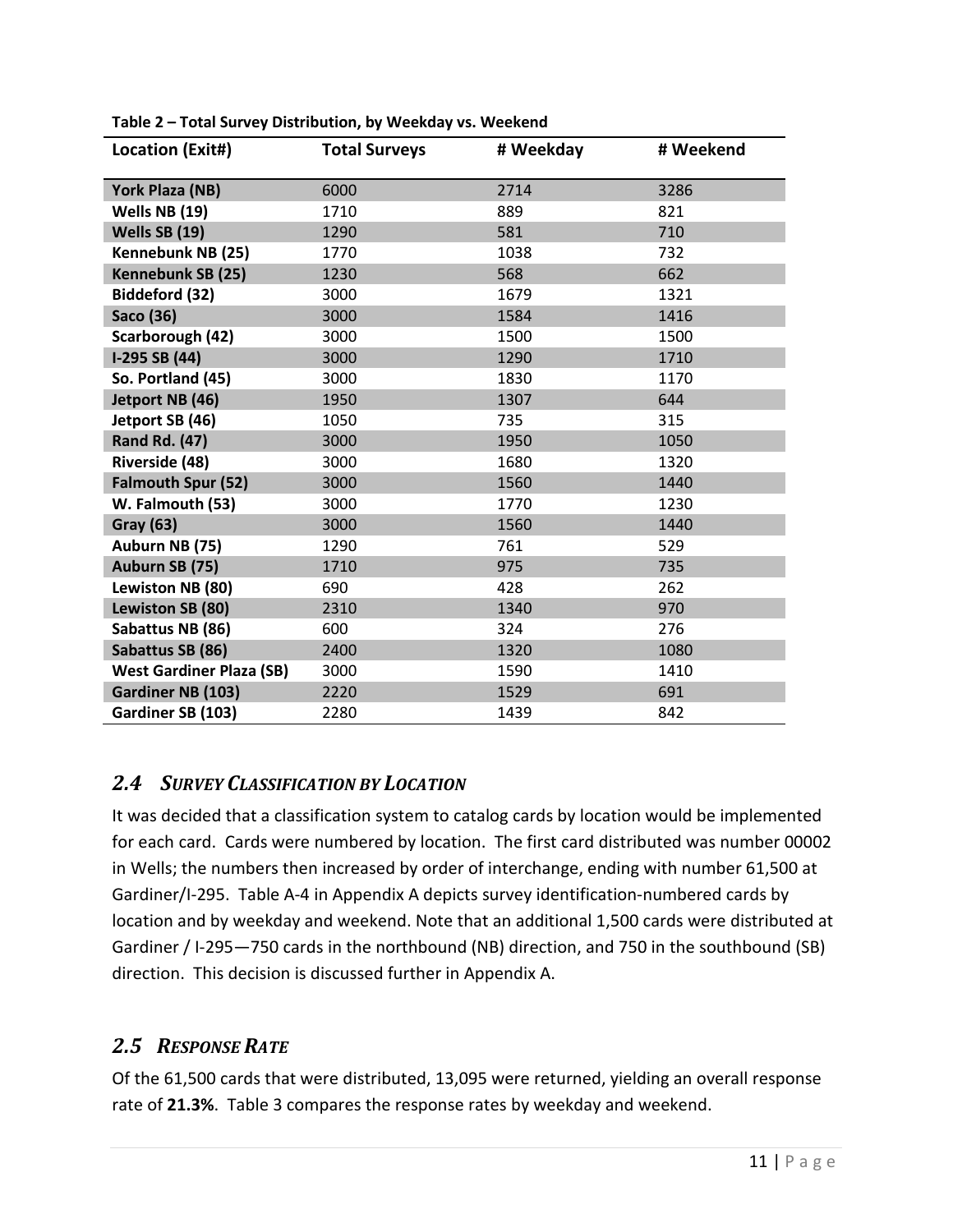<span id="page-11-0"></span>

| Table 3 - Rate of Return |                    |                |         |  |  |  |
|--------------------------|--------------------|----------------|---------|--|--|--|
|                          | <b>Surveys</b>     | <b>Surveys</b> | Rate of |  |  |  |
|                          | <b>Distributed</b> | Returned       | Return  |  |  |  |
| Weekday                  | 33,939             | 7,293          | 21.5%   |  |  |  |
| Weekend                  | 27,561             | 5,762          | 20.9%   |  |  |  |
| Total*                   | 61,500             | 13,095         | 21.3%   |  |  |  |

\*40 surveys were returned with no trip date

Overall, the response rate for the 2010 O&D study was nearly 9% higher than the preceding study in 2004. This enabled the study to exceed its goal of achieving a 95% confidence level, with a confidence interval of ±5%.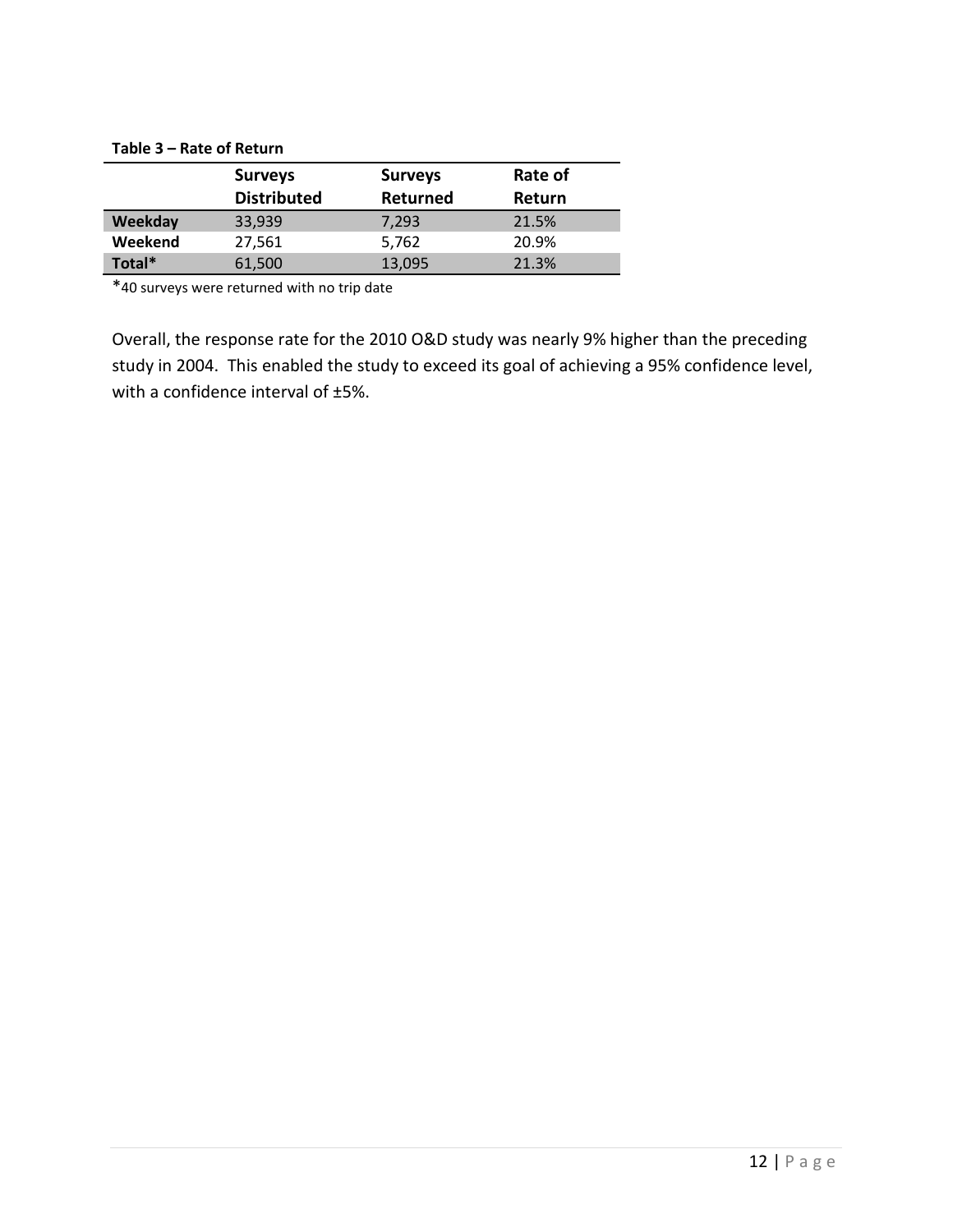# <span id="page-12-0"></span>**Section 3. TRAVEL PATTERNS**

### <span id="page-12-1"></span>*3.1 QUESTION 1: DATE OF TRIP*

As shown below, Question 1 of the O&D survey card asked patrons to identify the date of their trip on the Maine Turnpike (Turnpike).



Survey cards were distributed during the first two weeks of August to weekday and weekend patrons on the Turnpike.<sup>[2](#page-12-3)</sup> Question 1 was used to identify whether the trip being reported was taken on a weekday or on a weekend. This question was necessary because patrons may not have reported the trip they took at the time they received the survey card. For example, a patron receiving a survey card entering at Biddeford (32) on a weekday may have reported a trip entering at Saco (36) and exiting at South Portland (45) on a weekend.

[Table 4](#page-12-2) depicts the breakdown of weekday and weekend responses. For the purposes of this study, HNTB defined a weekday trip as a trip taken Monday through Thursday. A weekend trip was defined as a trip occurring Friday through Sunday.

| Table 4 – Date of Trips |                           |                                   |
|-------------------------|---------------------------|-----------------------------------|
| <b>Trip Day</b>         | <b>Total of Responses</b> | <b>Percent of Total Responses</b> |
|                         |                           |                                   |
| Weekday                 | 7,293                     | 55.9%                             |
| Weekend                 | 5,762                     | 44.1%                             |
| Total*                  | 13,095                    | 100.0%                            |
|                         |                           |                                   |

\*40 surveys were returned with no trip date

<span id="page-12-2"></span>**Table 4 – Date of Trips**

<span id="page-12-3"></span><sup>&</sup>lt;sup>2</sup> Survey cards were also distributed at Interchange 19 on July 14<sup>th</sup> and at Interchange 103 on August 26<sup>th</sup>. An explanation of these extra dates is included i[n Appendix A.](#page-48-0)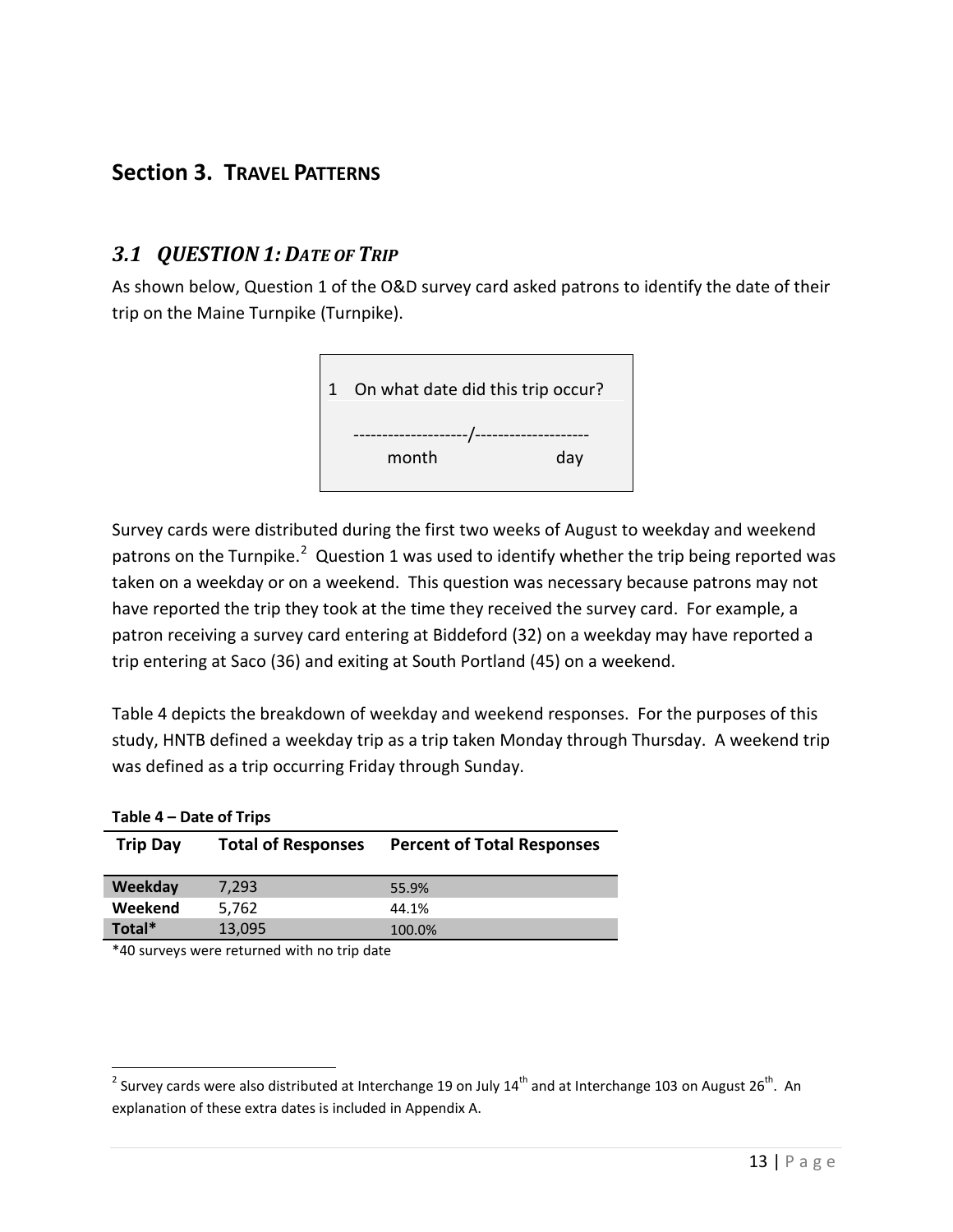[Table 4](#page-12-2) simply shows that the survey received a representative sample of weekday and weekend traffic. Weekdays account for 57% of all calendar days over the course of the year, and weekday trips accounted for 56% of all responses to the O&D survey.

# <span id="page-13-0"></span>*3.2 QUESTION 3 & 7: TRIP TYPE*

As illustrated below, Questions 3 and 7 of the survey identified the types of trips that occurred on the Maine Turnpike.

| At what type of location did this trip start from?<br>3<br>$\Box$ Your primary residence<br>$\Box$ Your seasonal residence<br>Workplace<br>ப<br>Other   | $\Box$ Store/Shopping<br>$\Box$ Recreation Area<br>Hotel/Motel   |
|---------------------------------------------------------------------------------------------------------------------------------------------------------|------------------------------------------------------------------|
| At what type of location did this trip end?<br>7<br>$\Box$ Your primary residence<br>$\Box$ Your seasonal residence<br>$\Box$ Workplace<br>$\Box$ Other | Store/Shopping<br>$\sqcap$ Recreation Area<br>$\Box$ Hotel/Motel |

The responses to these two questions were subsequently grouped into six basic categories:

- **Home-Based Home.** These represent trips between a driver's primary residence and a seasonal residence.
- **Home-Based Work.** These represent trips between home and work. They could also be classified as "commuting" trips.
- **Home-Based Family/Friend**. These represent trips between the driver's home and the home of a friend or family member.
- **Home-Based Shopping.** These represent trips between home and any shopping location.
- **Home-Based Recreation.** These represent trips between home (or a seasonal residence) and a recreational area (campground, state park, amusement park, concert, etc.).
- **Home-Based Other.** These represent trips between home and other miscellaneous destinations, such as a school or a medical facility.
- **Work-Based.** These represent trips between work and any destination other than home. Typical work-based trips included customer calls and lunch-hour trips.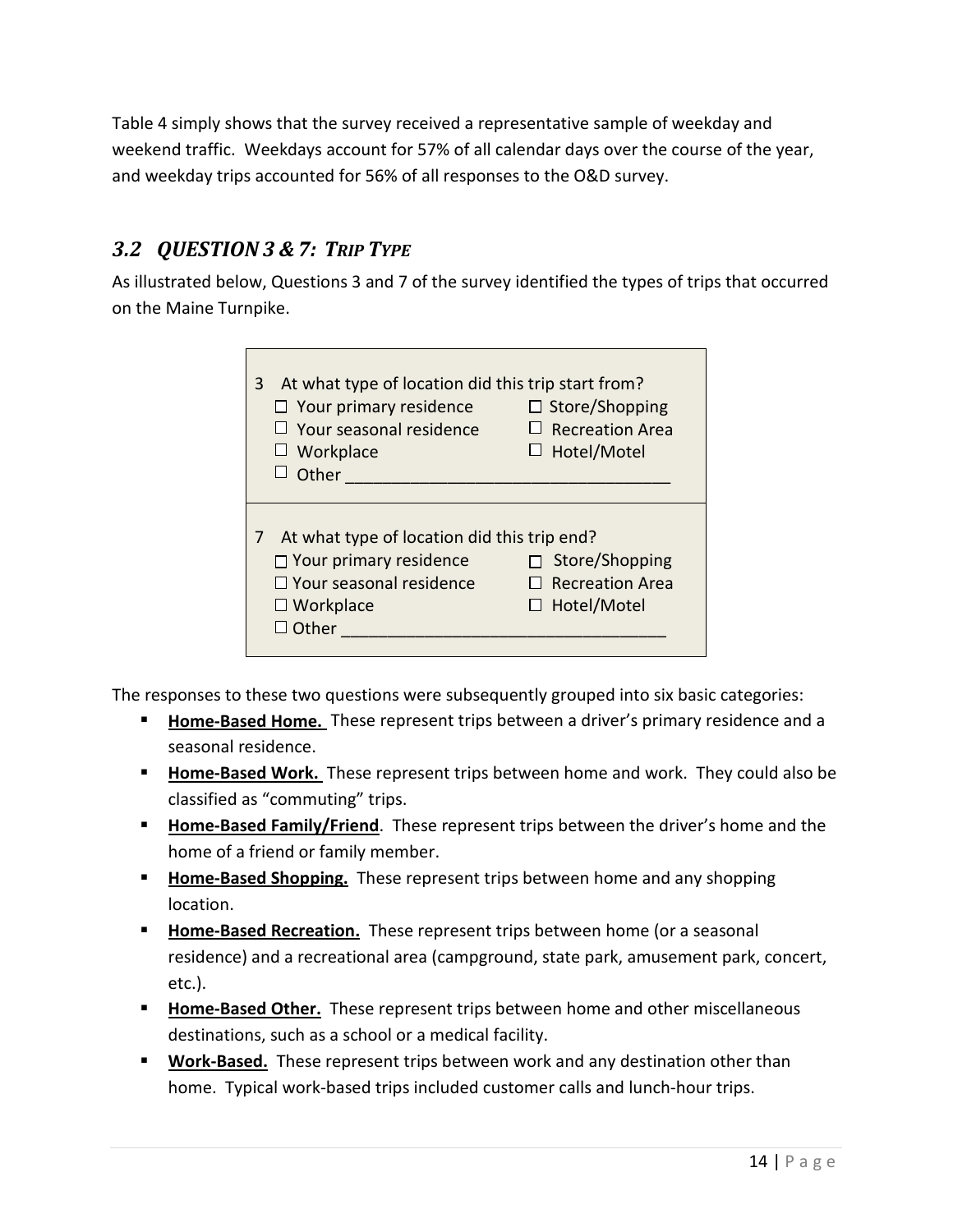**Dther.** These represent any trip not captured in the preceding five categories. An example would be a trip made between two recreational areas, or between a doctor's office and a shopping plaza.

[Figure 2](#page-14-0) summarizes the various trip types made by Turnpike patrons.



<span id="page-14-0"></span>**Figure 2 – Trip Types on Maine Turnpike**

Several observations may be drawn from [Figure 2:](#page-14-0)

- The single largest catergory of trips was "Home-Based Other", accounting for nearly one-fourth of all survey responses.
- One out of 5 trips on the Turnpike (as recorded by the survey) was a "home-based work" trip. This second-largest category of trips could also be referred to as "commuting" trips.
- **The combination of "home-based shopping" and "home-based recreation" trips was** roughly equal to the number of "home-based work" trips.
- Overall, work-related trips (defined as the combined total of "home-based work" and "work-based trips") accounted for nearly one-third of all survey responses. By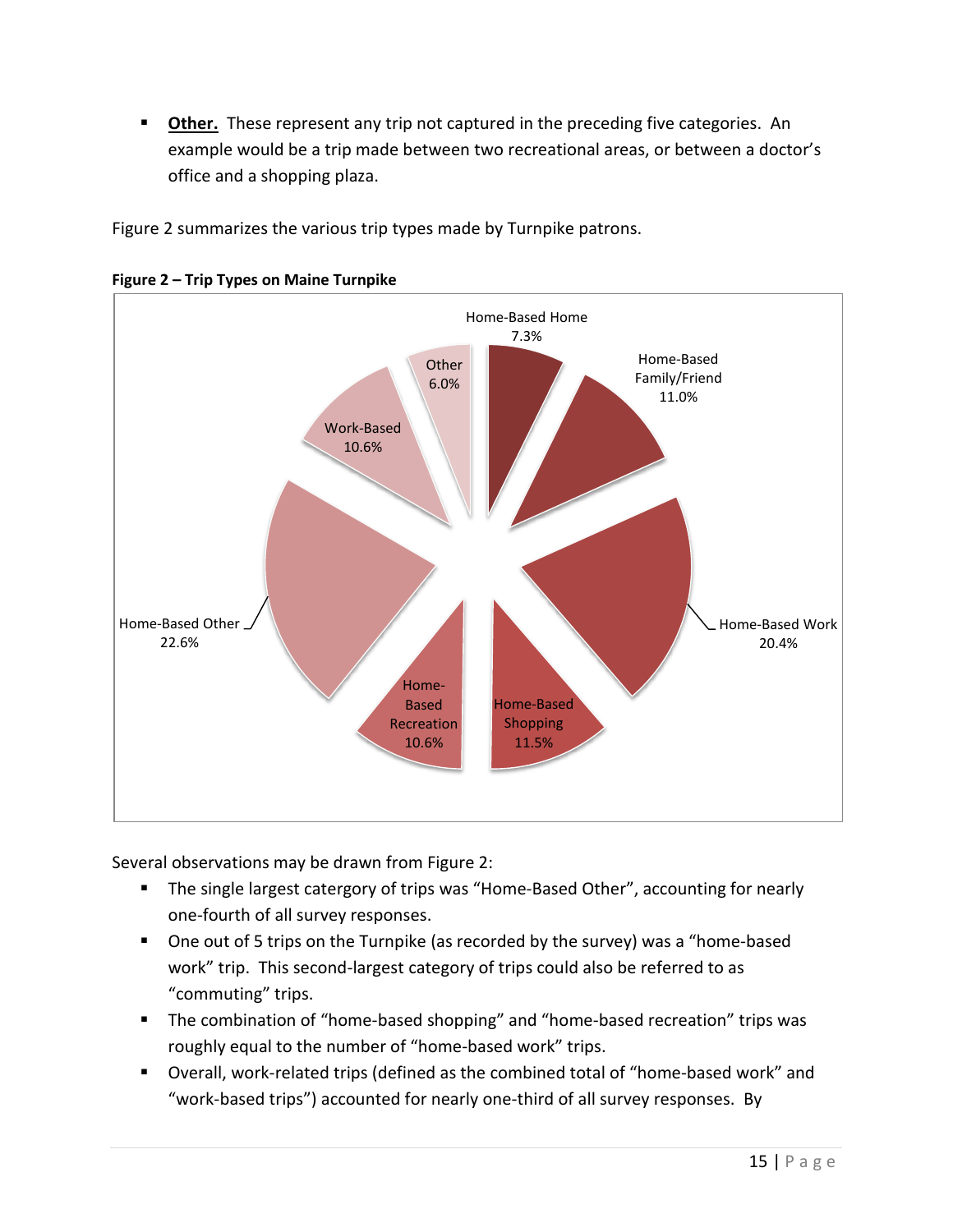comparison, the 1998 survey (the last O&D survey conducted in the summer) indicated that work-related trips accounted for about *one-fourth* of all survey responses. This indicates that the share of work-related traffic may be growing over time.

The survey responses indicated that the Turnpike served a wide variety of trip types. Six different trip types accounted for more than 10% of the total, while no single trip type accounted for as much as 25% of the trips. In short, the survey results suggested that the Turnpike has a very diverse customer base.

[Figure 3](#page-15-0) offers another view of the trip data by comparing weekday trip purposes with weekend trip purposes. In this report, "weekday" trips refers to trips taken Monday through Thursday, while "weekend" trips refers to trips taken Friday through Sunday.



<span id="page-15-0"></span>**Figure 3 - Trip Purpose Comparison, Weekday vs. Weekend**

[Figure 3](#page-15-0) illustrates some sizable differences between weekday and weekend trip types.

• On weekends, just over a quarter of the trips on the Turnpike were "Home-Based Other". These trips included travel between home and miscellaneous destinations such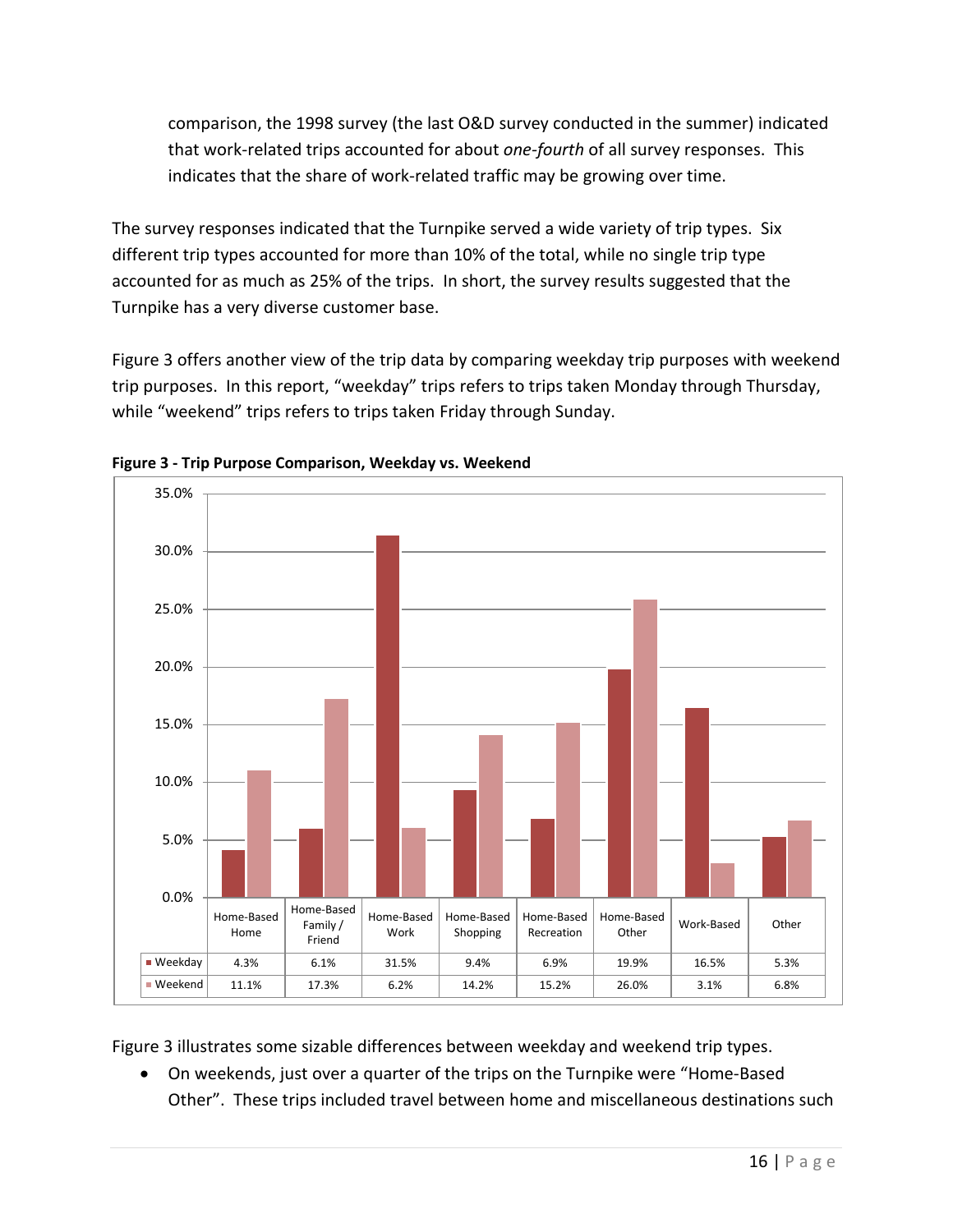as medical appointments, churches, airports, restaurants, and schools. The share grew over 6% from weekdays to weekends.

- The share of "Home-Based Recreation" trips increased more than two-fold from weekdays (6.9%) to weekends (15.2%).
- "Home-Based Work" trips reduced from almost one-third of total trips on weekdays to just 6.2% of total trips on weekends. Likewise, "Work-Based" trips reduced from 16.5% on weekdays to 3.1% on weekends. In sum, while work-related trips (i.e., home-based work plus work-based trips) comprised nearly half of all weekday trips; they comprised only about one-in-10 weekend trips.

In short, while the share of work-related trips decreased dramatically from weekdays to weekends, the share of all other trip types increased.

One important caveat should be noted in reviewing the above trip type data. At most locations, surveys were **not** distributed during peak commuting hours. [3](#page-16-1) This was because the process of distributing surveys tended to reduce the processing rate at the toll plazas. If the surveys were distributed during peak commuting periods, significant queues could have resulted. As a result, the survey may tend to understate the overall share of commuting traffic.

# <span id="page-16-0"></span>*3.3 QUESTIONS 4 & 5: LOCATION OF TRIP ENTRANCE AND EXIT*

Questions 4 and 5 asked patrons to identify the interchanges by which they entered and exited the Maine Turnpike. The questions are depicted as follows.



[Table 5](#page-18-0) summarizes some of the interchange-to-interchange data revealed by the survey. The table, which reflected the responses of both cash and *E-ZPass* patrons, breaks the Maine Turnpike down into 5 general areas:

**Region 1** - South of the Maine Turnpike (South of the York Toll Plaza)

<span id="page-16-1"></span> $3$  See [Table 1](#page-8-1) for a summary of survey distribution times.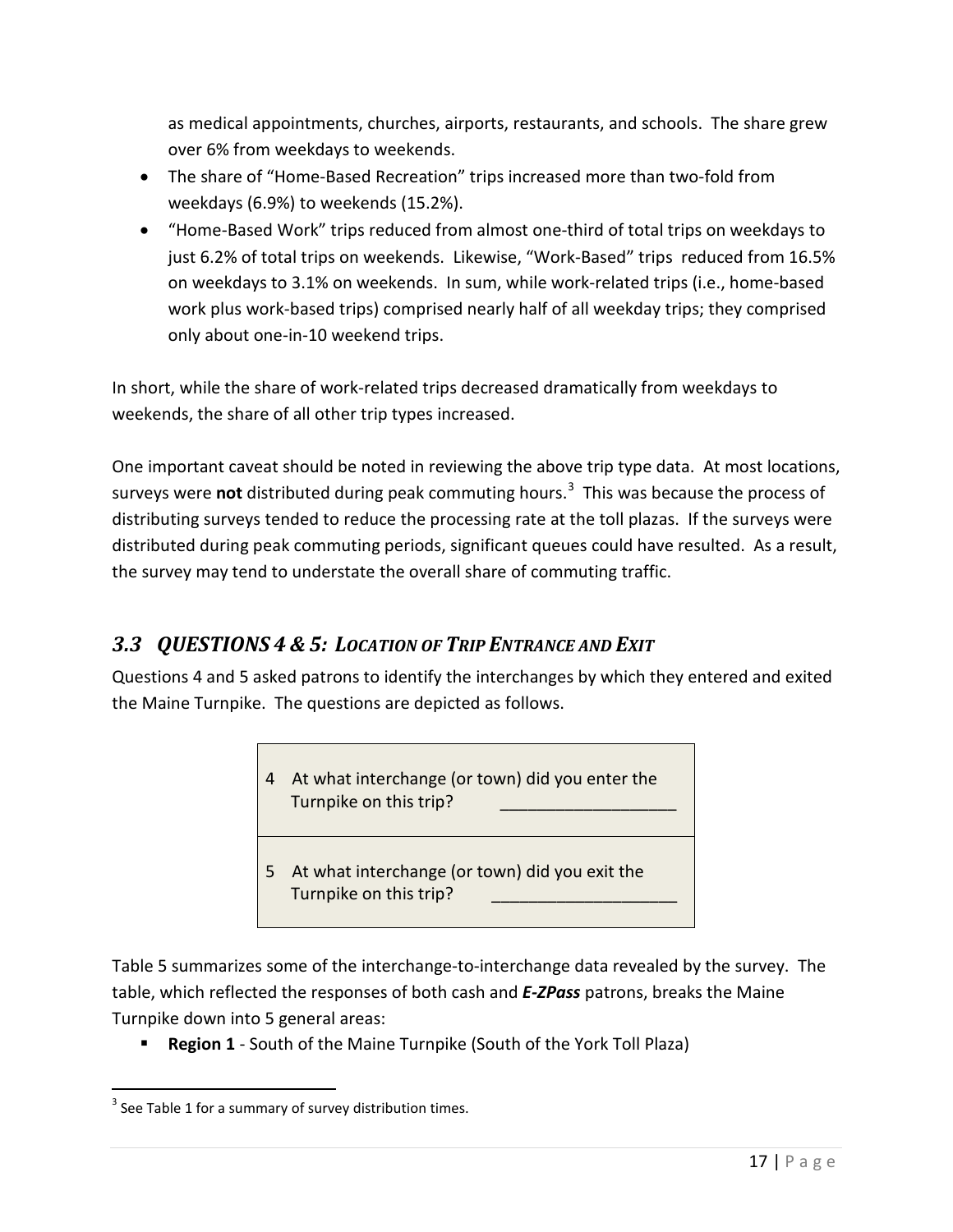- **Region 2** Southern Section (the six-lane section between the York Toll Plaza and Exit 44 {I-295 Connect in South Portland})
- **Region 3** Central Section (Exit 45 {South Portland} through Exit 53 {West Falmouth})
- **Region 4** Northern Section (Exit 63 {Gray} through Exit 86 {Sabattus})
- **Region 5** Gardiner/Augusta and points north (Exits 102/103 {West Gardiner/I-295 Connection in Gardiner, respectively} and points north)

The data is sorted into categories based on the entering interchange. For each interchange, the most common destination is identified by bold, highlighted print.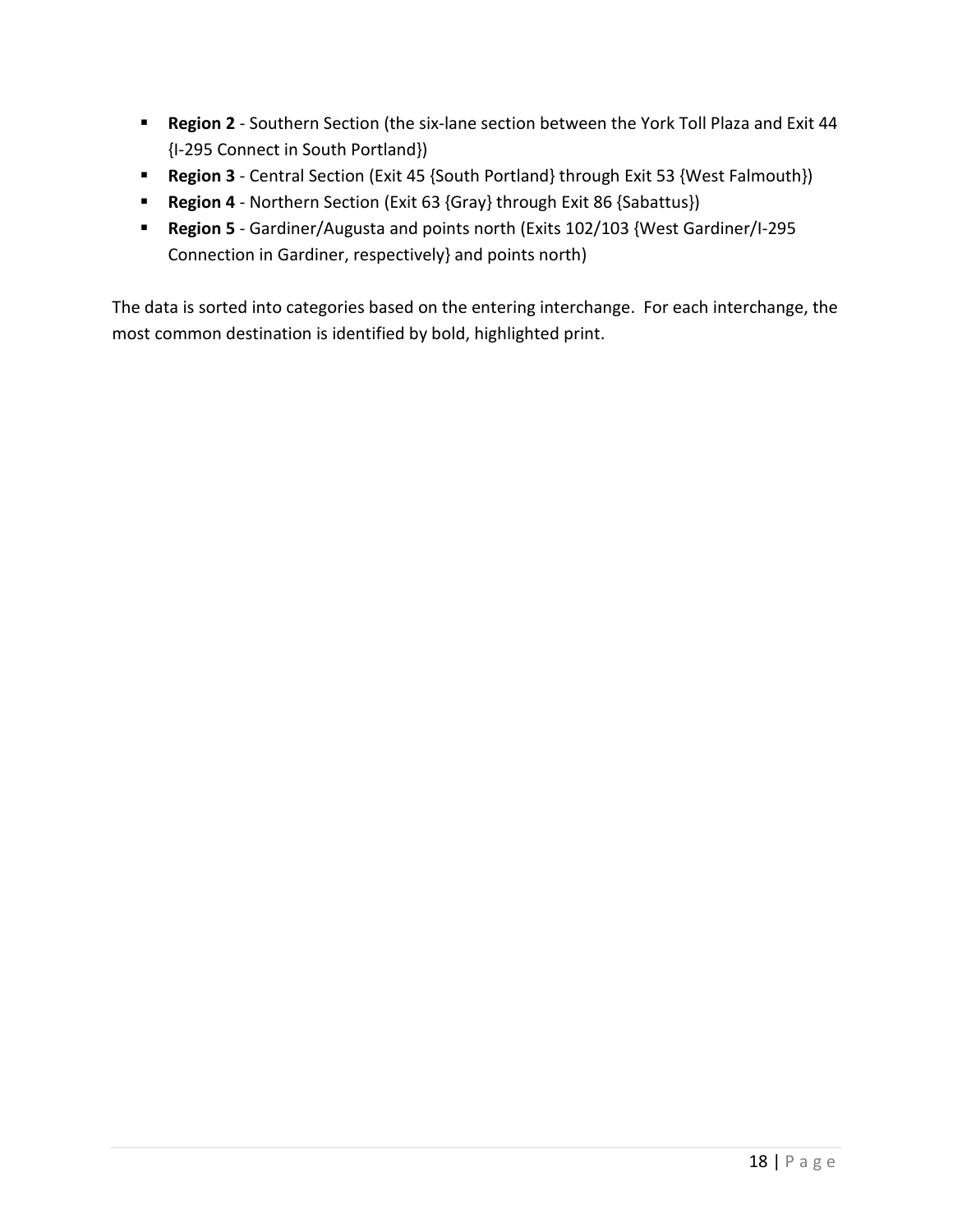| Origin                                  | 2010 Destination                      |                                       |                                        |                 |                 |
|-----------------------------------------|---------------------------------------|---------------------------------------|----------------------------------------|-----------------|-----------------|
|                                         |                                       |                                       |                                        |                 |                 |
| <b>Plaza</b>                            | <b>Region 1</b>                       | <b>Region 2</b>                       | <b>Region 3</b>                        | <b>Region 4</b> | <b>Region 5</b> |
| <b>Region 1 - South of Turnpike</b>     |                                       |                                       |                                        |                 |                 |
| York Plaza                              | n/a                                   | 49%                                   | 24%                                    | 10%             | 17%             |
| Region 2 - Southern Section             |                                       |                                       |                                        |                 |                 |
| 19 (Wells)                              | 35%                                   | 37%                                   | 18%                                    | 4%              | 6%              |
| 25 (Kennebunk)                          | 30%                                   | 43%                                   | 22%                                    | 3%              | 3%              |
| 32 (Biddeford)                          | 9%                                    | 51%                                   | 30%                                    | 5%              | 6%              |
| 36 (Saco)                               | 15%                                   | 33%                                   | 41%                                    | 6%              | 4%              |
| 42 (Scarborough)                        | 32%                                   | 34%                                   | 23%                                    | 8%              | 4%              |
| 44 (I-295 Connect)                      | 63%                                   | 37%                                   |                                        | n/a             |                 |
| <b>Region 3 - Central Section</b>       |                                       |                                       |                                        |                 |                 |
| 45 (Maine Mall)                         | 17%                                   | 27%                                   | <b>31%</b>                             | 21%             | 4%              |
| 46 (Jetport)                            | 7%                                    | 29%                                   | 40%                                    | 18%             | 5%              |
| 47 (Rand Road)                          | 10%                                   | 31%                                   | 44%                                    | 9%              | 7%              |
| 48 (Riverside St)                       | 22%                                   | 23%                                   | <b>39%</b>                             | 12%             | 4%              |
| 52 (Falmouth)                           | 44%                                   | 18%                                   | 38%                                    | 0%              | 0%              |
| 53 (West Falmouth)                      | 6%                                    | 18%                                   | <b>39%</b>                             | 35%             | 2%              |
| <b>Region 4 - Northern Section</b>      |                                       |                                       |                                        |                 |                 |
| 63 (Gray)                               | 13%                                   | 15%                                   | 45%                                    | 15%             | 12%             |
| 75 (Auburn)                             | 13%                                   | 14%                                   | <b>29%</b>                             | 25%             | 18%             |
| 80 (Lewiston)                           | 7%                                    | 11%                                   | 22%                                    | 34%             | 26%             |
| 86 (Sabattus)                           | 10%                                   | 12%                                   | 14%                                    | 40%             | 25%             |
| <b>Region 5 - North End of Turnpike</b> |                                       |                                       |                                        |                 |                 |
| Gardiner/Augusta & North                | 26%                                   | 10%                                   | 11%                                    | 19%             | <b>35%</b>      |
| Notes:                                  |                                       |                                       |                                        |                 |                 |
| Region $1 =$                            | South of York plaza                   |                                       |                                        |                 |                 |
| Region $2 =$                            |                                       |                                       | Southern Section (Exits 19 through 44) |                 |                 |
| Region $3 =$                            |                                       | Central Section (Exits 45 through 53) |                                        |                 |                 |
| Region $4 =$                            | Northern Section (Exits 63 though 86) |                                       |                                        |                 |                 |
| Region $5 =$                            |                                       | Gardiner / Augusta and points north   |                                        |                 |                 |

<span id="page-18-0"></span>**Table 5 – Origin-Destination Patterns, by Originating Interchange**

Some observations from [Table 5](#page-18-0) are listed below:

- Nearly three-fourths of all vehicles entering the Turnpike at the York Toll Plaza were destined for either the Southern or Central Sections. About one-in-six vehicles passing northbound (NB) through the York Toll Plaza traveled the length of the Turnpike to Gardiner, Augusta or beyond.
- At Biddeford and Saco—two of the busiest Turnpike interchanges—roughly threefourths of all entering trips were destined for either the Turnpike's Southern or Central Section.
- **For almost all Central Section interchanges, about 40% of the entering trips were** destined for another Central Section interchange. This suggests the Central Section serves a lot of relatively short trips, since the Central Section (as defined in this report) is only eight miles long.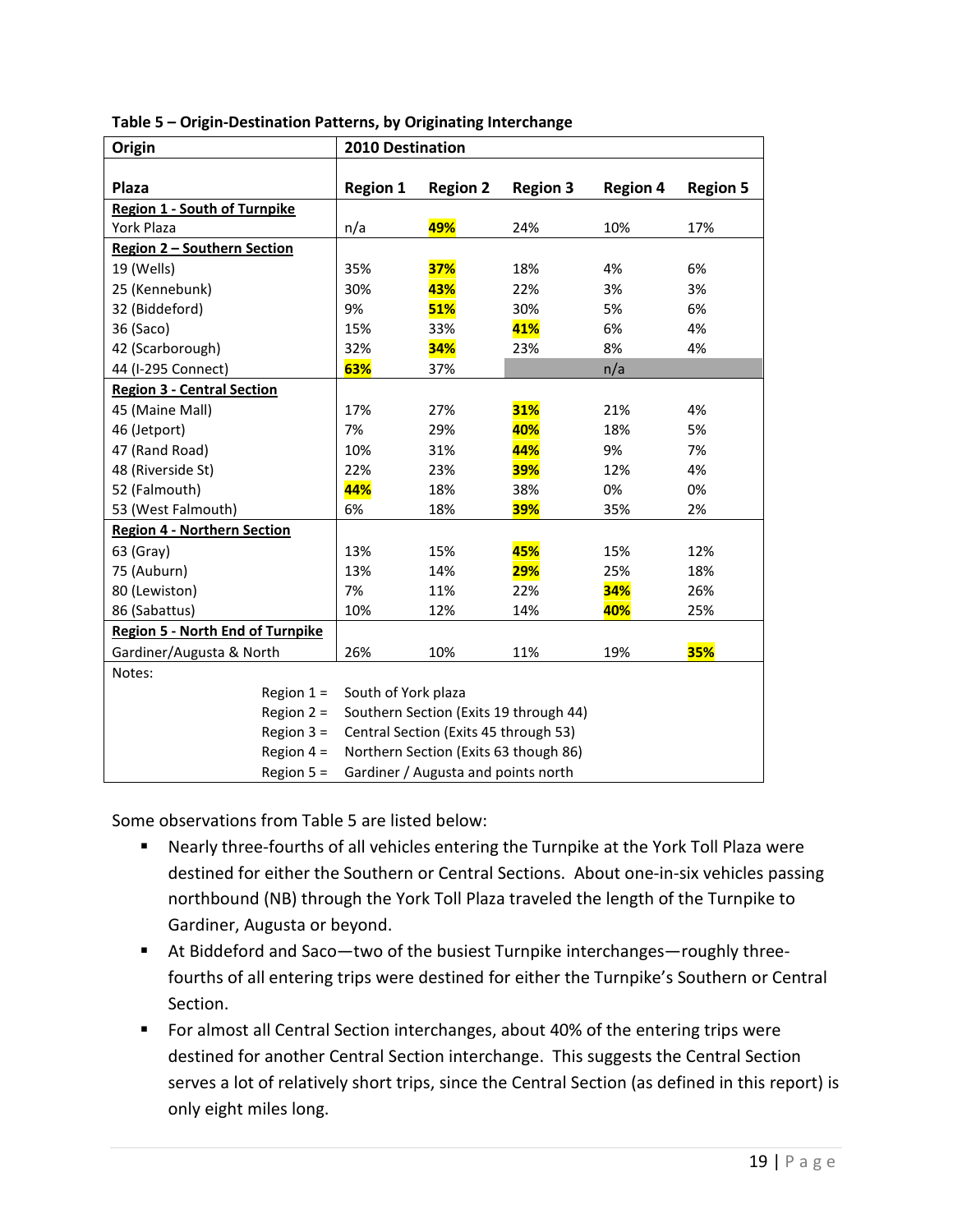- Nearly two-thirds of the vehicles entering at Interchange 44 were destined for York and points south. In contrast to the other interchanges within the Central Section, Interchange 44 seemed to be primarily oriented toward serving long-distance trips.
- **Almost half of the vehicles entering at Gray were destined for the Central Section. It** appeared that Gray traffic was heavily oriented toward Greater Portland.
- **Traffic entering at the Auburn interchange appeared to be fairly evenly dispersed** throughout the entire Turnpike corridor. Its most common set of destinations was the Central Region, at 29%.
- Nearly two-thirds of all vehicles entering at Lewiston or Sabattus were destined for either the Northern Section or the North End.

[Table 6](#page-20-0) compares results from 2004 O&D Survey with the results from the 2010 O&D Survey. Once again, the most common destination associated with each point of origin is identified by bold, highlighted print. The data for 2010 is identical to the information in [Table 6;](#page-20-0) it was repeated in this table for purposes of comparison.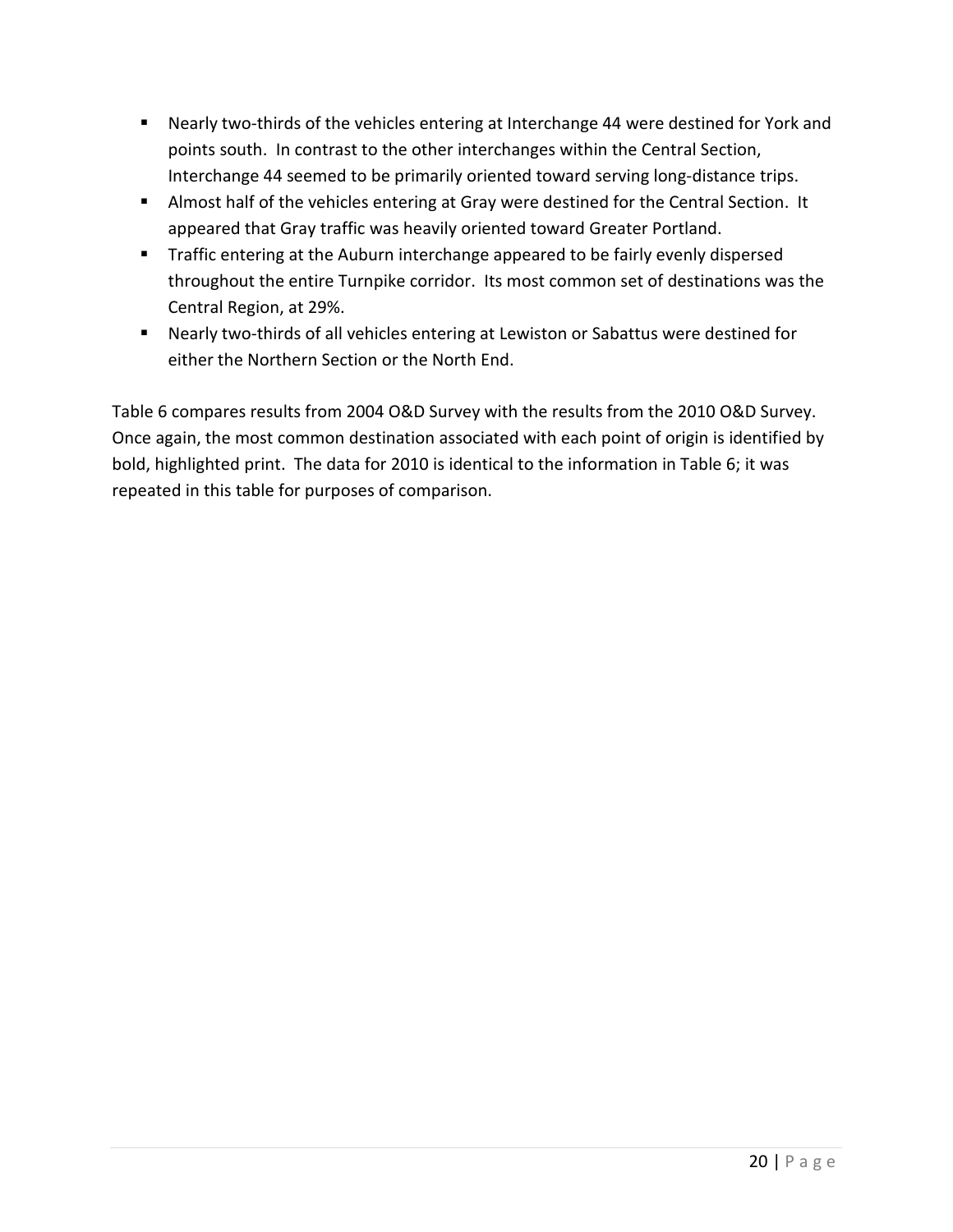|                                | 2004 Survey                           |                                        |            |            |      | 2010 Survey |            |                |      |            |
|--------------------------------|---------------------------------------|----------------------------------------|------------|------------|------|-------------|------------|----------------|------|------------|
| <b>Plaza</b>                   | Reg1                                  | Reg2                                   | Reg3       | Reg4       | Reg5 | Reg1        | Reg2       | Reg3           | Reg4 | Reg5       |
| Region 1 - South of            |                                       |                                        |            |            |      |             |            |                |      |            |
| <b>Turnpike</b>                |                                       |                                        |            |            |      |             |            |                |      |            |
| York Plaza                     | n/a                                   | 39%                                    | 23%        | 14%        | 24%  | n/a         | 49%        | 24%            | 10%  | 17%        |
|                                |                                       |                                        |            |            |      |             |            |                |      |            |
| Region 2 - Southern            |                                       |                                        |            |            |      |             |            |                |      |            |
| <b>Section</b>                 |                                       |                                        |            |            |      |             |            |                |      |            |
| 19 (Wells)                     | 44%                                   | 33%                                    | 18%        | 4%         | 1%   | 35%         | <b>37%</b> | 18%            | 4%   | 6%         |
| 25 (Kennebunk)                 | 30%                                   | 44%                                    | 22%        | 3%         | 1%   | 30%         | 43%        | 22%            | 3%   | 3%         |
| 32 (Biddeford)                 | 14%                                   | 45%                                    | 36%        | 4%         | 1%   | 9%          | <b>51%</b> | 30%            | 5%   | 6%         |
| 36 (Saco)                      | 14%                                   | 38%                                    | 43%        | 5%         | 1%   | 15%         | 33%        | 41%            | 6%   | 4%         |
| 42 (Scarborough)               | 21%                                   | 42%                                    | 28%        | 8%         | 1%   | 32%         | 34%        | 23%            | 8%   | 4%         |
| 44 (I-295 Connect)             | 44%                                   | <b>56%</b>                             |            |            |      | 63%         | 37%        |                | n/a  |            |
| Region 3 - Central             |                                       |                                        |            |            |      |             |            |                |      |            |
| <b>Section</b>                 |                                       |                                        |            |            |      |             |            |                |      |            |
| 45 (Maine Mall)                | 21%                                   | 27%                                    | <b>33%</b> | 16%        | 2%   | 17%         | 27%        | <b>31%</b>     | 21%  | 4%         |
| 46 (Jetport)                   | 7%                                    | 21%                                    | 47%        | 23%        | 2%   | 7%          | 29%        | 40%            | 18%  | 5%         |
| 47 (Rand Road)                 | 14%                                   | <b>38%</b>                             | 36%        | 10%        | 2%   | 10%         | 31%        | 44%            | 9%   | 7%         |
| 48 (Riverside St)              | 12%                                   | 28%                                    | 42%        | 15%        | 3%   | 22%         | 23%        | <b>39%</b>     | 12%  | 4%         |
| 52 (Falmouth)                  | 16%                                   | 12%                                    | 56%        | 15%        | 1%   | 44%         | 18%        | 38%            | 0%   | 0%         |
| 53 (West Falmouth)             | 8%                                    | 15%                                    | 46%        | 29%        | 3%   | 6%          | 18%        | <b>39%</b>     | 35%  | 2%         |
| Region 4 - Northern            |                                       |                                        |            |            |      |             |            |                |      |            |
| <b>Section</b>                 |                                       |                                        |            |            |      |             |            |                |      |            |
| 63 (Gray)                      | 12%                                   | 10%                                    | 49%        | 14%        | 16%  | 13%         | 15%        | 45%            | 15%  | 12%        |
| 75 (Auburn)                    | 16%                                   | 8%                                     | <b>32%</b> | 26%        | 19%  | 13%         | 14%        | <b>29%</b>     | 25%  | 18%        |
| 80 (Lewiston)                  | 11%                                   | 9%                                     | 32%        | <b>37%</b> | 11%  | 7%          | 11%        | 22%            | 34%  | 26%        |
| 86 (Sabattus)                  |                                       | interchange opened Nov. 2004           |            |            |      | 10%         | 12%        | 14%            | 60%  | 10%        |
| <b>Region 5 - North End of</b> |                                       |                                        |            |            |      |             |            |                |      |            |
| <b>Turnpike</b>                |                                       |                                        |            |            |      |             |            |                |      |            |
| Gard/Augusta & North           | <b>39%</b>                            | 2%                                     | 4%         | 27%        | 29%  | 26%         | 10%        | 11%            | 19%  | <b>35%</b> |
| Notes:                         |                                       |                                        |            | $\cdot$    |      |             |            | $\ddot{\cdot}$ |      |            |
| Region $1 =$                   |                                       | South of York plaza                    |            |            |      |             |            |                |      |            |
| Region $2 =$                   |                                       | Southern Section (Exits 19 through 44) |            |            |      |             |            |                |      |            |
| Region $3 =$                   |                                       | Central Section (Exits 45 through 53)  |            |            |      |             |            |                |      |            |
| Region $4 =$                   | Northern Section (Exits 63 though 86) |                                        |            |            |      |             |            |                |      |            |
| Region $5 =$                   |                                       | Gardiner / Augusta and points north    |            |            |      |             |            |                |      |            |

### <span id="page-20-0"></span>**Table 6 – Comparison of Origin & Destination Data, 2004-2010**

Based on [Table 6,](#page-20-0) there were five locations whose most common destination in the summer 2010 survey was different from the spring 2004 survey:

- **Wells.** In the 2004 survey, the most common destination was Region 1 (south of York Toll Plaza); in the 2010 survey, it had changed to Region 2 (Southern Section).
- **Interchange 44.** In the 2004 survey, a majority of vehicles entering at this interchange were destined for Region 2. In the 2010 survey, nearly two-thirds of vehicles were destined for Region 1.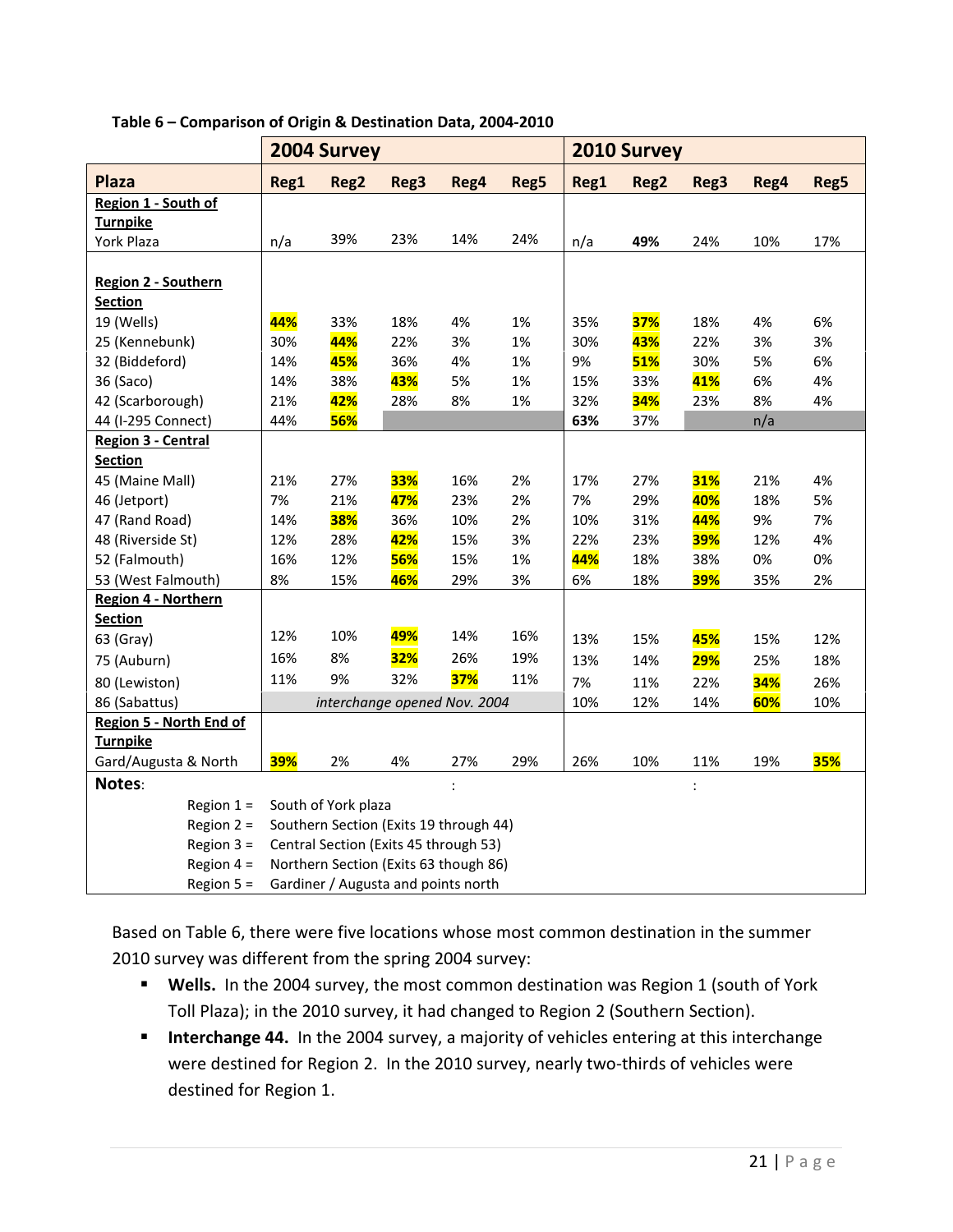- **Rand Road.** The most common group of destinations shifted from Region 2 in 2004 to Region 3 in 2010. However, in both years, about 75% of all entering vehicles were destined for *either* Region 2 or Region 3 (Central Section).
- **Falmouth.** In 2004, the most common region of destination for vehicles entering at Exit 52 was Region 3. The most common destination shifted to Region 1 in the 2010 survey. It is likely that the dates and times in which the surveys were handed out greatly influenced this destination shift. It is also important to note that the NB on-ramp onto the Turnpike was closed due to construction on the Presumpscot River Bridge. This closure prevented vehicles from using Interchange 52 to reach Regions 4 and 5.
- **North End of the Turnpike**. The data indicates that, in 2010, patrons driving southbound (SB) from Augusta were more likely to connect to I-295 as opposed to I-95, when compared to the 2004 survey. This could be attributed to the fact that SB patrons wishing to access the new Gardiner Service Plaza must connect via I-295. The greater proportion of patrons using I-295 could also be related to the two intervening toll adjustments that have raised tolls at West Gardiner (from \$0.75 in 2004 to \$1.25 today) and at New Gloucester (from \$1.00 in 2004 to \$1.75 today).

# <span id="page-21-0"></span>*3.4 QUESTION 2 & 6: LOCATION OF TRIP ORIGIN AND DESTINATION*

In order to obtain information for the portion of a trip not on the Maine Turnpike, the survey included Questions 2 and 6. These questions asked patrons to record the exact location of their trip's start point and end point. The questions are shown below.

| 2 | Where did this trip start?<br><b>Street Address or Place:</b><br>City / State:                    |
|---|---------------------------------------------------------------------------------------------------|
| 6 | After exiting the Turnpike, where did this trip end?<br>Street Address or Place:<br>City / State: |

The purpose of these questions was to provide insight on detailed origin-destination patterns. In the past, such data has been used to address questions like:

• How might Turnpike patrons change their patterns if a particular Interchange ramp was closed for an extended period of time?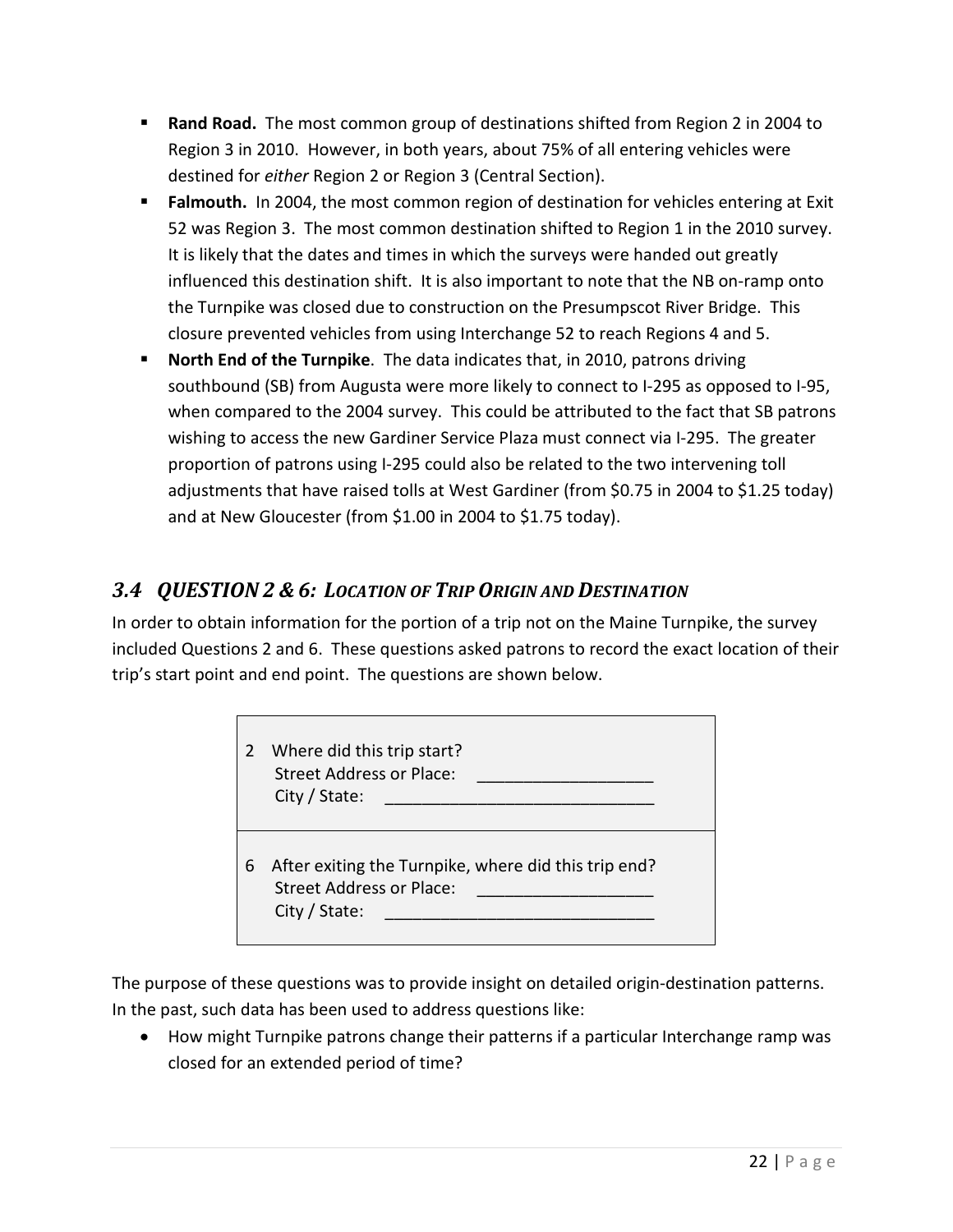- How would Turnpike traffic be affected if I-295 SB between Gardiner and Topsham were closed during the summer months?
- How might the existing customer base change its travel patterns if a new interchange were added?

While a detailed evaluation of this specific origin-destination data is beyond the scope of this report, it is possible to make some general observations. A state-by-state summary of origins and destinations is contained in [Figure 4.](#page-22-0) For purposes of the graphic, "Private/Passenger Vehicles" included all cars, SUVs, motorcycles, pickup trucks and recreational vehicles. The heading "Commercial Vehicles" included all heavy trucks and buses.



<span id="page-22-0"></span>**Figure 4 – Origin and Destination Summary by State and Vehicle Type**

The following observations can be drawn from [Figure 4.](#page-22-0)

 About 70% of all passenger car trips on the Turpike were intrastate trips. For commercial traffic, the share of number of intrastate trips was lower, at 53%. Therefore, a passenger vehicle on the Turnpike had a greater likelihood of traveling within Maine than a commercial vehicle.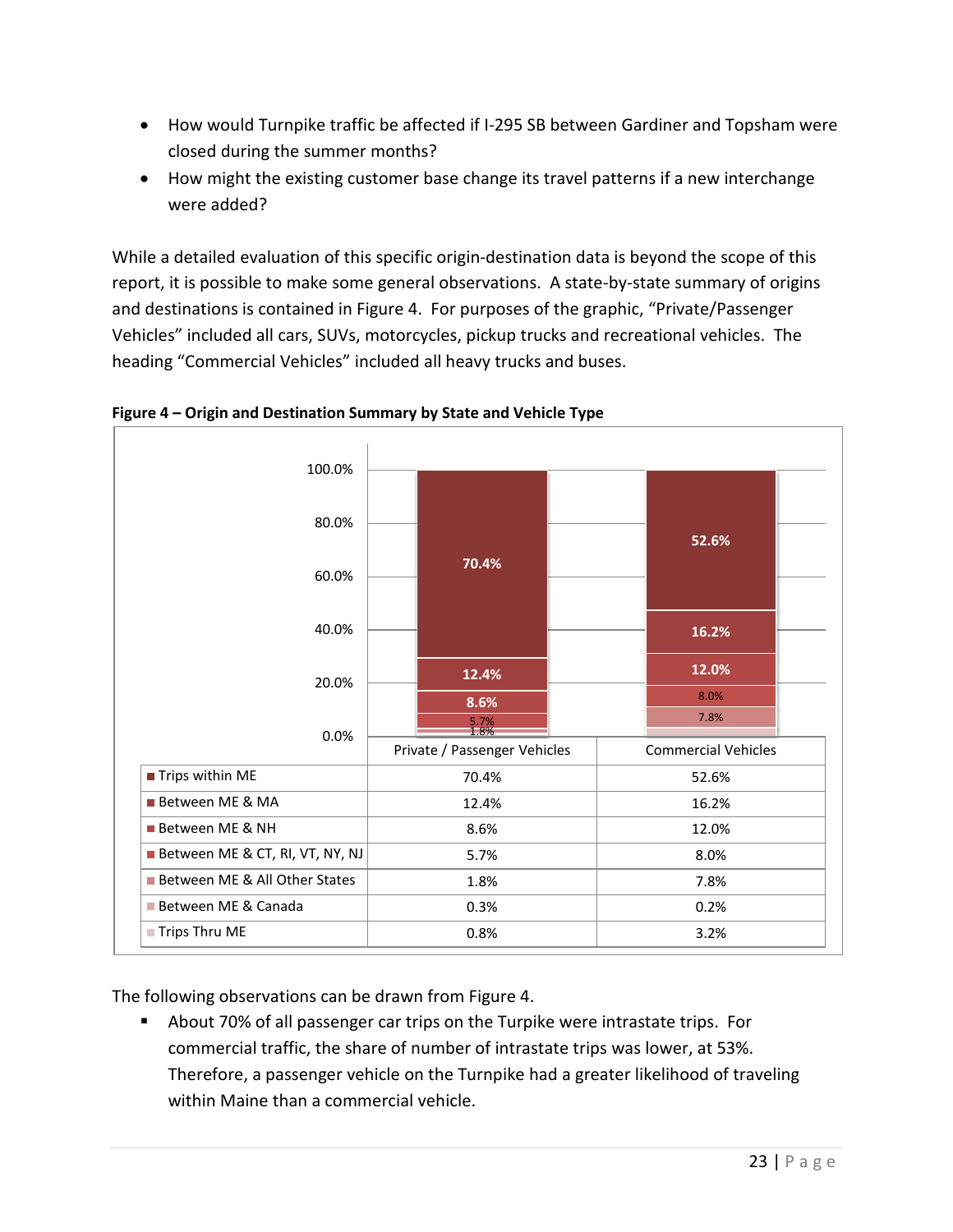- About 20% of private/passenger vehicle trips on the Turnpike were between Maine and either Massachusetts or New Hampshire. For commercial vehicles, this percentage was higher, at nearly 30%.
- The fact that trucks account for a greater proportion of interstate trips suggests that trucks, on average, take longer trips than passenger vehicles.
- **Even though New Hampshire is Maine's closest neighbor, the most common out-of**state destination for Turnpike patrons was Massachusetts. About 12% of the Maine Turnpike's passenger cars and 17% of its commercial vehicles traveled between Maine and Massachusetts.
- The percentage of trips *through* Maine on the Turnpike (e.g., trips between Canada and a state other than Maine) was negligible. This suggested that Maine was almost exclusively a destination state.

This latter point is of economic consequence. States such as New Hampshire obtain an economic benefit from two types of tourists – those who travel *to* the state, and those who simply pass *through* the state. Maine's economy benefits from very few of the latter type of tourists.

### <span id="page-23-0"></span>*3.5 QUESTION 11: FREQUENCY OF TRAVEL ON THE MAINE TURNPIKE*

Question 11, depicted below, explored the frequency with which patrons travel the Maine Turnpike.

| Which category best describes how frequently you<br><b>11</b> |                              |  |  |
|---------------------------------------------------------------|------------------------------|--|--|
| drive on any part of the Maine Turnpike?                      |                              |  |  |
| $\Box$ Multiple times each day                                | $\Box$ A few times per month |  |  |
| $\Box$ Almost every day                                       | $\Box$ A few times per year  |  |  |
| $\Box$ A few times per week                                   |                              |  |  |
|                                                               |                              |  |  |

[Table 7](#page-24-0) illustrates the breakdown of frequency-related responses made by all Maine Turnpike patrons.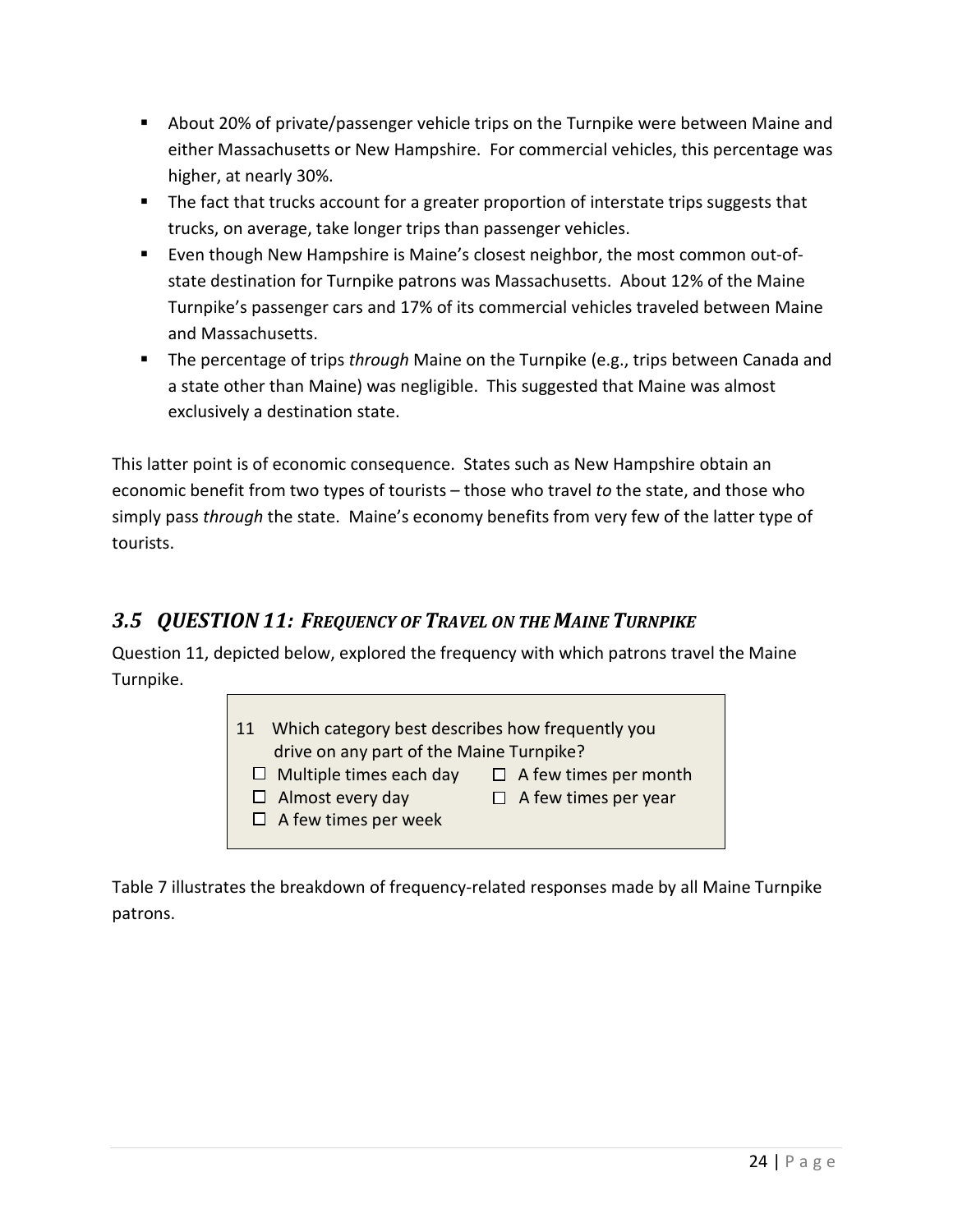| <b>Frequency</b>        | <b>Count of Maine Turnpike Use</b> |
|-------------------------|------------------------------------|
| A few times per year    | 23.4%                              |
| A few times per month   | 22.8%                              |
| A few times per week    | 19.3%                              |
| Almost every day        | 15.0%                              |
| Multiple times each day | 19.5%                              |

<span id="page-24-0"></span>**Table 7 – Frequency of All Patrons on the Maine Turnpike**

As [Table 7](#page-24-0) indicates, Turnpike patrons exhibited a wide range of trip frequencies. About one-infour patrons indicated they traveled on the Turnpike a few times per year. Conversely, nearly one-in-five patrons said that they used the Turnpike multiple times each day. Between those two extremes were the remaining 57% of respondents; they were relatively equally dispersed among the remaining three categories.

In short, the Turnpike could not be broadly characterized as serving primarily "frequent" users or "infrequent" users. Users displaying a full range of trip frequencies were observed. It is worth noting, however, that more than one-third of Turnpike patrons responding to the survey used the roadway either "almost every day" or "multiple times each day".

[Table 8](#page-24-1) explores how trip frequency varied based on patrons' state of residency.

| <b>Frequency</b>        | <b>Maine</b> | <b>Massachusetts</b> | <b>New</b> | <b>Other States</b> |
|-------------------------|--------------|----------------------|------------|---------------------|
|                         |              |                      | Hampshire  | and Canada          |
| A few times per year    | 8.9%         | 57.2%                | 43.7%      | 85.3%               |
| A few times per month   | 23.5%        | 29.8%                | 30.0%      | 9.4%                |
| A few times per week    | 23.2%        | 9.0%                 | 12.7%      | 3.9%                |
| Almost every day        | 19.3%        | 2.0%                 | 5.6%       | 1.1%                |
| Multiple times each day | 25.2%        | 2.0%                 | 7.9%       | 0.3%                |

<span id="page-24-1"></span>**Table 8 – Frequency on Maine Turnpike by Patron State of Residency**

The following observations may be drawn from [Table 8:](#page-24-1)

- About one-in-four Maine residents who responded to the survey stated they used the Turnpike "multiple times each day". This category was the most commonly cited frequency group for Maine residents.
- About one out of every 11 Maine residents who responded to the survey said they only traveled on the Turnpike "a few times per year". This was by far the least-cited frequency group for Maine residents.
- By contrast, the "multiple times each day" category was the least-cited frequency group for patrons who reside out-of-state.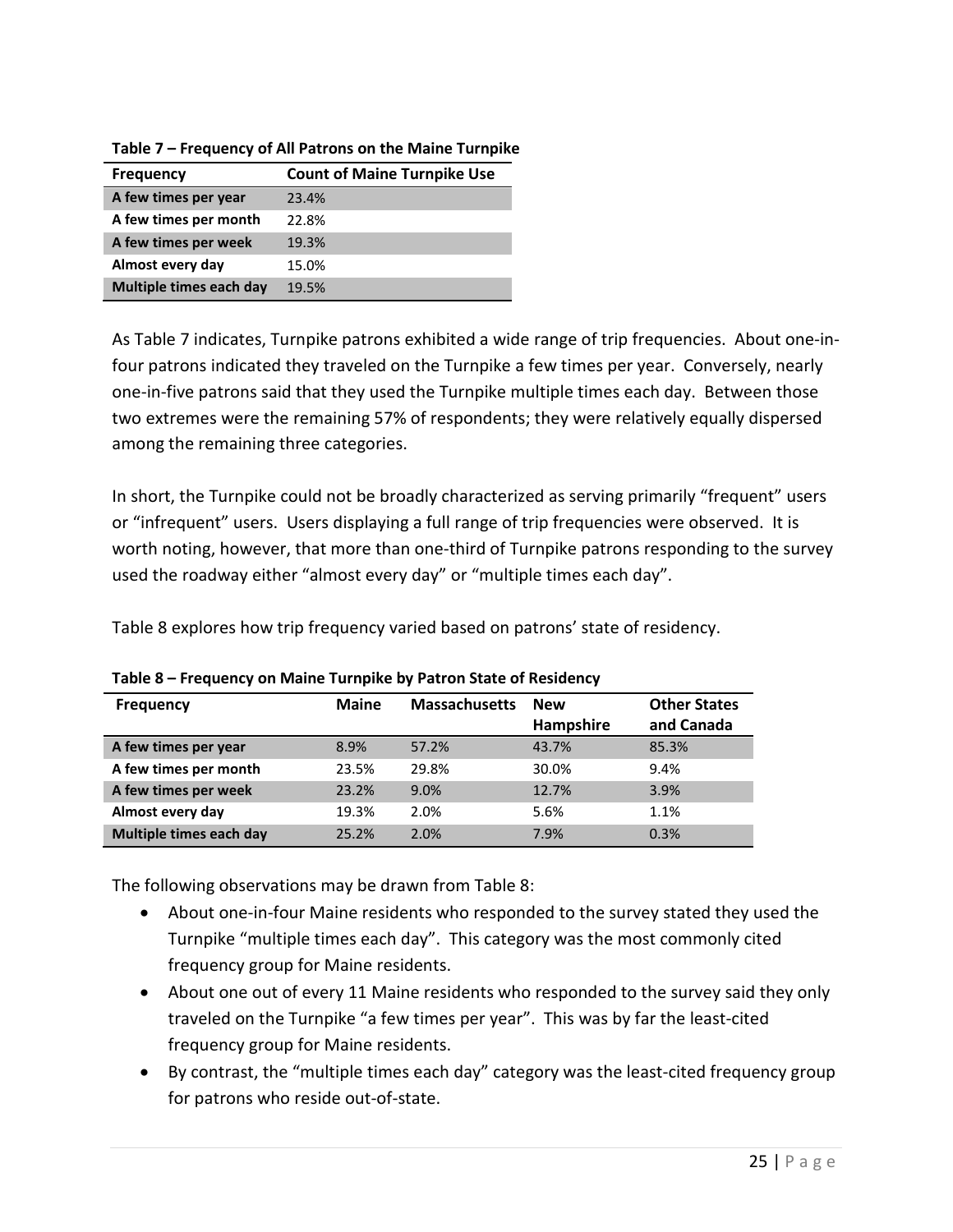• Almost 90% of residents from outside the tri-state area (Maine, New Hampshire and Massachusetts) noted they only traveled a few times per year on the Maine Turnpike.

The data provided in [Table 8](#page-24-1) can be used to estimate the number of trips per year the average Turnpike patron took, assuming the sample included a representative cross-section of Turnpike users. HNTB made the following assumptions:

- "A few times per year" equates to an average of two, one-way trips per year (or one roundtrip on the Turnpike)
- "A few times per month" equates to an average of 26 trips per year (or roughly two trips per month)
- "A few times per week" equates to an average of two trips per week
- "Almost every day" equates to an average of five trips per week
- "Multiple times each day" equates to an average of 10 trips per week

[Figure 5](#page-25-0) built on these assumptions to show how the average number of trips taken over the course of a year varies by the state in which the patron resides.



<span id="page-25-0"></span>**Figure 5 – Summary of Average Trips per Year, by State Residence**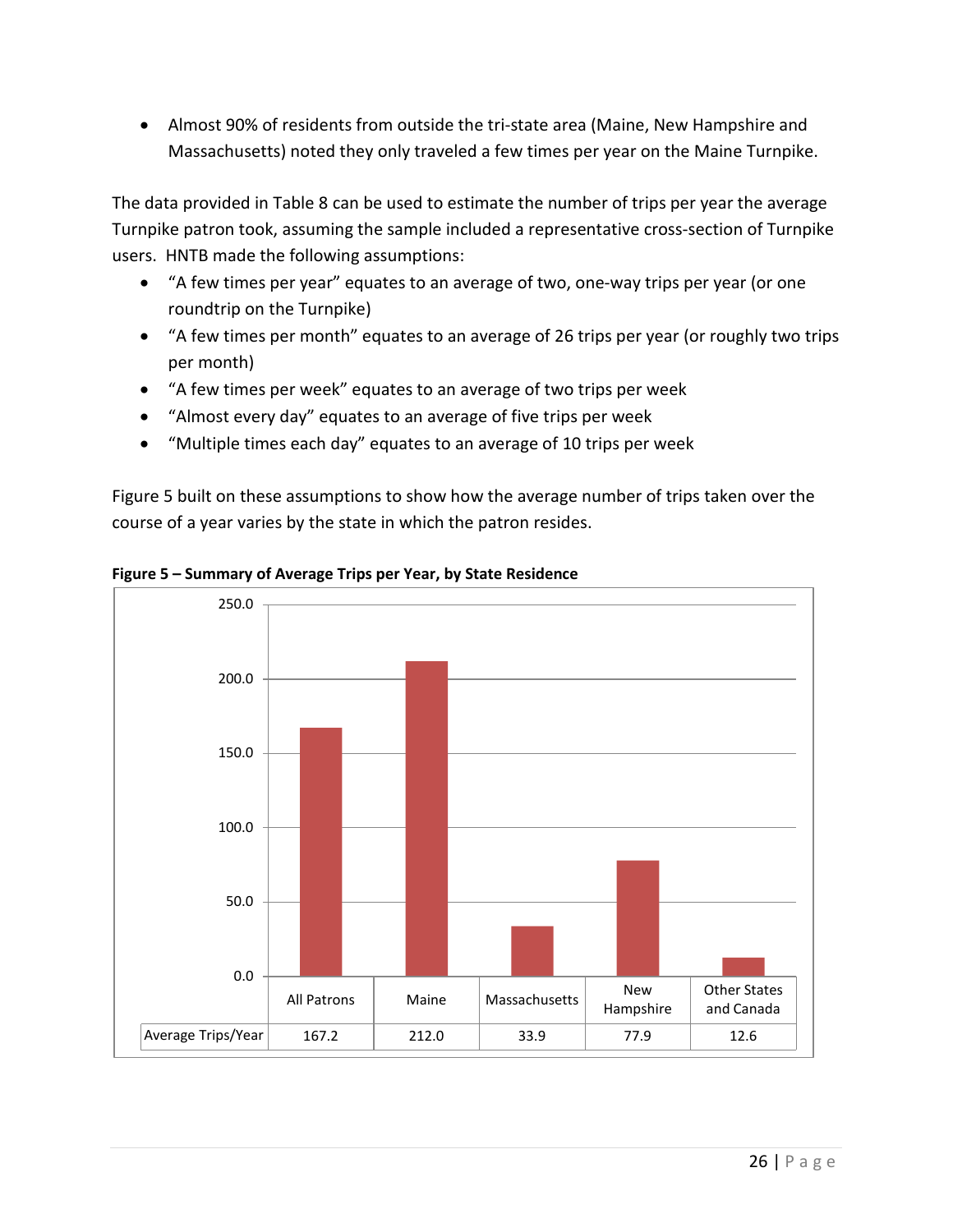As [Figure 5](#page-25-0) illustrates, the survey suggested the average Turnpike patron uses the Turnpike *more than 160 times per year*, or nearly once every other day. While patrons outside the tristate area (Maine, New Hampshire and Massachusetts) used the Turnpike relatively infrequently (11.8 times per year, or once per month), the average patron from Maine used the Turnpike very frequently (213 times per year, or *about four times per week*). In short, Maine residents who use the Turnpike tend to do so on a near-daily basis.

[Figure 6](#page-26-0) illustrates how trip frequency relates to the total number of trips taken over the course of a year.

![](_page_26_Figure_2.jpeg)

<span id="page-26-0"></span>**Figure 6 – Relationship between Trip Frequency and Trips Taken**

Two important observations may be drawn fro[m Figure 6:](#page-26-0)

• Patrons who travel "multiple times each day" only account for one out of every five patrons (19.9%). However, these patrons generate **more than 60%** of all trips taken on the Maine Turnpike.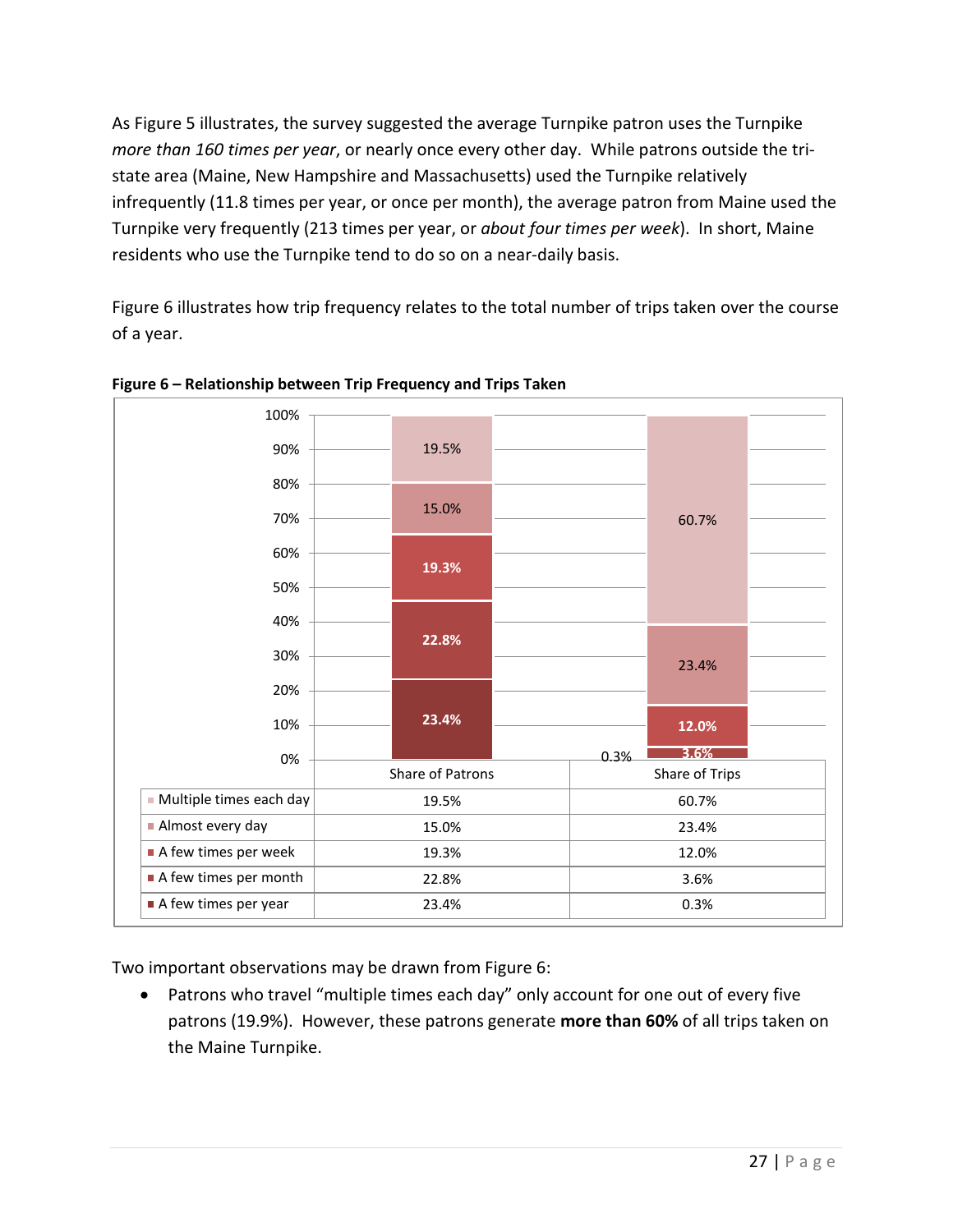• Conversely, infrequent travelers (defined as those who travel "a few times per month" or "a few times per year") comprise about 45% of all Maine Turnpike patrons. However, these patrons generate **only 4%** of the total trips recorded on the Maine Turnpike.

In short, a relatively small group of frequently-traveling Turnpike patrons—less than 20% of all users—generates a majority of Turnpike trips. Conversely, a relatively large group of infrequently-traveling Turnpike patrons—nearly half of all users—generates less than 5% of Turnpike trips. In other words, if *all* of the Turnpike patrons that travel infrequently were to avoid the Turnpike entirely, overall traffic levels on the Turnpike would only decline by about 5%.

[Figure 7](#page-27-0) illustrates how trip frequency varies based on payment type (cash vs. *E-ZPass*).

![](_page_27_Figure_3.jpeg)

<span id="page-27-0"></span>**Figure 7 – Comparison of Trip Frequency, Cash vs.** *E-ZPass* **Patrons**

Perhaps the most interesting observation from [Figure 7](#page-27-0) is that *about one-third of all cash patrons used the Turnpike on at least a weekly basis*. That is to say, about one out of three patrons who paid cash used the Turnpike at least "a few times per week". In fact, one out of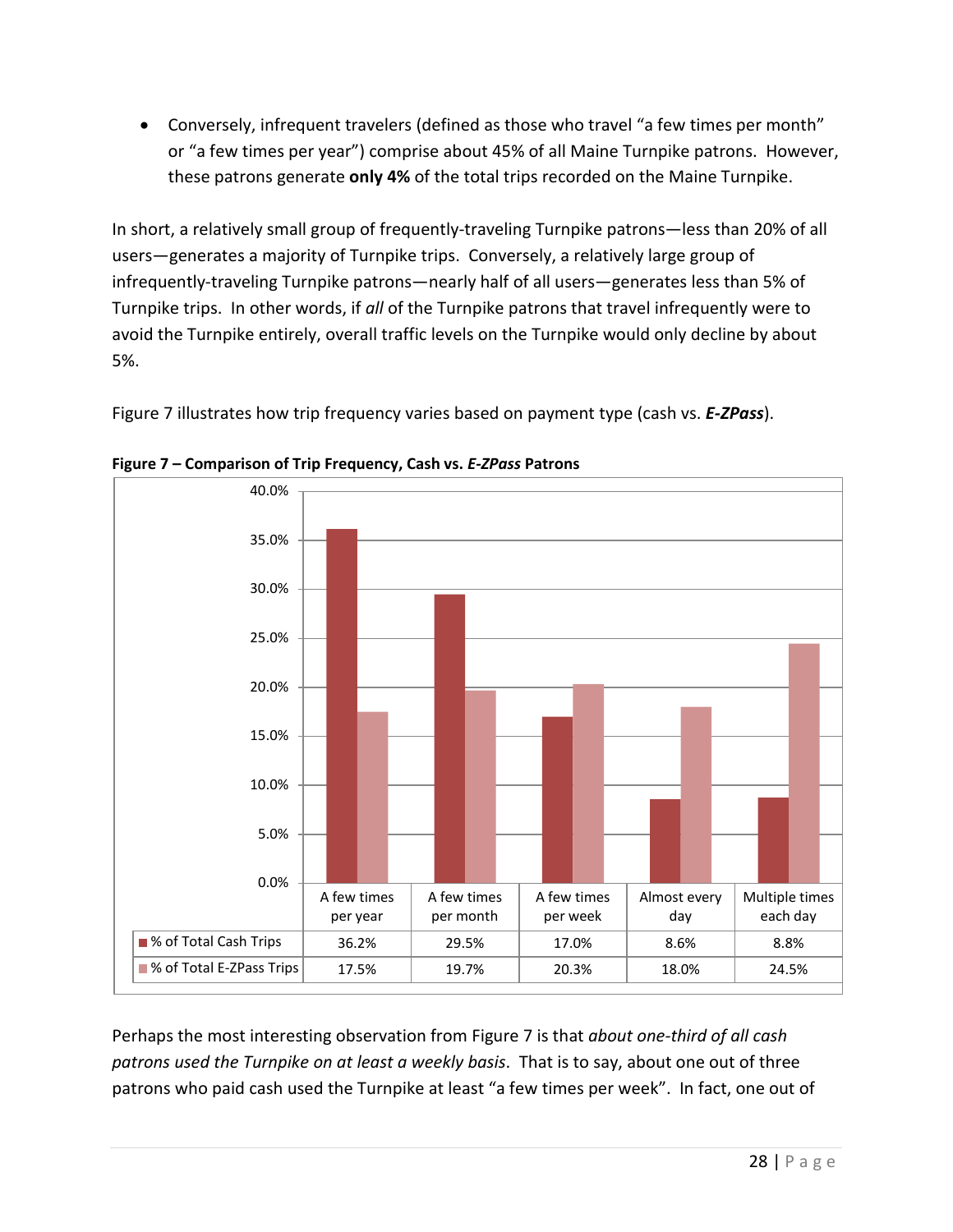every 12 cash patrons *used the Maine Turnpike multiple times each day.* If half of these patrons converted to *E-ZPass*, then the share of total trips taken by *E-ZPass* patrons would increase by more than 8%.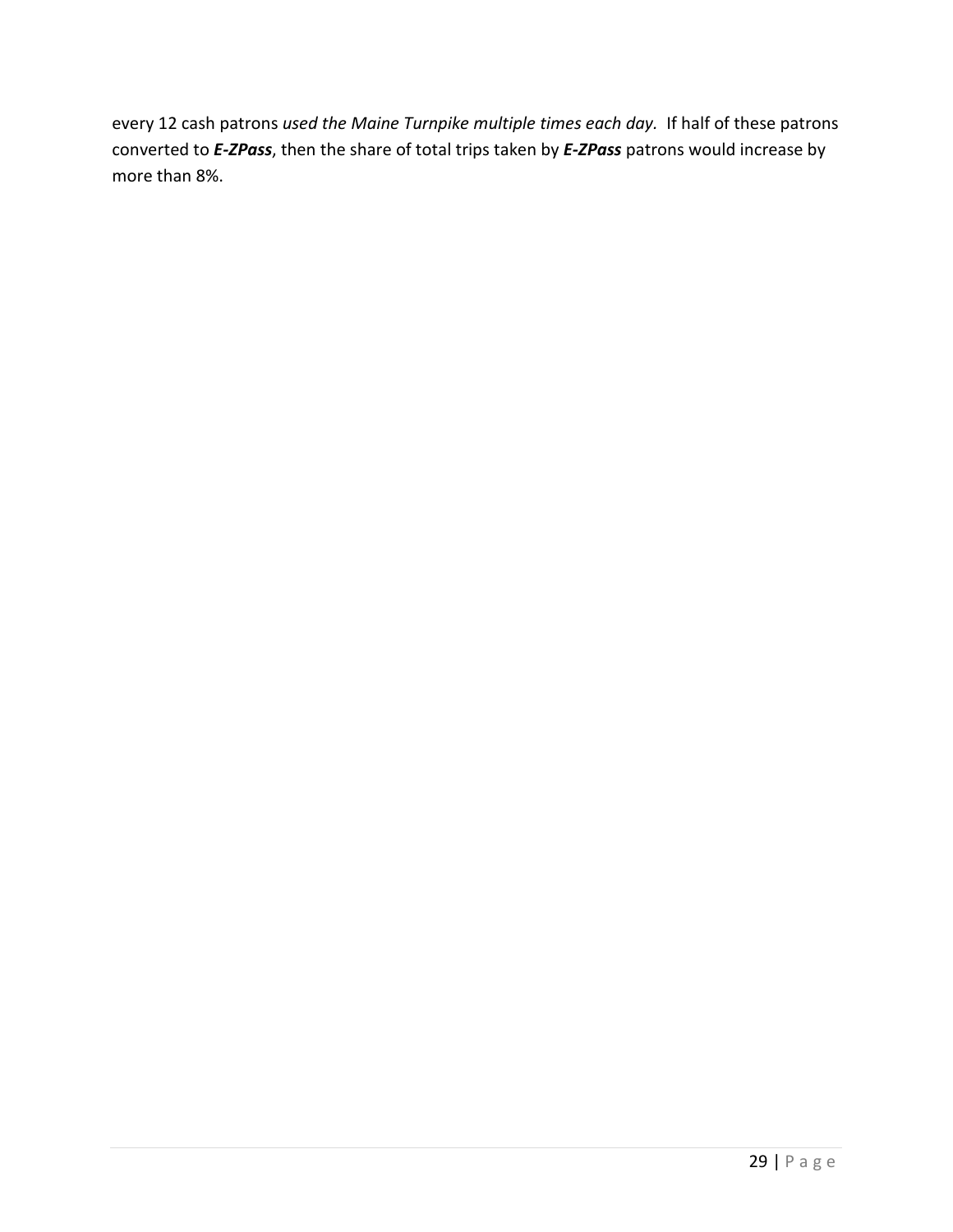# <span id="page-29-0"></span>**Section 4. PATRON CHARACTERISTICS**

### <span id="page-29-1"></span>*4.1 QUESTION 12: RESIDENCE OF TURNPIKE PATRONS*

Another purpose of this report was to better understand the selected patron characteristics of the Maine Turnpike (or simply "the Turnpike"). Six survey questions were designed to highlight some of these characteristics. The questions are summarized and discussed in this section.

Question 12 is shown below:

![](_page_29_Picture_4.jpeg)

The answers to this question are summarized i[n Figure 8.](#page-29-2)

![](_page_29_Figure_6.jpeg)

<span id="page-29-2"></span>**Figure 8 – State of Residency of Maine Turnpike Patrons, by Vehicle Type**

The following observations were drawn from [Figure 8:](#page-29-2)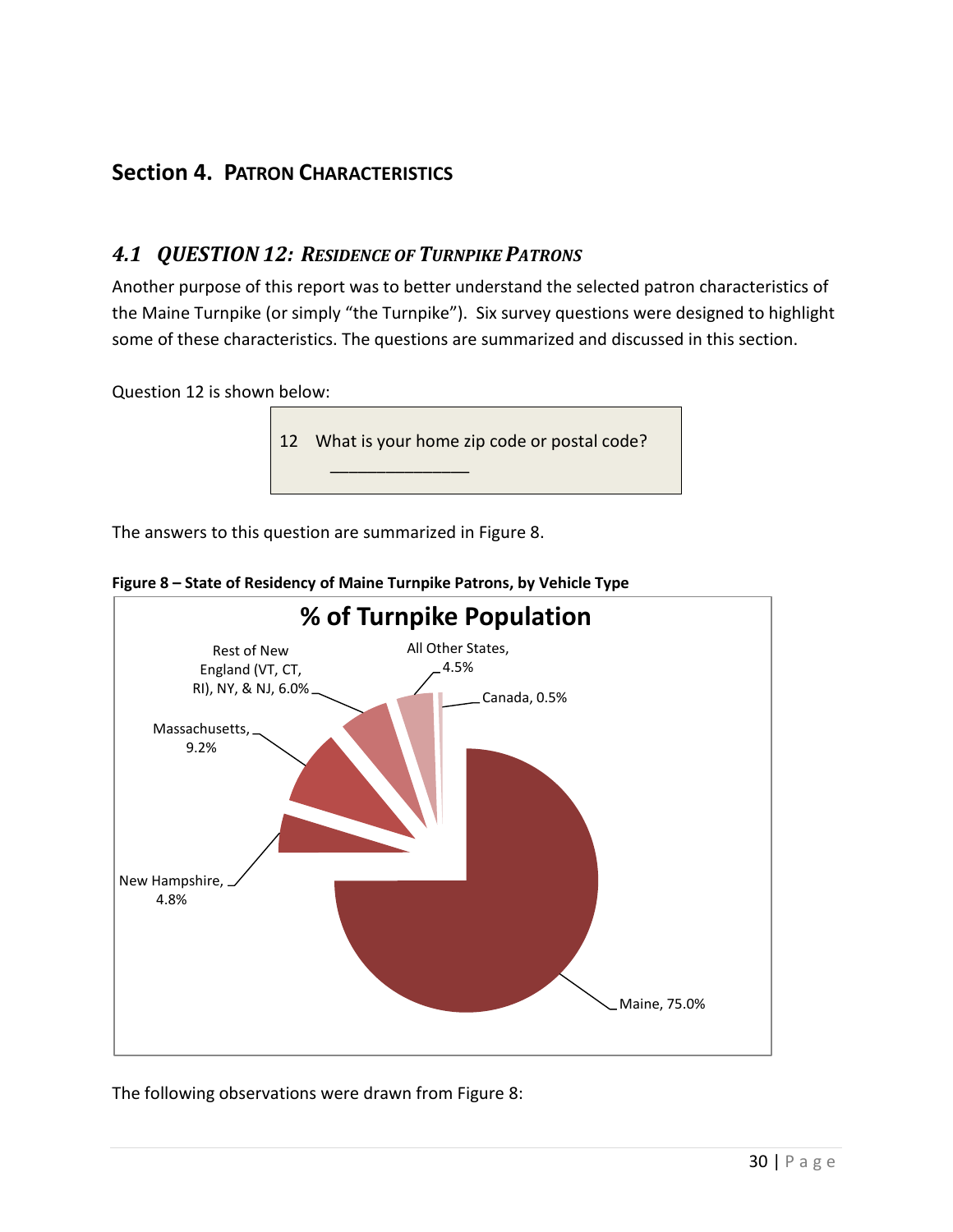- Three-quarters of Turnpike patrons reside in Maine.
- **Exen though the only state Maine shares a border with is New Hampshire, the number** of Massachusetts patrons was nearly double that of New Hampshire patrons.
- **Less than one percent of patrons reported a Canadian residence. The small number of** responses was somewhat surprising, although it may have been influenced by the fact that the postpaid card was only good if mailed within the United States.<sup>[4](#page-30-1)</sup>

[Figure 9](#page-30-0) compares the data from the 2010 O&D Survey with data gathered during the previous two O&D surveys.

![](_page_30_Figure_4.jpeg)

### <span id="page-30-0"></span>**Figure 9 – In-State vs. Out-of-State Patrons, Previous 3 O&D Surveys**

The following observations may be drawn from [Figure 9:](#page-30-0)

<span id="page-30-1"></span> $4$  If better data is needed concerning the percentage of patrons from Canada, a license plate survey may be a more effective means of gathering that data.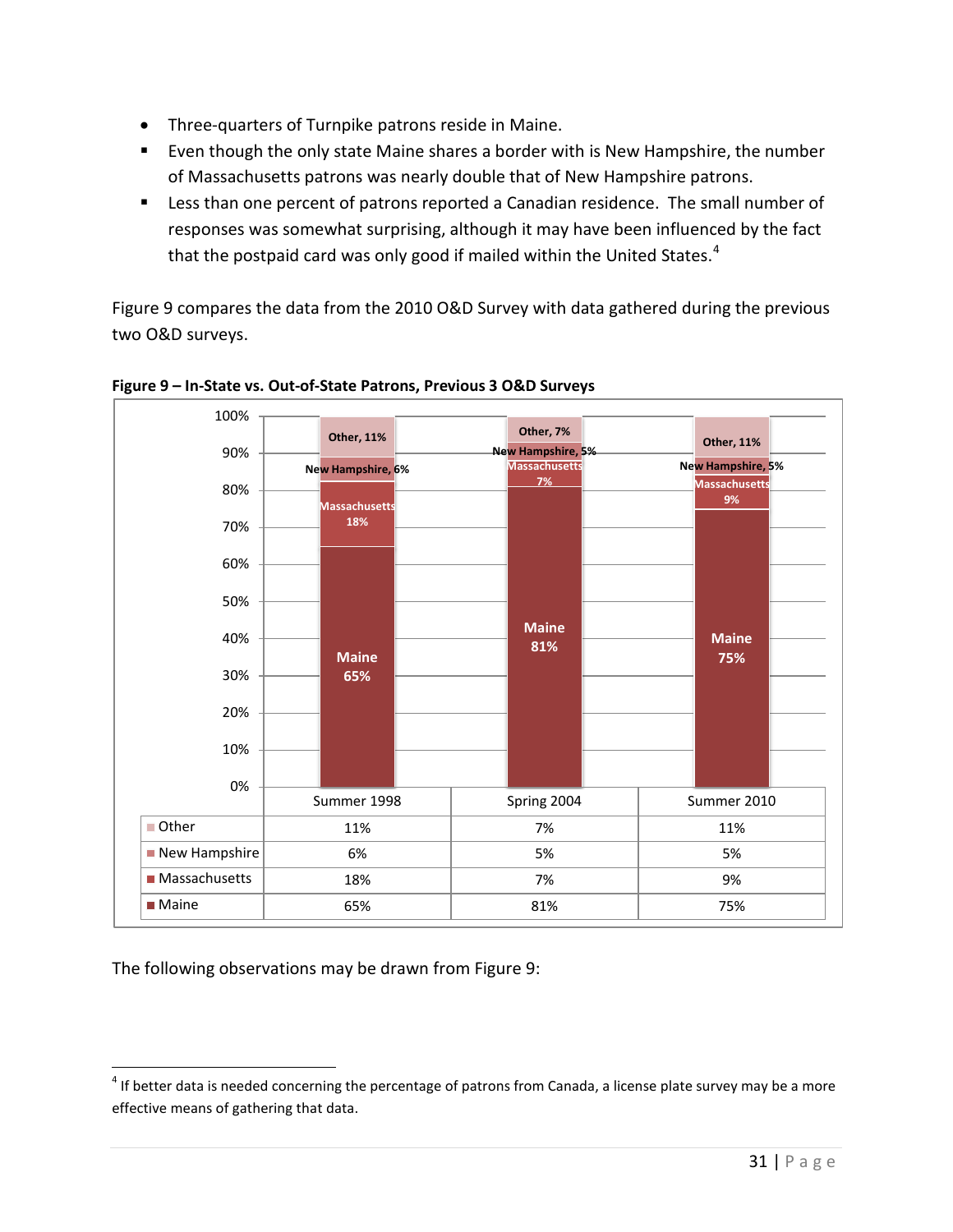- The percentage of Maine patrons in the *summer* months grew from 65% in 1998 to 75% in 2010. This suggests that the proportion of in-state patrons during the summer months has increased over the past decade or so.
- The percentage of out-of-state patrons in the summer 2010 survey (25%) was higher than the percentage of out-of-state patrons in the spring 2004 survey (19%). This supports the conventional wisdom that the share of out-of-state vehicles tends to increase during the summer months.
- In both of the summer surveys (1998 and 2010), "other" traffic (i.e. vehicles outside of Maine, New Hampshire and Massachusetts) comprised 11% of all traffic.
- In all three surveys, Massachusetts vehicles were the most commonly observed out-ofstate vehicles, followed by New Hampshire.

### <span id="page-31-0"></span>*4.2 QUESTION 8: TYPE OF VEHICLE DRIVEN*

Question 8, as depicted below, was designed to identify the various types of vehicles that traveled on the Maine Turnpike (Turnpike).

| What type of vehicle were you driving? |                                           |
|----------------------------------------|-------------------------------------------|
|                                        |                                           |
| $\Box$ Motorcycle                      | $\Box$ 3 or 4 axle truck                  |
| $\Box$ Car / SUV / pickup              | $\Box$ 5 or more axle truck               |
| $\Box$ Recreational Vehicle            | $\Box$ Passenger vehicle towing a trailer |
| <b>Bus</b>                             |                                           |

[Table 9](#page-31-1) summarizes the responses to Question 8. The table contains two columns of data; one column represents the 2010 O&D Survey responses, and the other shows 2004 O&D Survey data.

### <span id="page-31-1"></span>**Table 9 – Types of Vehicles on the Maine Turnpike**

| <b>Vehicle Type</b>                | 2004  | 2010  |  |
|------------------------------------|-------|-------|--|
| Motorcycle                         | 0.1%  | 0.2%  |  |
| Car/SUV/pickup                     | 91.2% | 94.3% |  |
| <b>Recreational Vehicle</b>        | 0.8%  | 0.6%  |  |
| <b>Bus</b>                         | 0.4%  | 0.3%  |  |
| 3 or 4 axle truck                  | 2.2%  | 1.4%  |  |
| 5 or more axle truck               | 4.2%  | 2.0%  |  |
| Passenger vehicle towing a trailer | 1.0%  | 1.3%  |  |

The most important observation that can be drawn from [Table 9](#page-31-1) is passenger vehicles make up the vast majority of Turnpike traffic. This was seen in both the 2004 and 2010 surveys. The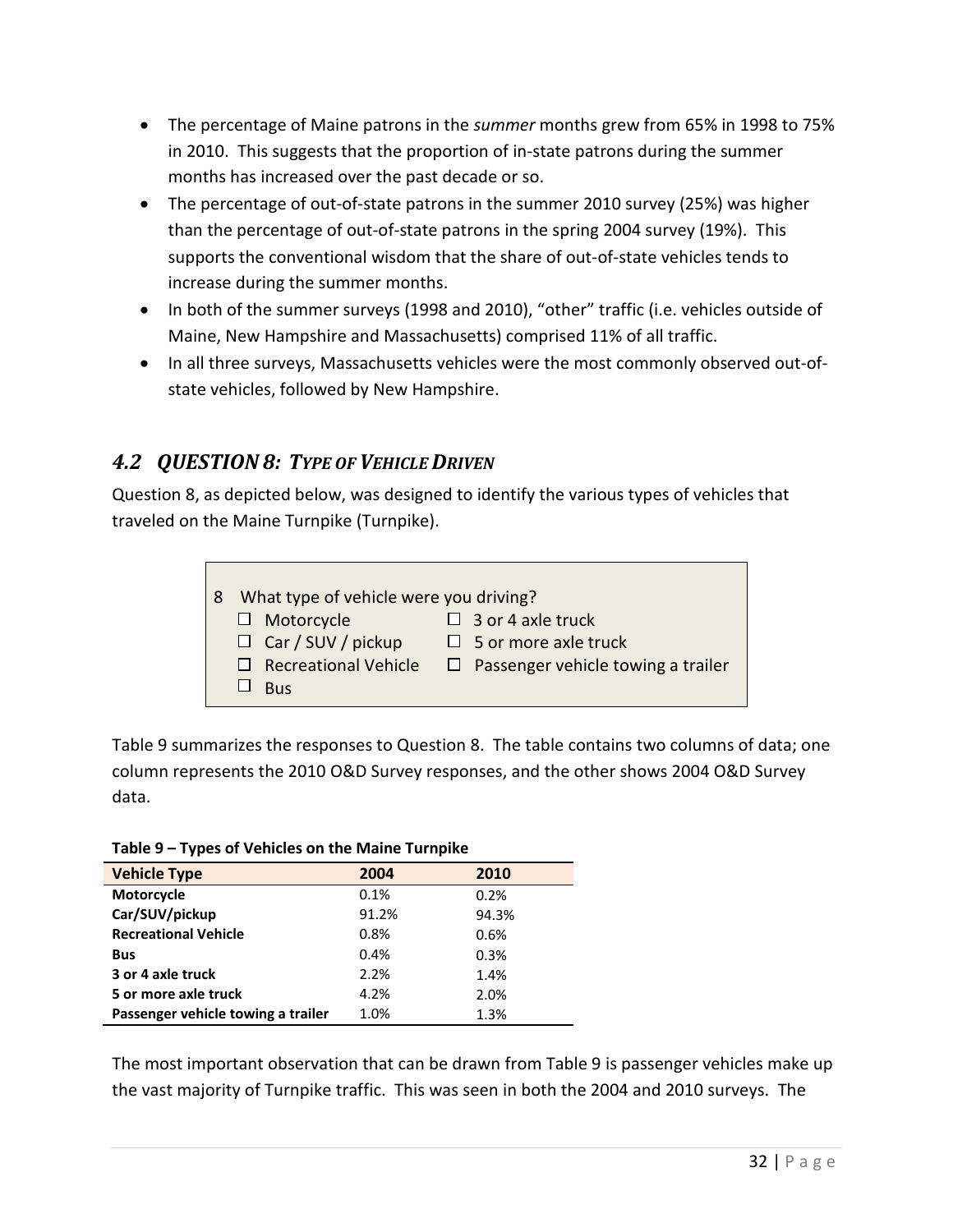exact percentages should be assessed carefully. They are only valid to the extent that commercial vehicle drivers had the same likelihood of responding as passenger vehicle drivers. Nevertheless, it is clear the "car/SUV/pickup" category dominated the survey.

A more exact breakdown of vehicle types could be developed from a review of the Authority's toll revenue data, which is broken out by vehicle type.

# <span id="page-32-0"></span>*4.3 QUESTION 9: NUMBER OF PATRONS PER VEHICLE*

The purpose of Question 9 was to find out how many people, on average, traveled in each vehicle on the Maine Turnpike (Turnpike). The wording of the question is depicted a follows:

> 9 How many people (driver plus passengers) were in your vehicle? \_\_\_\_\_\_\_\_\_\_\_\_\_\_\_\_\_people

The responses to Question 9 are summarized i[n Table 10](#page-32-1) below. For comparison purposes, the responses to the 2010 O&D Survey are compared with the responses from the previous three O&D Surveys (conducted in the spring of 1994, the summer of 1998, and the spring of 2004).

|                                 | <b>Share of Occupants</b> |             |             |             |
|---------------------------------|---------------------------|-------------|-------------|-------------|
| <b>Number of Occupants in a</b> | 1994 Survey               | 1998 Survey | 2004 Survey | 2010 Survey |
| <b>Vehicle</b>                  | (Spring)                  | (Summer)    | (Spring)    | (Summer)    |
| $\mathbf{1}$                    | 64.9%                     | 51.4%       | 58.9%       | 48.5%       |
| $\overline{2}$                  | 25.4%                     | 34.4%       | 29.8%       | 32.2%       |
| 3                               | 5.4%                      | 7.0%        | 6.3%        | 9.1%        |
| $\overline{a}$                  | 2.6%                      | 5.1%        | 3.2%        | 6.6%        |
| 5 or more                       | 1.7%                      | 2.1%        | 1.8%        | 3.6%        |
| Average Occupants per Vehicle   | 1.61                      | 1.86        | 1.70        | 1.90        |

<span id="page-32-1"></span>**Table 10 – Number of Occupants per Vehicle on the Maine Turnpike**

The following observations may be drawn from [Table 10:](#page-32-1)

• In general, the summer surveys exhibited higher average occupancy rates than the spring surveys. The summer surveys (1998 and 2010) both averaged about 1.9 occupants per vehicle, while the spring surveys (1994 and 2004) were in the range of 1.6 to 1.7 occupants per vehicle. This suggests that occupancy rates tend to increase in the summer, when vacation-related traffic (with typically higher occupancy rates) makes up a greater proportion of total traffic.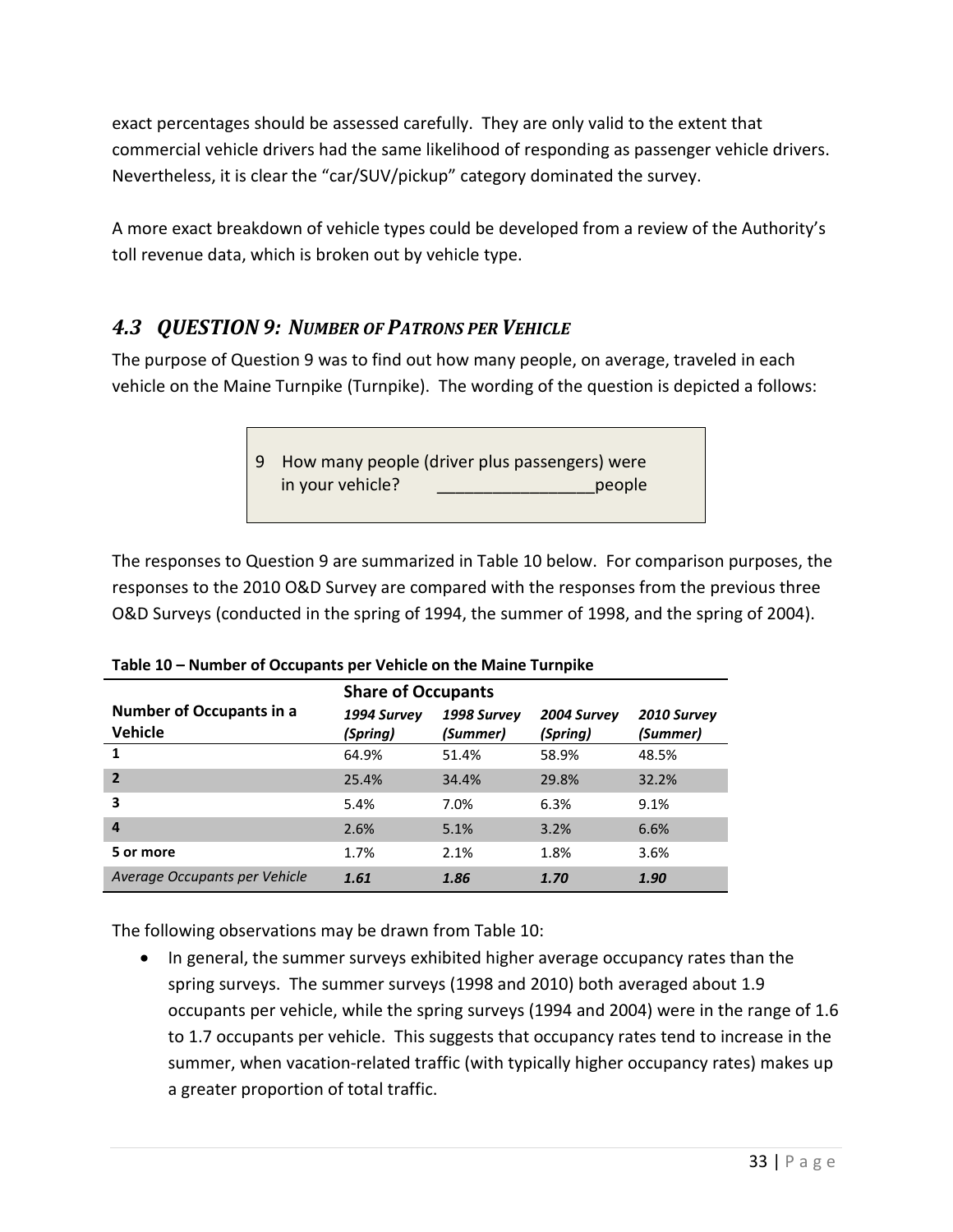- The general trend appears to be that vehicle occupancy is increasing. In the spring, the 2004 survey (at 1.70 occupants per vehicle) was higher than the 1994 survey (at 1.61). Similarly, in the summer, the 2010 survey (1.90 occupants per vehicle) was higher than the 1998 survey (1.86)
- The 2010 survey was the first time that over half of the survey responses were from vehicles with more than 1 occupant (51.5%).
- All surveys exceeded the national average of 1.67 passengers per vehicle.

[Table 11](#page-33-0) compares average occupancy on weekdays with average occupancy on weekends, as indicated by the 2010 survey results.

| Number of                |         |         |
|--------------------------|---------|---------|
| <b>Occupants</b>         | Weekday | Weekend |
| 1                        | 62.8%   | 30.4%   |
| 2                        | 24.0%   | 42.6%   |
| 3                        | 6.4%    | 12.5%   |
| 4                        | 4.2%    | 9.5%    |
| 5 or more                | 2.5%    | 5.0%    |
| <b>Average Occupants</b> | 1.65    | 2.22    |
| per Vehicle              |         |         |

<span id="page-33-0"></span>**Table 11 – Average Occupancy Comparison, Weekday vs. Weekend – 2010 Survey**

[Table 11](#page-33-0) reveals that, on weekends, more than two-thirds of the vehicles on the Maine Turnpike are occupied by two or more patrons. By contrast, on weekdays nearly two-thirds of the vehicles had only one occupant. Overall, average occupancy on weekends was 34% higher than it was on weekdays.

[Table 12](#page-33-1) compares the vehicle occupancy characteristics of cash patrons with those of *E-ZPass* users, again based on the 2010 survey results.

| Number of<br><b>Occupants</b>           | E-ZPass | Cash  |
|-----------------------------------------|---------|-------|
| 1                                       | 52.6%   | 39.7% |
| $\mathfrak{p}$                          | 30.4%   | 35.8% |
| 3                                       | 7.9%    | 11.7% |
| 4                                       | 6.1%    | 7.7%  |
| 5 or more                               | 3.0%    | 5.0%  |
| <b>Average Occupants</b><br>per Vehicle | 1.82    | 2.09  |

<span id="page-33-1"></span>**Table 12 – Average Occupancy Statstics, Cash Patrons vs.** *E-ZPass* **Users – 2010 Survey**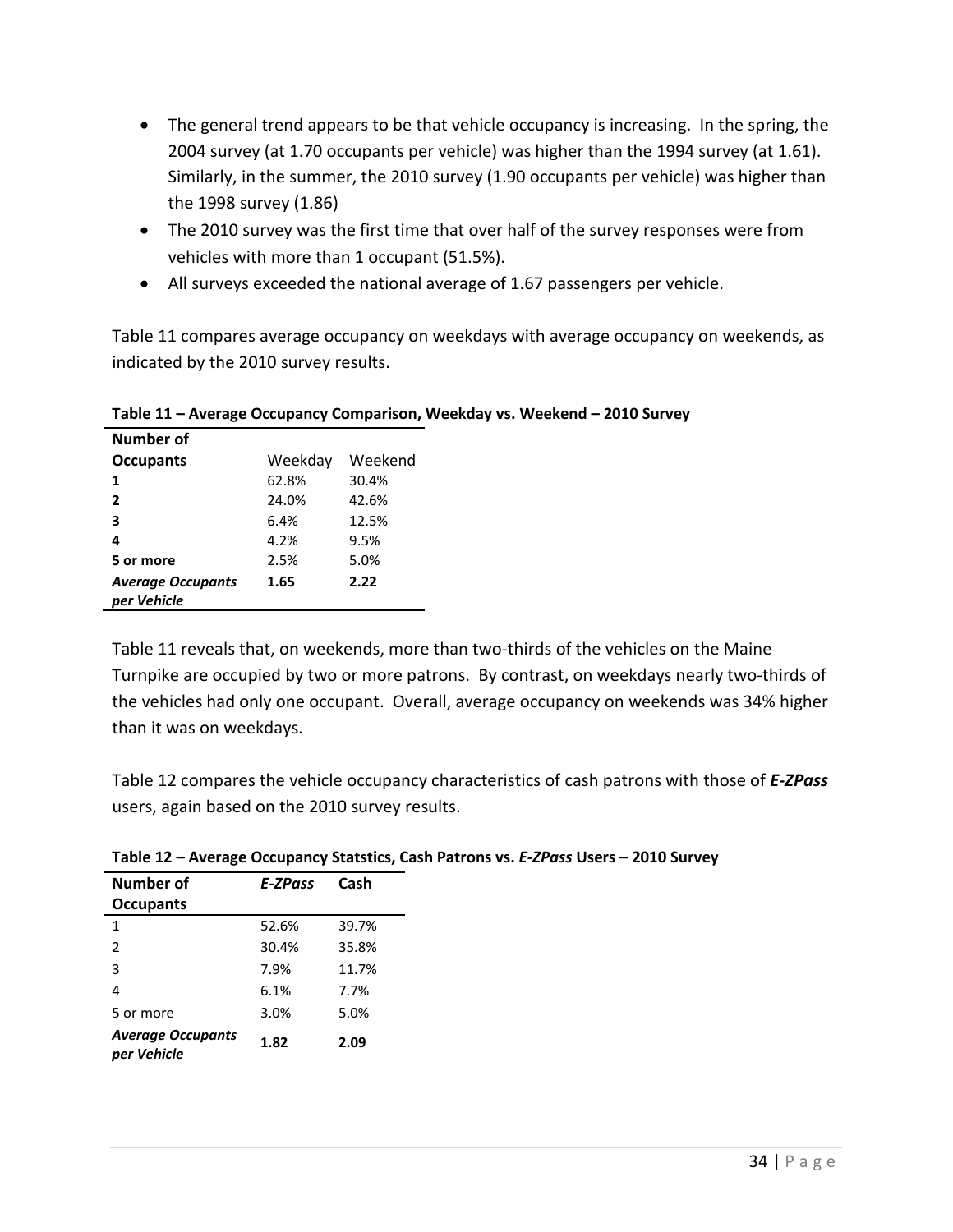As [Table 12](#page-33-1) illustrates, a majority of *E-ZPass* patrons had a single occupant, whereas a majority of cash-paying patrons had multiple occupants. In fact, average occupancy for *E-ZPass* patrons was 13% lower than it was for cash patrons.

# <span id="page-34-0"></span>*4.4 QUESTION 13: E-ZPASS AND CASH PATRONS*

The purpose of Question 13 (depicted below) was to identify the two fundamental types of patrons who traveled on the Maine Turnpike (Turnpike)—cash users vs. **E-ZPass** users.

> 13 Do you own an *E-ZPass*?  $\square$  Yes  $\square$  No

[Table 13](#page-34-1) compares *E-ZPass* usage with cash usage.

<span id="page-34-1"></span>**Table 13 –** *E-ZPass* **Patrons vs. Cash Patrons**

| Cash Patrons         | 31.9% |
|----------------------|-------|
| <b>E-ZPass Users</b> | 68.1% |

[Table 13](#page-34-1) indicates that over two-thirds of all patrons responding to the survey have an *E-ZPass*. This represents a significant jump from the 2004 survey, when only about one-third of the respondents employed electronic toll collection, or ETC (which at the time was in the form of *Transpass*). Clearly, the conversion to E-ZPass in 2005 helped accelerate the conversion to ETC among Maine Turnpike patrons.<sup>[5](#page-34-2)</sup>

It interesting to note that, in 2010, approximately **60%** of the toll transactions and toll revenue recorded by the Maine Turnpike Authority was attributable to E-ZPass. This is slightly lower than the 68% share of E-ZPass usage suggested by [Table 13.](#page-34-1) This could indicate that E-ZPass users were slightly more likely to return a survey card than cash-paying patrons.

[Figure 10](#page-35-1) compares the trip purposes of cash patrons with those of *E-ZPass* patrons.

<span id="page-34-2"></span> <sup>5</sup> During the 7+ years in which *Transpass* was in place, the share of ETC usage grew by **<sup>8</sup>** percentage points, from about 25% to 33%. In the following 6 years, after the conversion to E-ZPass, the share of ETC usage has grown by over **25** percentage points.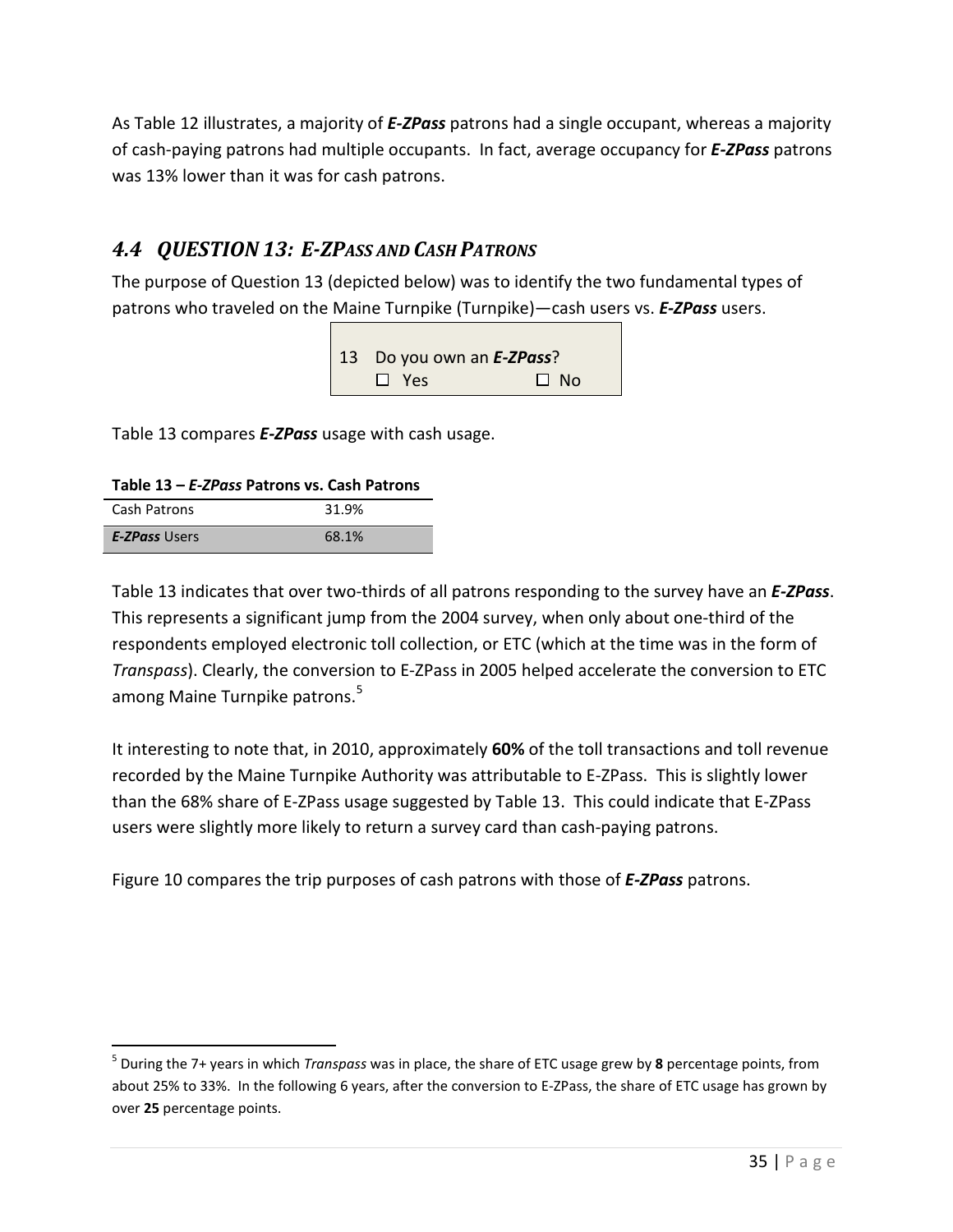![](_page_35_Figure_0.jpeg)

<span id="page-35-1"></span>**Figure 10 – Trip Purpose Comparison, Cash vs.** *E-ZPass*

The primary difference between the two payment types concerned "home-based work" and "home-based other" trips. Together, these two trips comprised about 40% of the total trips for both cash and *E-ZPass* patrons. However, for *E-ZPass* patrons, the share of home-based work trips was twice as high as it was for cash-paying patrons (24% vs. 12%).

# <span id="page-35-0"></span>*4.5 QUESTION 14: REASONS FOR NOT PURCHASING AN E-ZPASS*

As depicted on the following page, Question 14 explored various reasons why Maine Turnpike (Turnpike) cash patrons had not purchased an *E-ZPass*.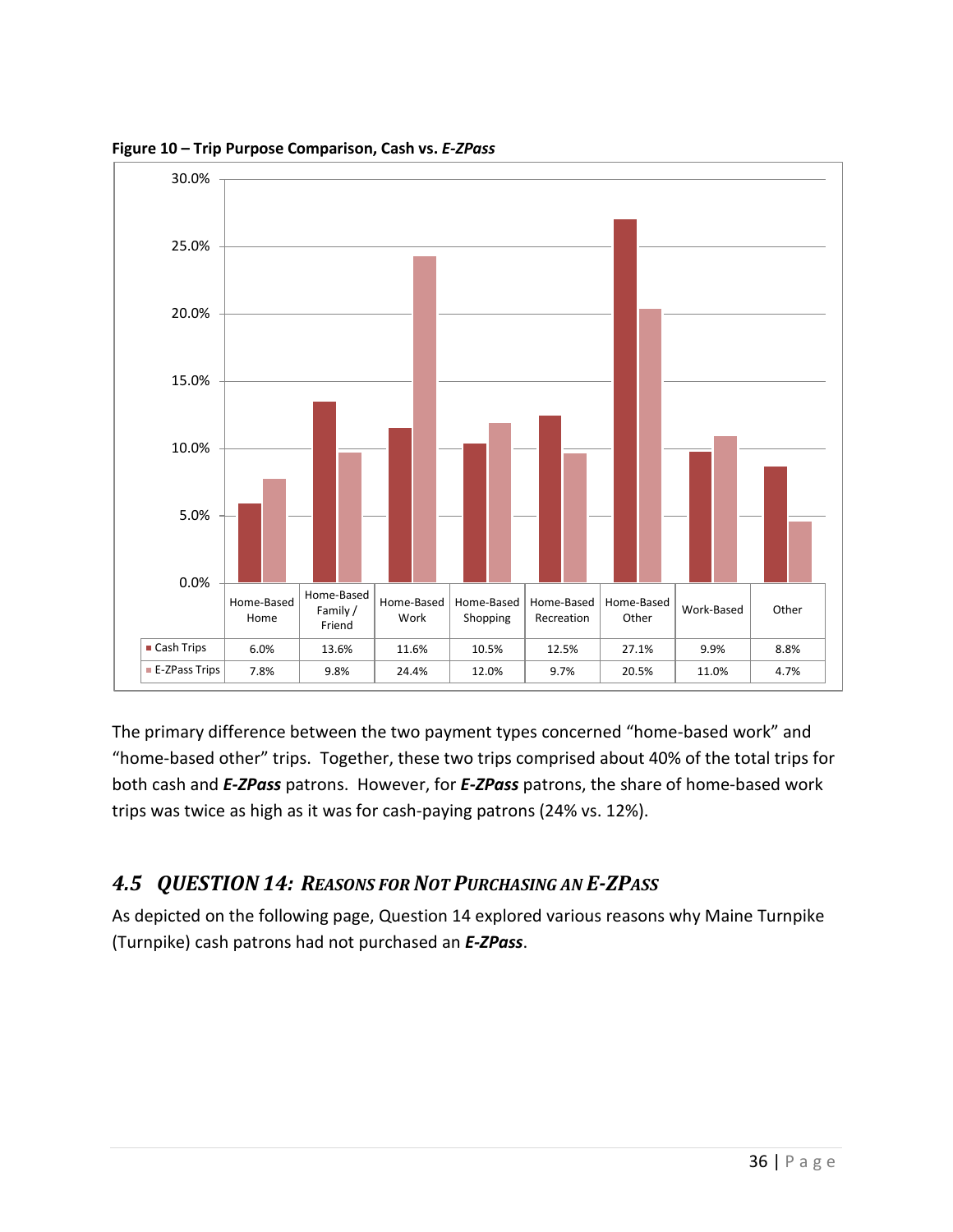| 14 If the answer above is "NO", please select one (1) reason<br>why you choose NOT to have an E-ZPass? |
|--------------------------------------------------------------------------------------------------------|
| $\Box$ Don't know how or where to get one                                                              |
| $\Box$ Don't want to pay the fee to acquire one                                                        |
| $\Box$ Don't travel very frequently                                                                    |
| $\Box$ Privacy Concerns                                                                                |
| Other                                                                                                  |

[Table 14](#page-36-0) summarizes the results of Question 14.

<span id="page-36-0"></span>

|  |  | Table 14 - Summary of Reasons for Not Purchasing E-ZPass |
|--|--|----------------------------------------------------------|
|--|--|----------------------------------------------------------|

| <b>Reason for Not Acquiring E-ZPass</b>  | <b>Share</b> |
|------------------------------------------|--------------|
| Don't know how or where to get one       | 9.5%         |
| Don't want to pay the fee to acquire one | 19.1%        |
| Don't travel very frequently             | 48.5%        |
| Privacy concerns                         | 4.2%         |
| Other                                    | 18.8%        |

According to [Table 14,](#page-36-0) nearly half of Turnpike patrons who don't own *E-ZPass* stated that the primary reason is that they don't travel very frequently. Another one-in-five cash-paying patrons stated they simply don't want to pay the fee to acquire one.<sup>[6](#page-36-2)</sup> Only about one-in-25 cash-paying patrons cited "privacy concerns" as the main reason for avoiding an *E-ZPass* purchase.

[Table 15](#page-36-1) provides an interesting look at the patrons who said they didn't buy an *E-ZPass* because they "don't travel very frequently". It isolates these patrons and summarizes the frequency with which they *actually* travel on the Turnpike, based on their responses to Question 11.

| <b>Frequency</b>      | <b>Share</b> |  |
|-----------------------|--------------|--|
| A few times per year  | 50.8%        |  |
| A few times per month | 33.5%        |  |
| A few times per week  | 11.6%        |  |
| Almost every day      | 1.9%         |  |

Multiple times each day 2.3%

<span id="page-36-1"></span>**Table 15 – Frequency of Use for Cash-Paying Patrons who "Don't Travel Very Frequently"**

<span id="page-36-2"></span> $6$  The minimum charge for a typical passenger car to establish an E-ZPass account is currently \$46.25. This includes a \$25 fee to purchase the E-ZPass device, an additional \$1.25 in sales tax, and a minimum opening balance of \$20.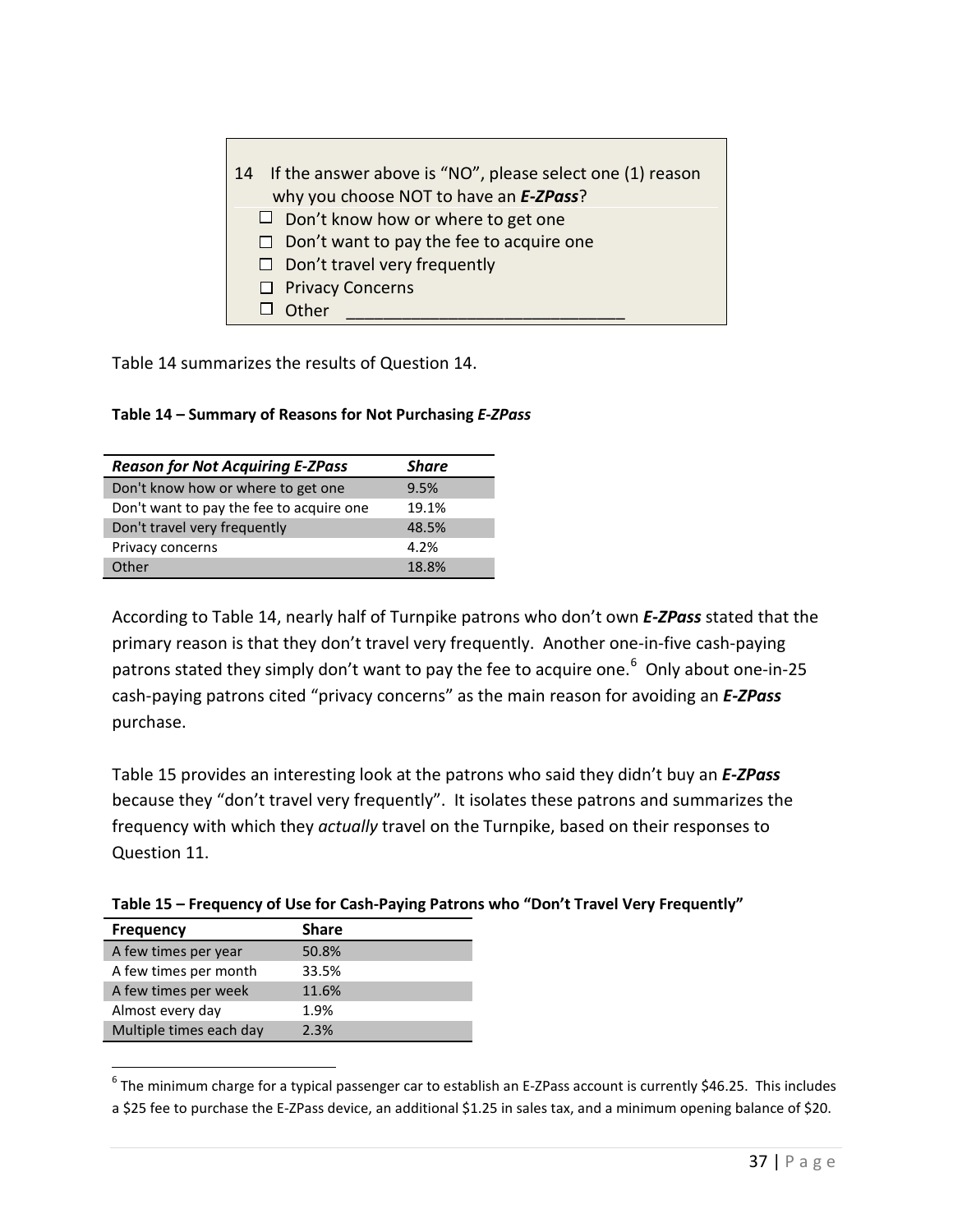The key finding from [Table 15](#page-36-1) is that nearly 16% of patrons who avoided purchasing an *E-ZPass* because they "don't travel very frequently" actually use the Maine Turnpike *at least* a few times per week. That is, one out of six patrons who don't believe they travel frequently enough to warrant an *E-ZPass* actually uses the Maine Turnpike on a weekly basis.

# <span id="page-37-0"></span>*4.6 QUESTION 15: ORT IMPACT ON E-ZPASS ACQUISITION*

As depicted below, Question 15 asked whether cash patrons would purchase an *E-ZPass* if open road tolling (ORT) were to be installed on the Maine Turnpike. This question was proposed and drafted by Wilbur Smith Associates, who wished to use the results to support their traffic and revenue work for the Authority.

![](_page_37_Picture_3.jpeg)

[Table 16](#page-37-1) summarizes the responses to Question 15.

<span id="page-37-1"></span>

| Table 16 - Cash Patrons' Decisions if ORT were Installed |  |  |
|----------------------------------------------------------|--|--|
|----------------------------------------------------------|--|--|

| <b>Tolling Option</b> | <b>Total</b> |
|-----------------------|--------------|
| Continue to Use Cash  | 69.8%        |
| Purchase E-ZPass      | 30.2%        |

It is interesting to note that *one-third of cash-paying patrons said they would purchase an E-ZPass if ORT were implemented.* This suggests the implementation of ORT could provide a significant boost to Turnpike *E-ZPass* usage. Of course, such statistics should be used with caution. Even if ORT is implemented, cash-paying patrons will still be required to take the initiative to complete an *E-ZPass* application and spend nearly \$50 to establish an account.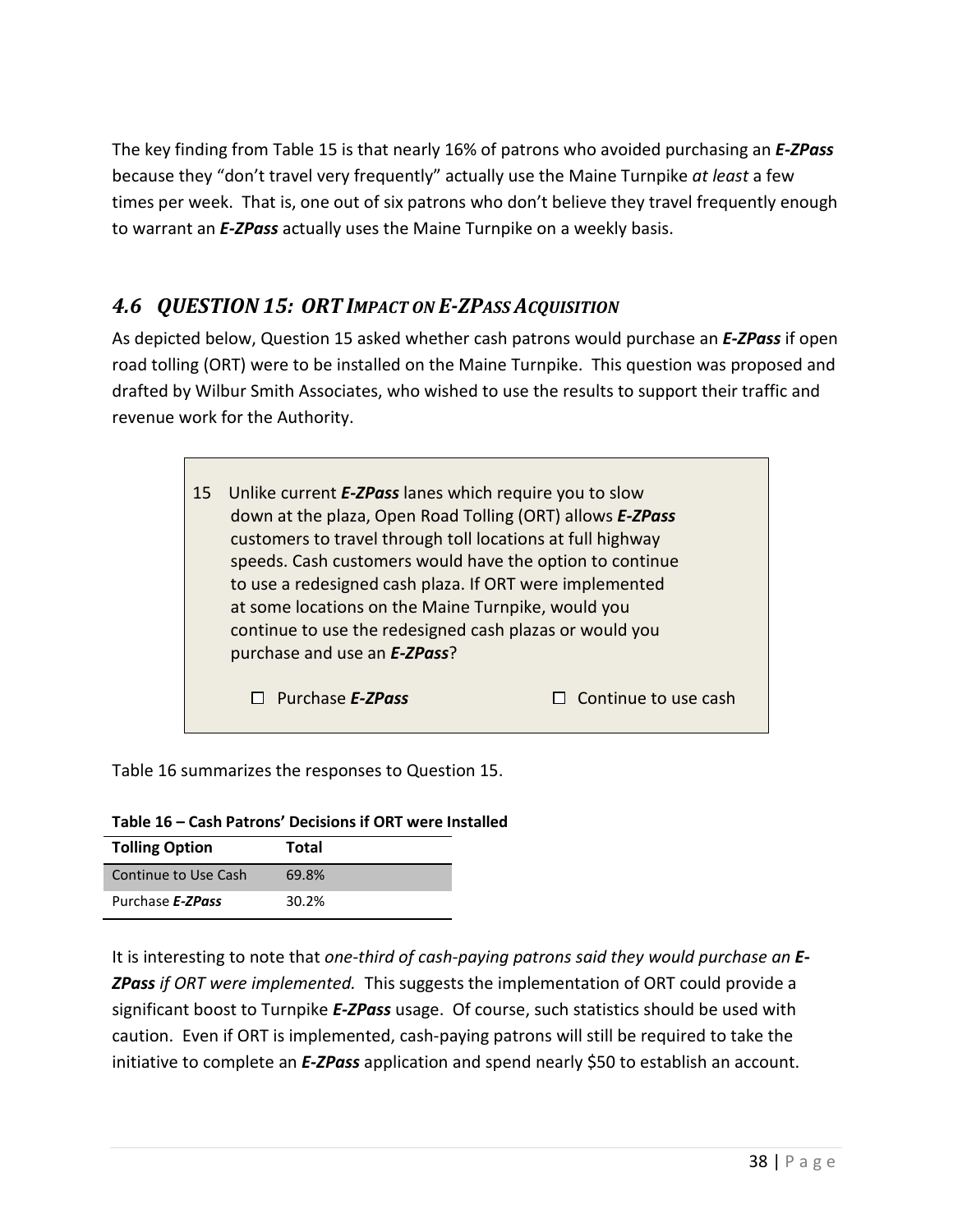These requirements could still serve as barriers to *E-ZPass* growth, notwithstanding the responses documented above.<sup>[7](#page-38-1)</sup>

### <span id="page-38-0"></span>*4.7 QUESTION 10: FREQUENCY OF TRAVEL THROUGH YORK TOLL PLAZA*

Question 10, seen below, was helpful in analyzing how frequently Turnpike patrons traveled through the York Toll Plaza.

![](_page_38_Picture_3.jpeg)

[Figure 11](#page-39-0) summarizes the responses to question 15. The results include responses from *all*  patrons that responded to the survey, not just those who recorded a trip through the York Toll Plaza.<sup>[8](#page-38-2)</sup>

<span id="page-38-1"></span> $^7$  As a side note, HNTB reviewed E-ZPass growth on I-95 at the Hampton (NH) Toll Plaza in the 29 weeks immediately following its installation of ORT. The share of E-ZPass usage grew by 3.6% when compared to the same time period in the previous year. This is steady growth, but it is consistent with the rate of growth observed prior to the implementation of ORT. In short, it is not clear that ORT has spurred a significant shift into *E-ZPass* in New Hampshire.

<span id="page-38-2"></span> $8$  All patrons were presented with Question 10 as part of the O&D survey. However, not all patrons actually passed through the York Toll Plaza during the trip that was recorded on the survey. This section covers responses from *all*  patrons who responded; subsequent analysis will focus on the characteristics of patrons who specifically recorded a trip that passed through the York Toll Plaza.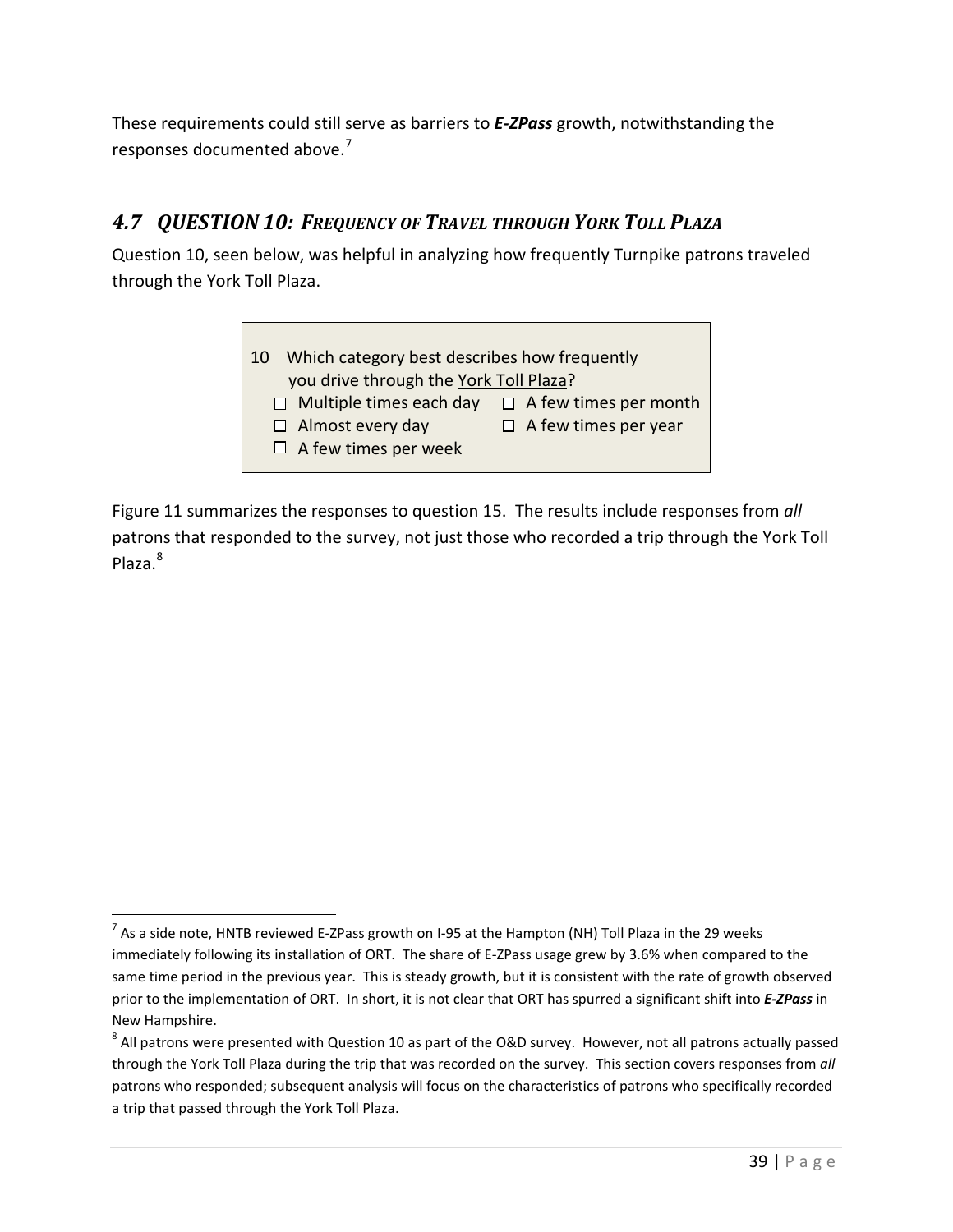![](_page_39_Figure_0.jpeg)

<span id="page-39-0"></span>![](_page_39_Figure_1.jpeg)

[Figure 11](#page-39-0) paints an interesting picture of usage of the York Toll Plaza. Roughly two-thirds of Turnpike patrons use the plaza a few times per year. However, about 15% of Turnpike patrons use the plaza on a weekly basis—that is, they travel through the plaza *at least* "a few times per week."

[Figure 12](#page-40-0) takes the frequency of trips and relates it to the estimated number of trips taken over the course of a year.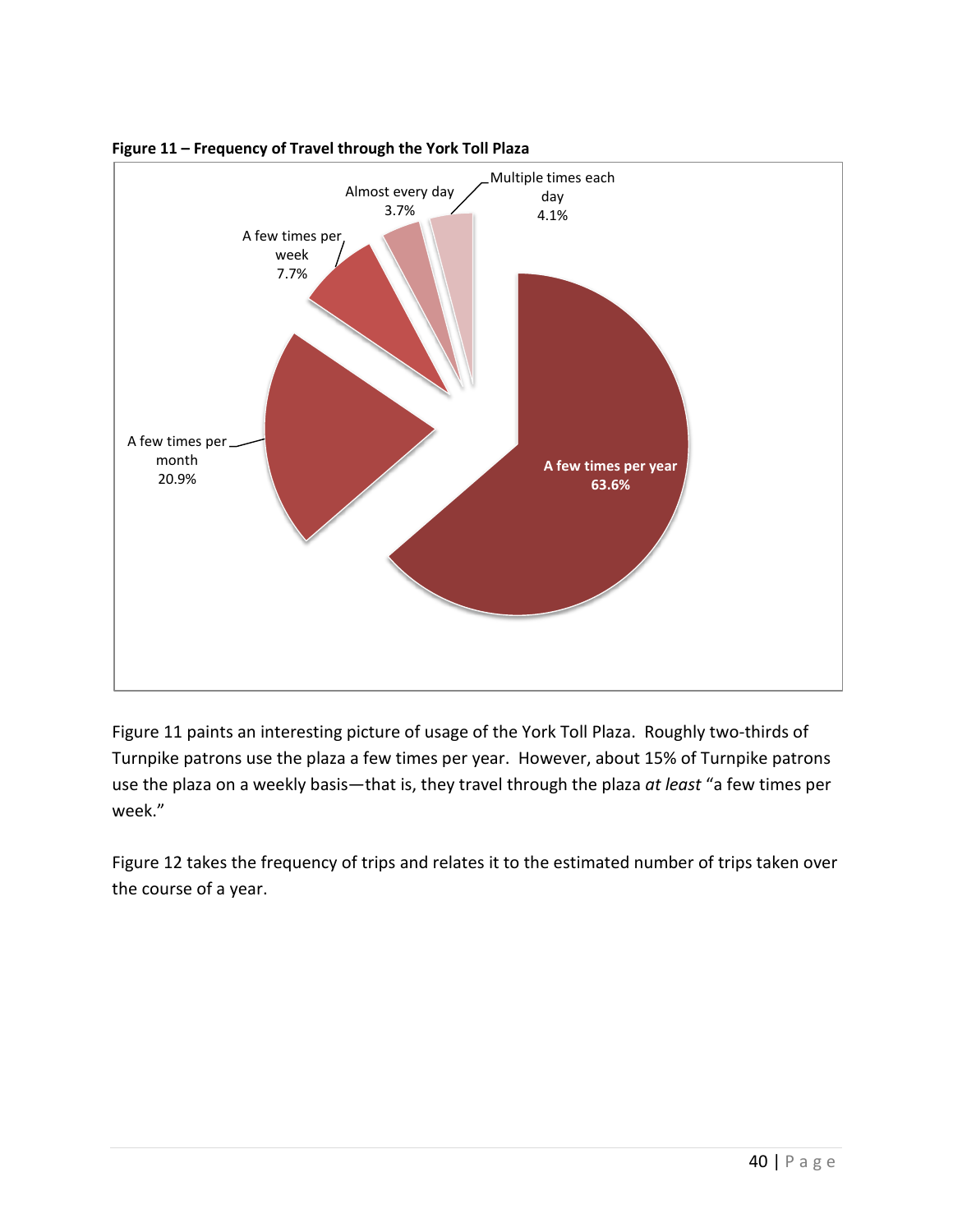![](_page_40_Figure_0.jpeg)

<span id="page-40-0"></span>**Figure 12 – Relationship between Frequency and Trips**

As [Figure 12](#page-40-0) illustrates, less than 10% of the Turnpike's patrons who reported they passed through the York Toll Plaza traveled either "almost every day" or "multiple times each day". However, this small minority of patrons actually accounted for **more than two-thirds of all trips taken** through the York Toll Plaza. Meanwhile, the large group of patrons who traveled through the plaza "a few times per year" only accounted for 2.8% of all trips. In short, while the York Toll Plaza serves a lot of infrequent travelers, these patrons accounted for a very small share of the annual trips through the plaza.

[Table 17](#page-41-0) compares the frequency characteristics of cash patrons at the York Toll Plaza with those of *E-ZPass* patrons.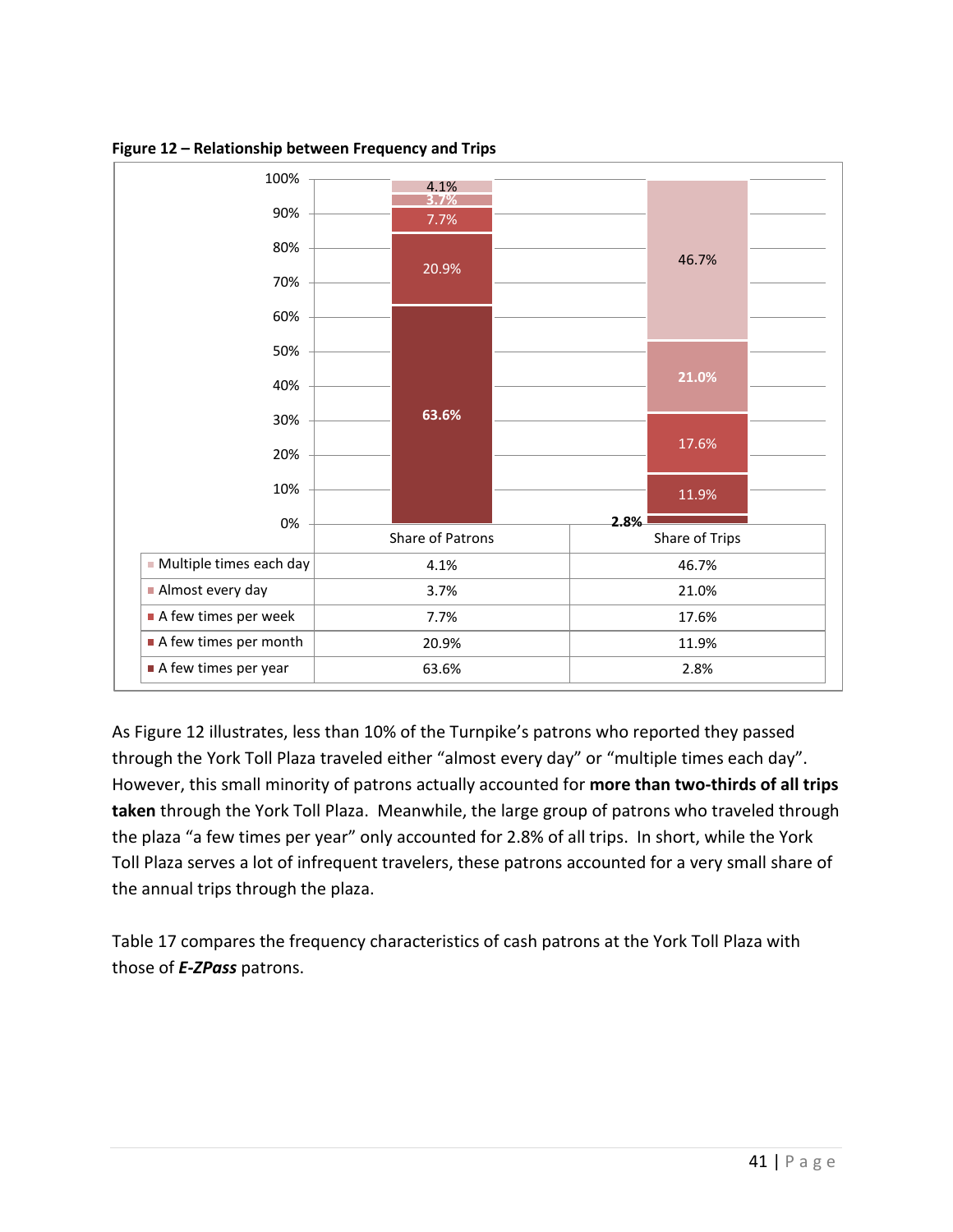| <b>Frequency</b>              | Cash  | E-ZPass | <b>Overall</b> |
|-------------------------------|-------|---------|----------------|
| A few times per year          | 75.4% | 58.2%   | 63.6%          |
| A few times per month         | 14.5% | 23.8%   | 20.9%          |
| A few times per week          | 5.6%  | 8.7%    | 7.7%           |
| Almost every day              | 2.2%  | 4.3%    | 3.7%           |
| Multiple times each day       | 2.4%  | 4.9%    | 4.1%           |
| <b>Average Trips per Year</b> | 29.3  | 53.4    | 45 7           |

<span id="page-41-0"></span>**Table 17 – Comparison of Frequency Characteristics at York, Cash vs.** *E-ZPass*

The following observations may be drawn from [Table 17:](#page-41-0)

- The average Turnpike patron passed through the York Toll Plaza an average of 46 times per year, or about once per week.
- *E-ZPass* patrons passed through with 80% greater frequency than cash patrons.
- About 4% of the cash-paying patrons at York traveled very frequently—either "almost every day" or "multiple times each day". These patrons could almost certainly benefit from converting to *E-ZPass*, both from a time- and a cost-savings perspective. In fact, if all of these frequently traveling, cash-paying patrons converted to *E-ZPass*, then the volume of cash transactions at York would fall by almost 30%.

[Figure 13](#page-42-0) compares the trip purposes of patrons who used the York Toll Plaza with those of patrons who do not use the plaza.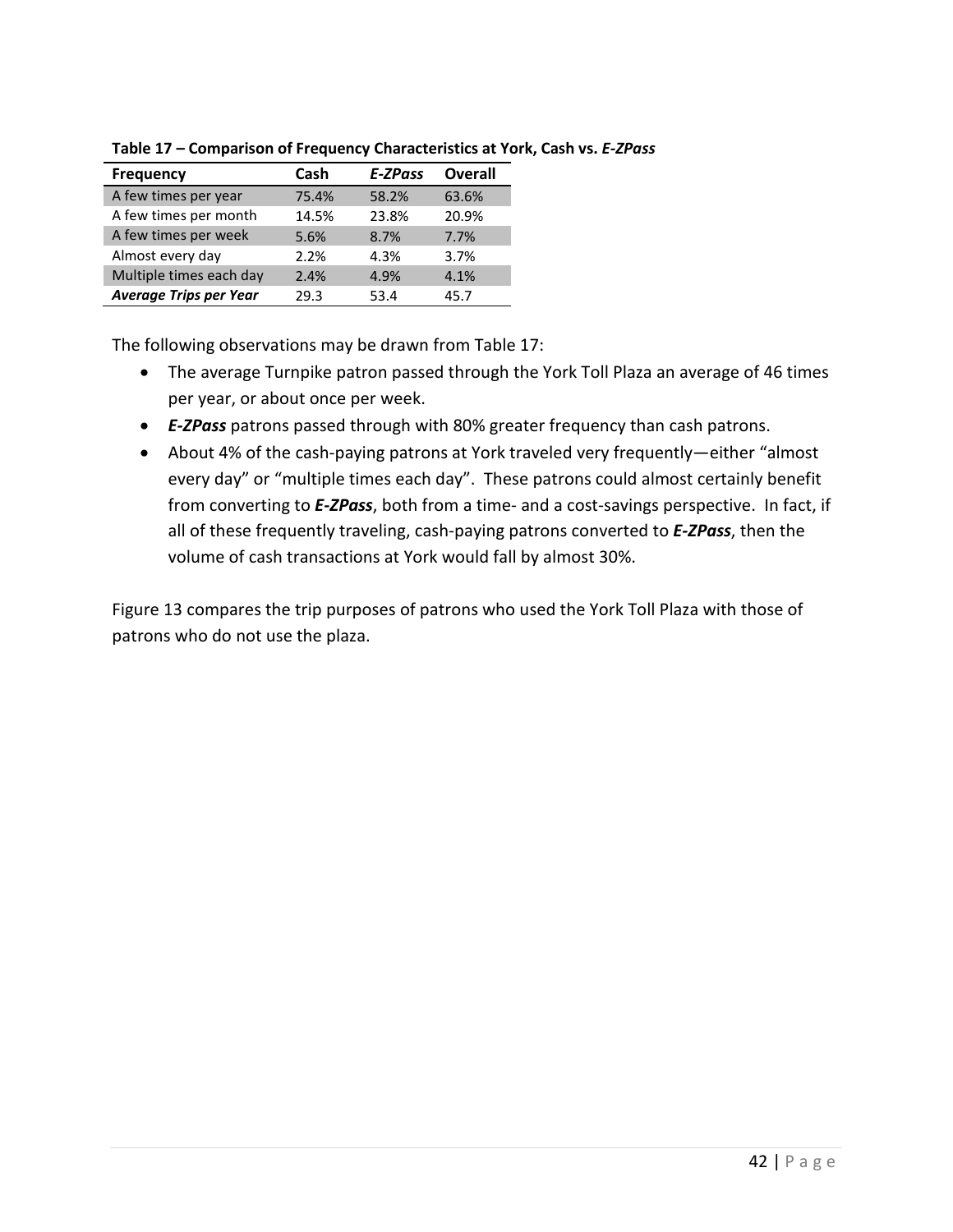![](_page_42_Figure_0.jpeg)

<span id="page-42-0"></span>**Figure 13 – Trip Purpose Comparison, York Patrons vs. Rest of Turnpike**

The following observations may be drawn from [Figure 13:](#page-42-0)

- A smaller share of home-based work (or "commuting") trips was observed at York, as compared to the rest of the Turnpike (14% vs. 21%).
- The York Toll Plaza also had a smaller share of "home-based shopping" and "homebased recreation" trips (12% combined, as compared to 21% combined for the rest of the Turnpike.
- However, York had a much higher share of trips considered to be "home-based other".
- The share of "work-based" and "other" trips was virtually identical for both York and the rest of the Turnpike.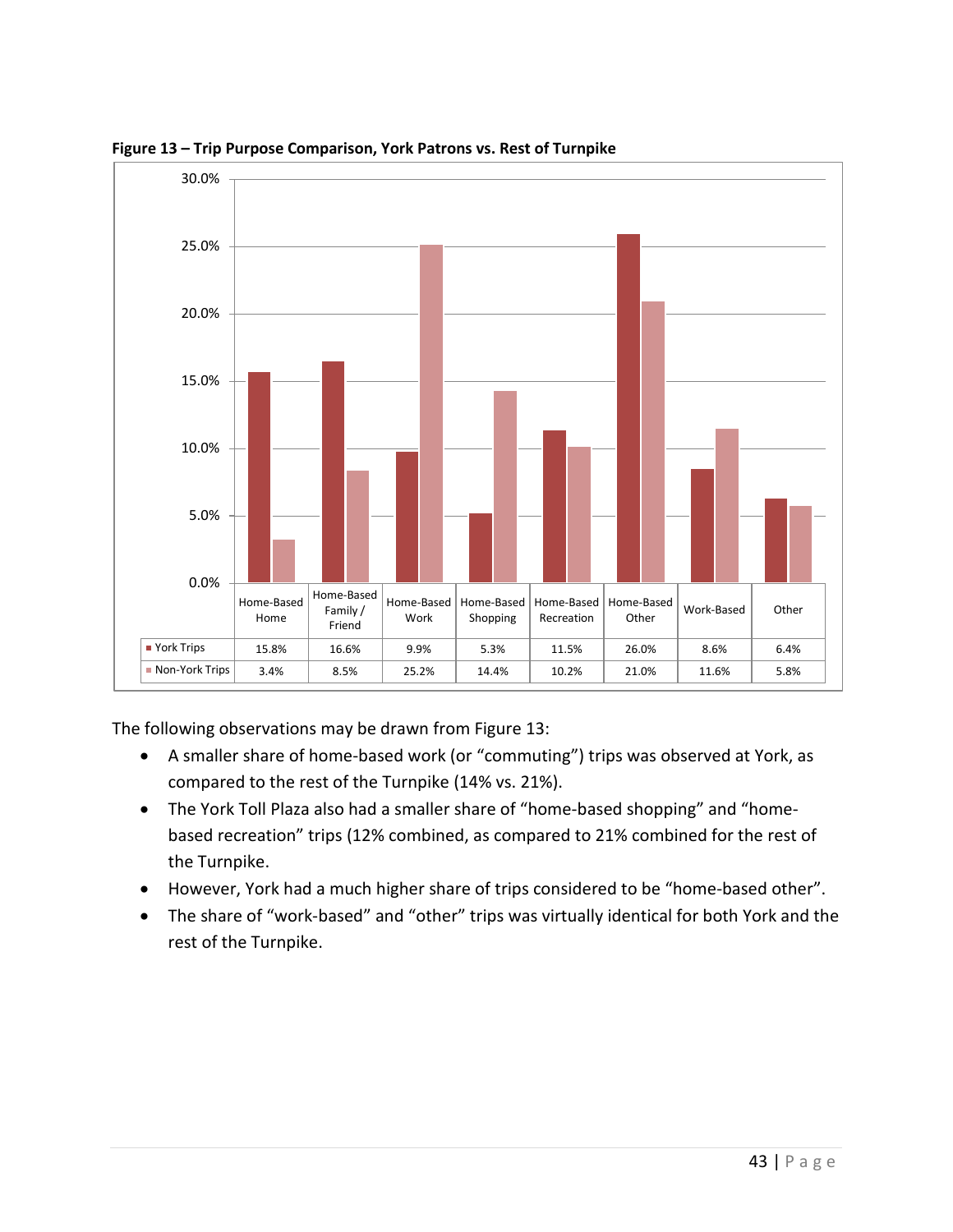# <span id="page-43-0"></span>**Section 5. ADDITIONAL ANALYSIS**

The previous sections summarized the sum of all patrons' responses to the 15 survey questions to better understand the travel patterns and patron characteristics observed on the Turnpike as a whole. This section identifies and examines three specific Turnpike user groups. Although the information provided in this section is not directly related to the primary purpose of the survey, it does provide valuable insight that can contribute to effective transportation planning in the future. The three Turnpike user groups considered in this section for further analysis are:

- 1. Patrons who may benefit from an east-west connector located between Gorham and I-95 in Portland;
- 2. Patrons who may benefit from an east-west connecter located in central York County; and,
- 3. Patrons who may benefit by extending the ZOOM commuter bus service to those making work-related trips between the Lewiston/Auburn interchanges and Portland.

### <span id="page-43-1"></span>*5.1 GORHAM E-W CONNECTOR*

Patron usage of the Maine Turnpike originating from points on the west side of Greater Portland has long been of interest to Turnpike and Department of Transportation planners. Since 1977 the feasibility of designing and implementing a corridor connector to better serve patrons traveling from Gorham and its surrounding communities has been the center of numerous studies funded by local communities, the Maine Turnpike Authority, and the Maine Department of Transportation.

Most recently, the Gorham East-West Corridor Feasibility Study examined various transportation options for improving connections between the region west of Portland and South Portland. To better understand Turnpike usage by patrons in the Gorham East-West Corridor study area, survey cards from users of these areas were reviewed. The purpose of the review was to address this question: *to what extent do users of Turnpike interchanges in Greater Portland travel to and from the Gorham Study Area?*

[Table 18](#page-44-1) summarizes the numbers of Turnpike patrons who travel daily between the Greater Portland interchanges (i.e., Exits 42, 45, 46, 47, and 48) and the Gorham Study Area. For the purposes of this review, HNTB expanded the Gorham Study Area to include the towns of Dayton, Hollis, Limerick, Limington, Sebago, and Waterboro. By using average daily traffic volumes for each Turnpike interchange, HNTB was able to estimate the potential number of users of an east-west corridor through the region.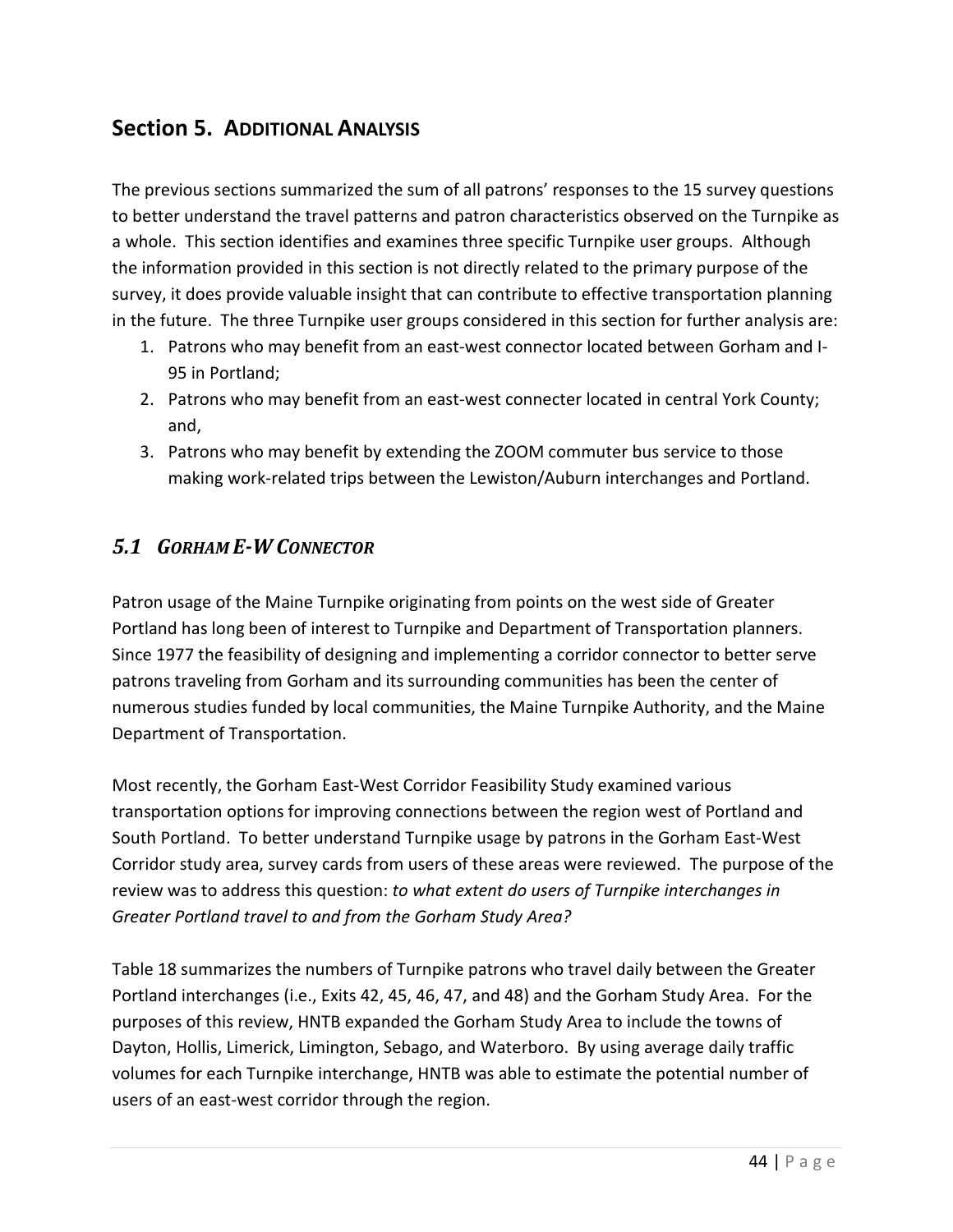### <span id="page-44-1"></span>**Table 18 – Estimated Gorham E-W Connector Usage**

|                                      | Interchange |        |        |       |        |
|--------------------------------------|-------------|--------|--------|-------|--------|
|                                      | 42          | 45     | 46     | 47    | 48     |
| Surveys w/ Destination in            | 75          | 27     | 41     | 158   | 45     |
| <b>Gorham Study Area</b>             |             |        |        |       |        |
| <b>Total Surveys Received</b>        | 1,168       | 1,536  | 1,098  | 1.041 | 1,110  |
| % Within Study Area                  | 6.4%        | 1.8%   | 3.7%   | 15.2% | 4.1%   |
| <b>AADT</b>                          | 10,916      | 23,796 | 16,370 | 8,114 | 18,603 |
| <b>Potential E-W Corridor Volume</b> | 701         | 418    | 611    | 1,232 | 754    |

The following observations may be drawn from [Table 18:](#page-44-1)

- A total of 3,716 vehicles per day could *potentially* use a new limited access highway to support connections between the Gorham Study Area and the Maine Turnpike.
- About 1,232 vehicles per day from the Gorham Study Area connect to the Maine Turnpike at Exit 47. This means that roughly one-third of the vehicles making the connection between the Gorham Study Area and the Turnpike currently use Exit 47.
- Interchange 45 served a relatively small number of patrons from the Gorham Study Area. This is perhaps due to the other interchanges being more directly accessible from these communities.
- This does not suggest that a new east-west roadway in this area would only serve 3,700 vehicles per day. Rather, this is the volume that could potentially use the roadway *to connect to the Turnpike*. Any such roadway would also serve patrons who wish to connect directly to points within Portland and South Portland, without using the Turnpike.

# <span id="page-44-0"></span>*5.2 CENTRAL YORK COUNTY E-W CONNECTOR*

Central York County is one of Maine's fastest growing regions. Previous studies of the area have examined conditions on State Routes 111, 136 and 109, as well as the US Route 202 corridor. The demand for a more inclusive study, including the development of a series of recommendations for improving connectivity within the region, prompted the Central York County Connections Study (CYCCS). The study area includes the towns of Acton, Alfred, Lebanon, Lyman, Sanford, Shapleigh, Springvale and Waterboro, and the major route corridors connecting the region.

[Figure 14](#page-45-0) highlights the CYCCS area.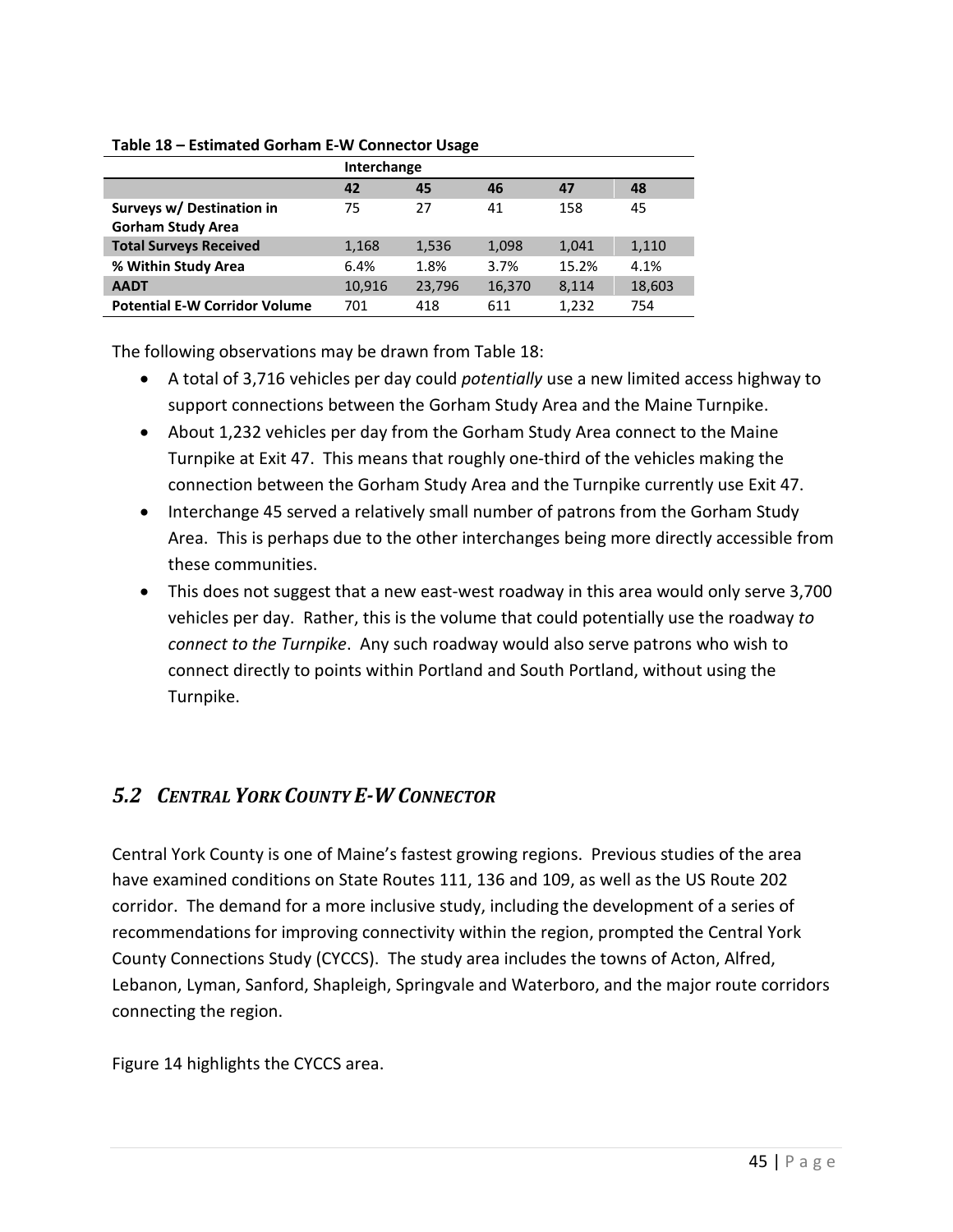![](_page_45_Figure_0.jpeg)

<span id="page-45-0"></span>**Figure 14 – Central York County Connections Study Area**

In conjunction with the CYCCS, it was requested that the number of Maine Turnpike patrons traveling to and from the study area be examined. [Table 19](#page-46-1) summarizes the number of O&D surveys that recorded a trip that either started or ended within the CYCCS area. Then, using average daily traffic volumes for Turnpike interchanges within the study area, HNTB estimated the potential volumes for an east-west corridor connecting directly to the Turnpike.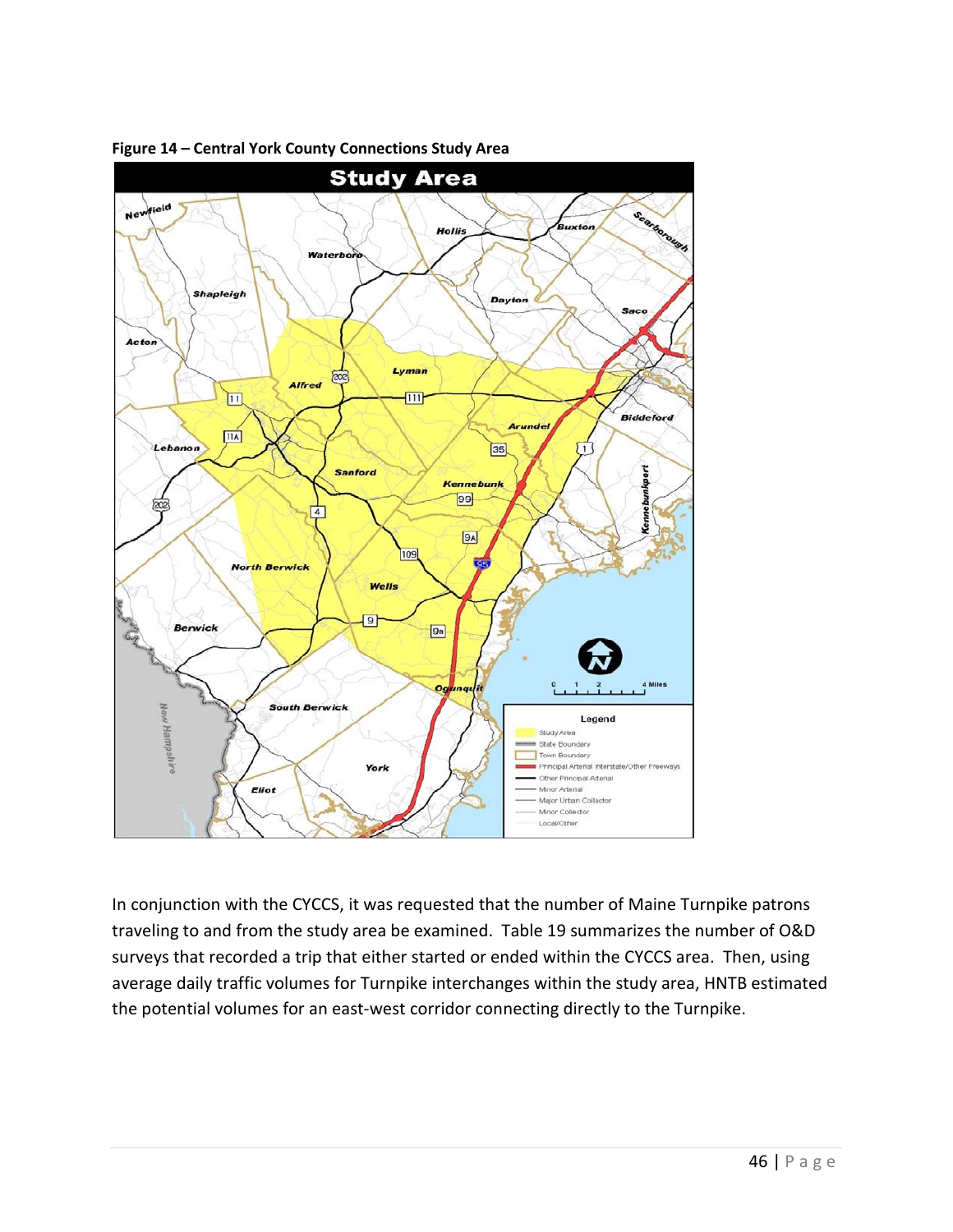|                                      |        | Interchange |        |
|--------------------------------------|--------|-------------|--------|
|                                      | 19     | 25          | 32     |
| Surveys w/ Destination in CYCCS Area | 79     | 96          | 266    |
| <b>Total Surveys Received</b>        | 1,004  | 990         | 1,362  |
| % Within CYCCS Study Area            | 7.9%   | 9.7%        | 19.5%  |
| <b>AADT</b>                          | 13,675 | 9,248       | 22,405 |
| <b>Potential E-W Corridor Volume</b> | 1,076  | 897         | 4,376  |

### <span id="page-46-1"></span>**Table 19 - Estimated Central York County Corridor Usage**

The following observations may be drawn from [Table 19:](#page-46-1)

- The potential east-west corridor volume is 6,349 vehicles per day. This is about 70% higher than the potential east-west volume calculated for the Gorham Study Area (see [Table 18\)](#page-44-1).
- A strong majority (about 70%) of these east-west travelers connect to the Turnpike at Exit 32. The remaining 30% of east-west travelers connecting to the Turnpike in this region are relatively evenly split between Exits 19 and 25.

These numbers don't necessarily suggest that an east-west corridor in Central York County would be busier than a similar facility connecting Gorham to South Portland. There are two reasons for this. First, these numbers only indicate *potential* volumes; it is unlikely that *all* eastwest travelers connecting to the Turnpike would use these routes if they were built. Second, these numbers say nothing about the potential volume of *through traffic* (i.e., traffic that does not connect to the Turnpike) on these facilities. It is likely that a prospective east-west corridor serving the Gorham Study Area would serve a greater volume of through traffic than a CYCCS corridor, since the corridor's eastern end would serve a greater number and variety of possible destinations.

### <span id="page-46-0"></span>*5.3 ZOOM COMMUTER BUS SERVICE BETWEEN LEWISTON/AUBURN AND PORTLAND*

ZOOM is a commuter bus service operated by ShuttleBus and funded by the Maine Turnpike Authority and the Maine Department of Transportation. It offers commuters between Biddeford-Saco and Portland an alternative means of transportation. ZOOM uses the Park & Ride lots at Exits 32 (Biddeford) and 36 (Saco) as pickup points, providing connections to various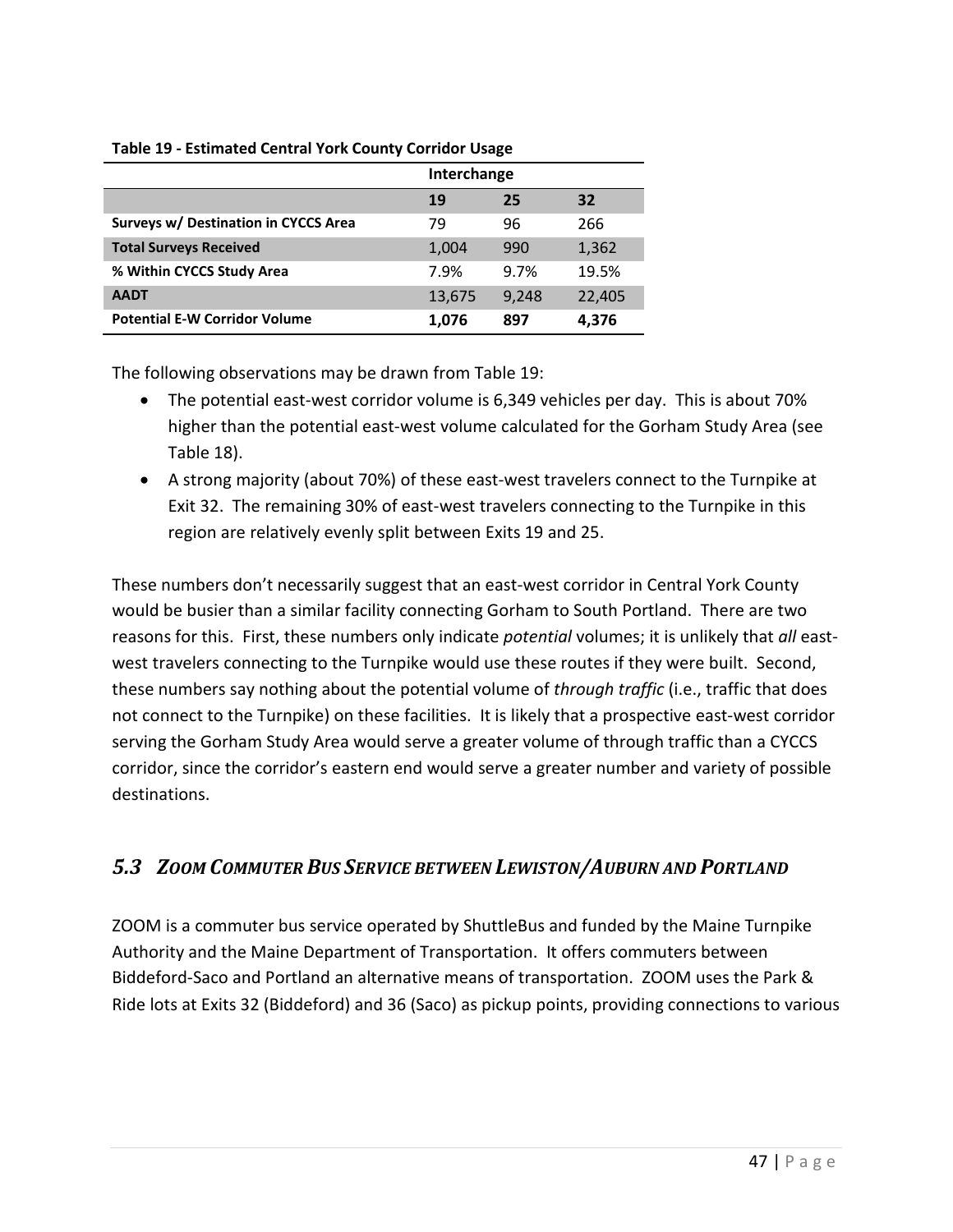destinations in Portland. Approximately 138 boardings per weekday were served by ZOOM in 2010. $9$  The bus service does not operate on weekends or holidays.

Extending ZOOM commuter bus services to include trips between Lewiston-Auburn and Portland has become a topic of consideration recently. In order to better understand potential usage of a northern extension of ZOOM commuter bus service, survey cards reporting weekday trips between Lewiston-Auburn and Portland were reviewed. They were subsequently compared with a review of survey cards between Biddeford-Saco and Portland. The results may be summarized as follows:

- The survey cards indicated that **19.4%** of vehicles using Exits 32 or 36 were destined for (or returning from) downtown Portland on weekdays.
- A total of **65,880** vehicles used these two interchanges on an average weekday in 2010.
- Therefore, an estimated total of **12,780** trips per weekday traveled between Biddeford-Saco and Portland. [Note: 0.194 × 65,880 = 12,780]
- The ZOOM bus served about **138** trips per weekday.
- Therefore, ZOOM serves about **1.1%** of the trips traveling between Biddeford-Saco and Portland. [Note:  $138 \div (12,780+138) = 0.011$ ]
- The survey cards indicated that **13.2%** of vehicles using Exits 75 (Auburn) or 80 (Lewiston) were destined for (or returning from) Portland on weekdays.
- A total of **31,040** vehicles used these two interchanges on an average weekday in 2010.
- Therefore, an estimated total of **4,100** trips per weekday traveled between Lewiston-Auburn and Portland.
- If it is assumed that the ZOOM market share between Lewiston-Auburn and Portland would be the same as between Biddeford-Saco and Portland, then one could expect that **1.1%** of all trips traveling between Lewiston-Auburn and Portland would use the ZOOM bus service.
- If that is the case, then an estimated **46 trips per day** could be expected to be served by a ZOOM shuttle between Lewiston-Auburn and Portland.

In other words, if the popularity of ZOOM in Lewiston-Auburn matches its popularity in Biddeford-Saco, then a little less than 50 trips per day would be served.

<span id="page-47-0"></span> $9$  A typical commuter traveling to and from his place of work would make two boardings per day—one heading to work, and one heading home.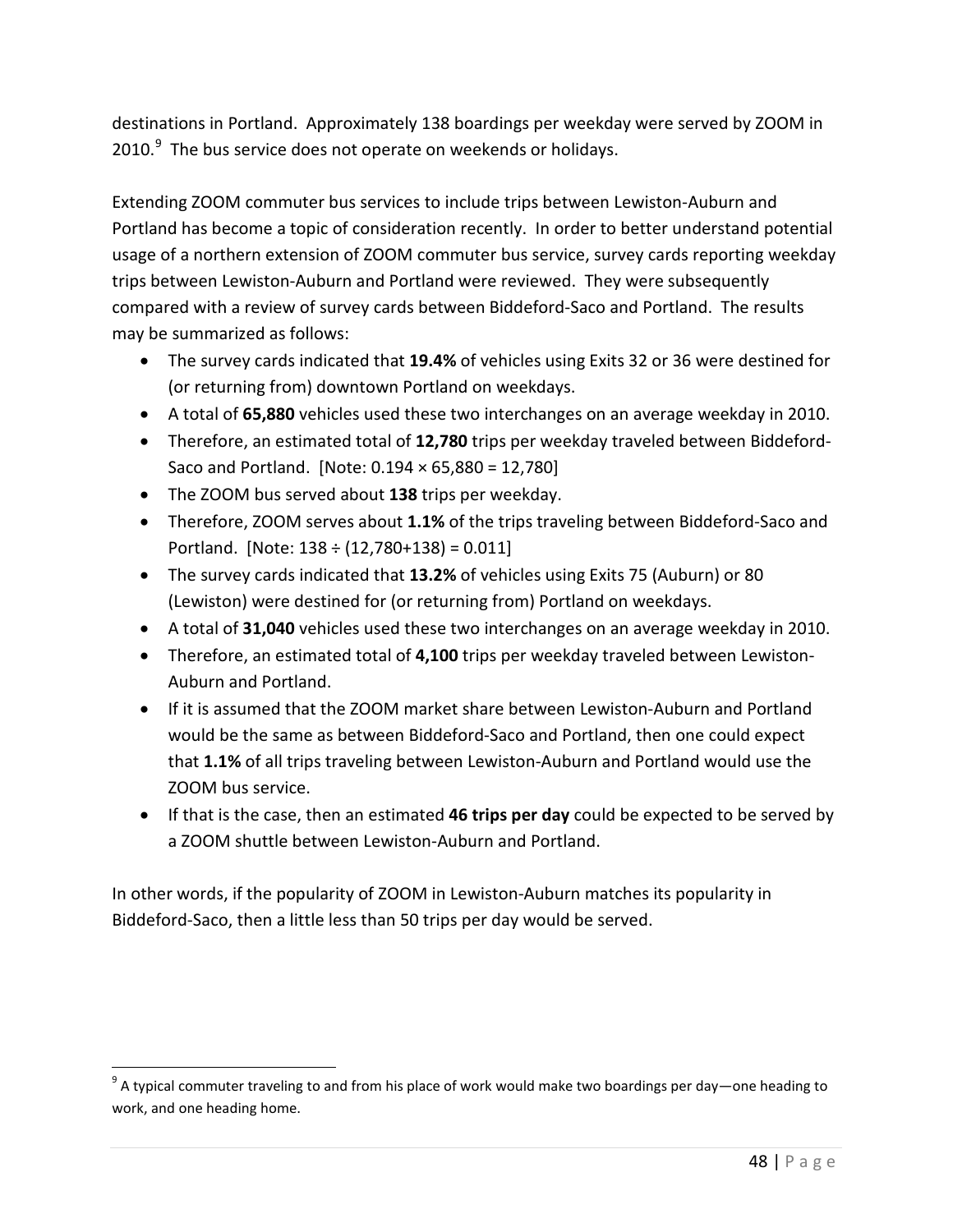# <span id="page-48-0"></span>**Appendix A. SURVEY PLANNING DOCUMENTATION**

This appendix provides the supporting documentation for the information in [Section 2.](#page-6-0)

### <span id="page-48-1"></span>*SURVEY TIMING*

HNTB and the Authority considered five key factors when determining the timing of the survey. These factors are summarized below.

1. Traffic and Revenue forecasting for the Authority is conducted on a 10-year basis. This information is required by Maine Turnpike Authority ("the Authority") bond holders. Wilbur Smith Associates (WSA), the engineering firm responsible for these reports, required additional information regarding patron response to the possible implementation of Open Road Tolling (ORT) at York. WSA provided HNTB with the following question for the survey card:

*Unlike current E-ZPass lanes which require you to slow down at the plaza, Open Road Tolling (ORT) allows E-ZPass customers to travel through toll locations at full highway speeds. Cash customers would have the option to continue to use a redesigned cash plaza. If ORT were implemented at some locations on the Maine Turnpike, would you continue to use the redesigned cash plazas or would you purchase and use an E-ZPass?*

In order to meet WSA's late September deadline, the survey had to be distributed no later than the beginning of August. Given a two-month window to prepare, the earliest the survey could be conducted was August.

- 2. The Authority routinely updates information regarding the travel patterns and general characteristics of its patrons in order to plan effectively. Previous O&D studies have been conducted on a five- to eight-year basis by HNTB for the Authority. The last study was conducted in May of 2004. Since then, the Maine Turnpike Authority has implemented a new ETC system and has instituted two toll rate adjustments. Given these significant changes, it was appropriate to update this information regarding the Authority's patrons.
- 3. The past O&D surveys have been conducted on an alternating pattern between capturing a "typical" travel period (represented by spring or fall traffic) and a "peak" travel period (represented by summer traffic). The survey conducted in May of 2004 captured a typical travel day; therefore, the Authority wanted to capture a summer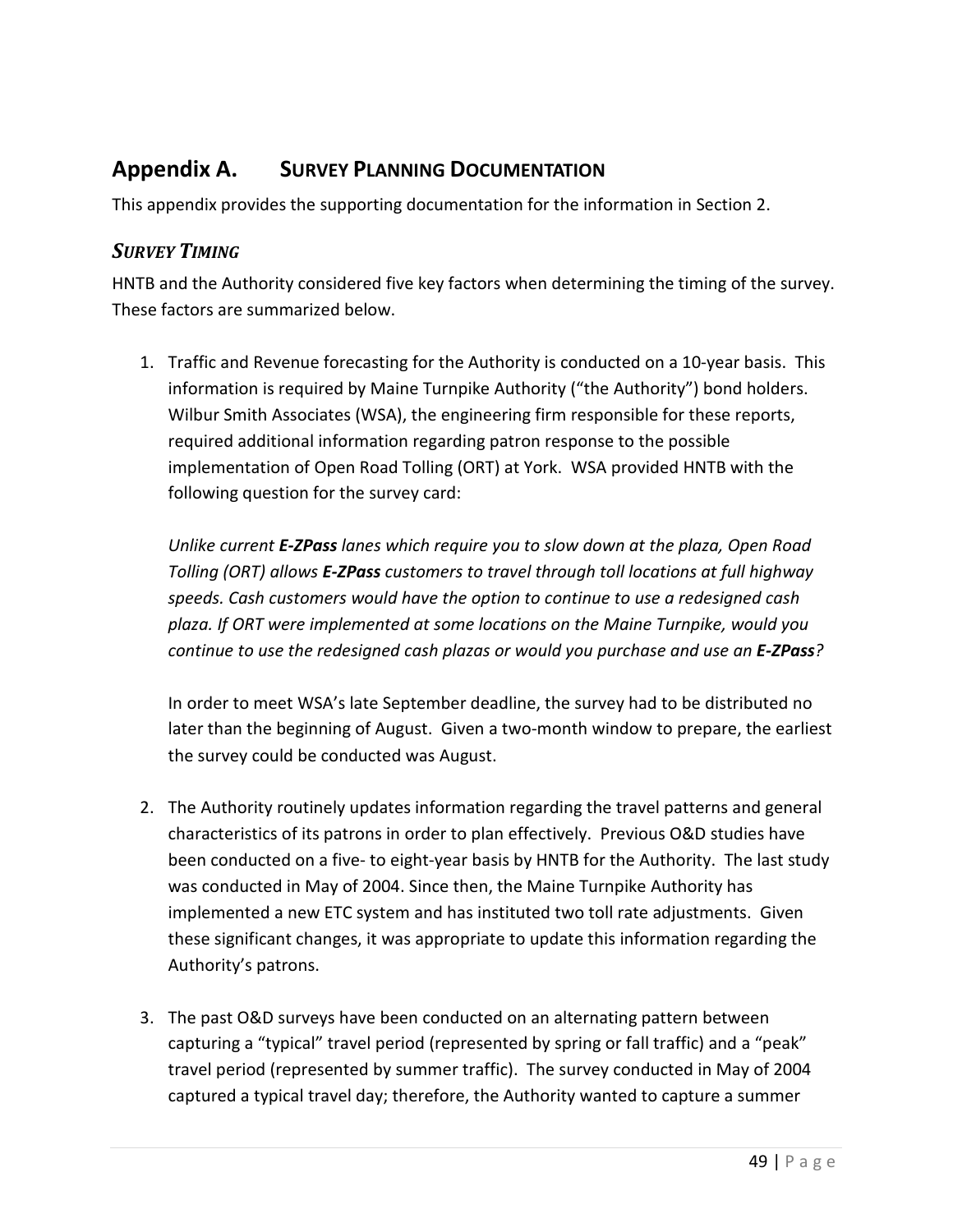travel period in 2010. This survey could also serve as a follow-up to the summer travel survey performed in 1998.

[Table A-1](#page-49-1) summarizes the average daily traffic (ADT) volumes on the Maine Turnpike in 2009. The ADT in August is clearly the highest volume period of the year, and the best opportunity to capture a summer travel day.

| Month     | <b>Average Daily Traffic</b> |
|-----------|------------------------------|
|           |                              |
| January   | 138,760                      |
| February  | 144,042                      |
| March     | 146,857                      |
| April     | 157,190                      |
| May       | 163,428                      |
| June      | 174,173                      |
| July      | 194,150                      |
| August    | 200,930                      |
| September | 177,146                      |
| October   | 168,672                      |
| November  | 153,508                      |
| December  | 150,333                      |

### <span id="page-49-1"></span>**Table A-1 – Average Daily Traffic, Maine Turnpike, 2009**

- 4. The Authority wanted to capture both a weekday and weekend travel day. As such, surveys were distributed at all locations twice—once on a weekday (Tuesday, Wednesday, or Thursday) and once on a weekend (Saturday or Sunday).
- 5. To avoid causing traffic delays, survey distribution times were determined based on the average hourly traffic through the interchanges. The assumption was made that, during the survey distribution, a rate of 300 vehicles per hour per lane would pass through without delaying traffic. Where possible, distribution times were scheduled to catch part of the peak traffic period. However, this was not possible at all locations due to high traffic volumes.

# <span id="page-49-0"></span>*SURVEY DISTRIBUTION PLAN*

Once the survey distribution days and times were determined, it was necessary to establish a distribution method. In doing such, the following goals were set: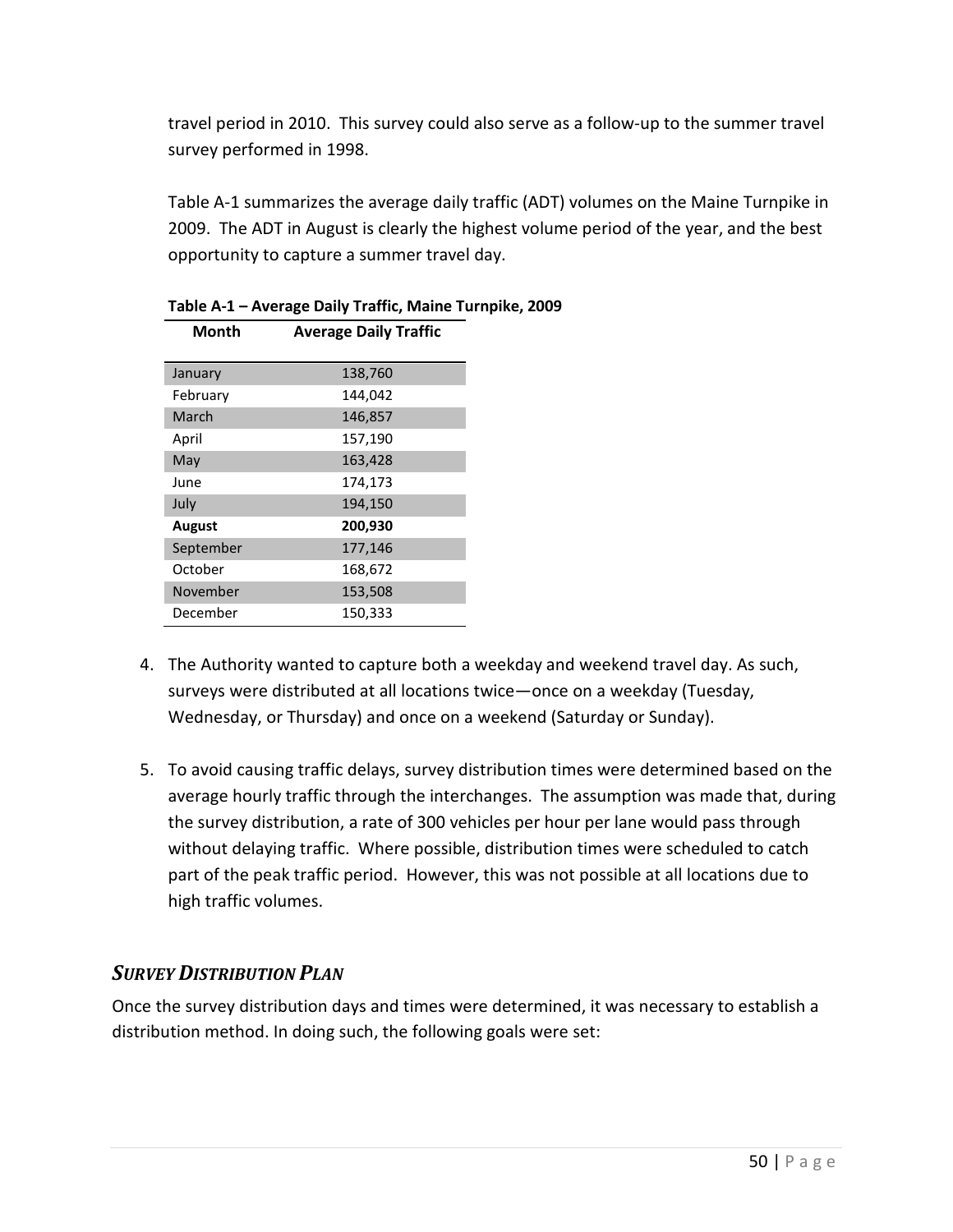- **Capture all patrons –** *E-ZPass* **and cash-paying**. In the past, surveys were sorted and distributed based on the method of toll payment. Cash-paying patrons received a survey card via a toll collector, while ETC patrons received a survey card by mail. However, since no address information existed for out-of-state *E-ZPass* customers, it was necessary to prepare a method to distribute to **all** patrons to ensure the capture of data from all payment types.
- **Incorporate all patrons entering from free interchanges.** Since there are no toll plazas between the New Gloucester Plaza and the West Gardiner Plaza, it was necessary to develop a method of including in the survey patrons entering at Auburn, Lewiston and Sabattus.
- **Ensure the survey is statistically valid.** To accurately depict a summer travel day on the Maine Turnpike, it was necessary for the survey to be statistically valid. To meet this criterion, HNTB had to design a method of distribution that would encourage patron participation.
- **Distribute all surveys**. Due to problems with survey distribution in 1998 and 2004, it was important to develop a method that ensured *all* surveys were distributed to patrons. This necessitated a more hands-on method of distribution that did not involve adding more responsibilities to the toll attendants.

These goals were achieved by the following steps.

*I. Step 1 – Identify locations for survey distribution*

To design an effective distribution process, it was necessary to determine the exact locations where the survey cards would be distributed. HNTB made the decision that cards should be distributed at **all entry locations** to the Maine Turnpike. These locations were:

- York Plaza NB Only
- Entry only at the following interchanges: Wells, Kennebunk (NB and SB), Biddeford, Saco, Scarborough, South Portland, Jetport (NB and SB), Rand Road, Riverside, West Falmouth and Gray
- I-295 Southbound entry onto the Maine Turnpike at Interchange 44
- Falmouth Spur entry onto the Maine Turnpike at Interchange 52
- Entrance ramps (NB and SB) at Auburn, Lewiston and Sabattus
- West Gardiner/I-95 Plaza, SB entry only
- Gardiner/I-295 Plaza, NB and SB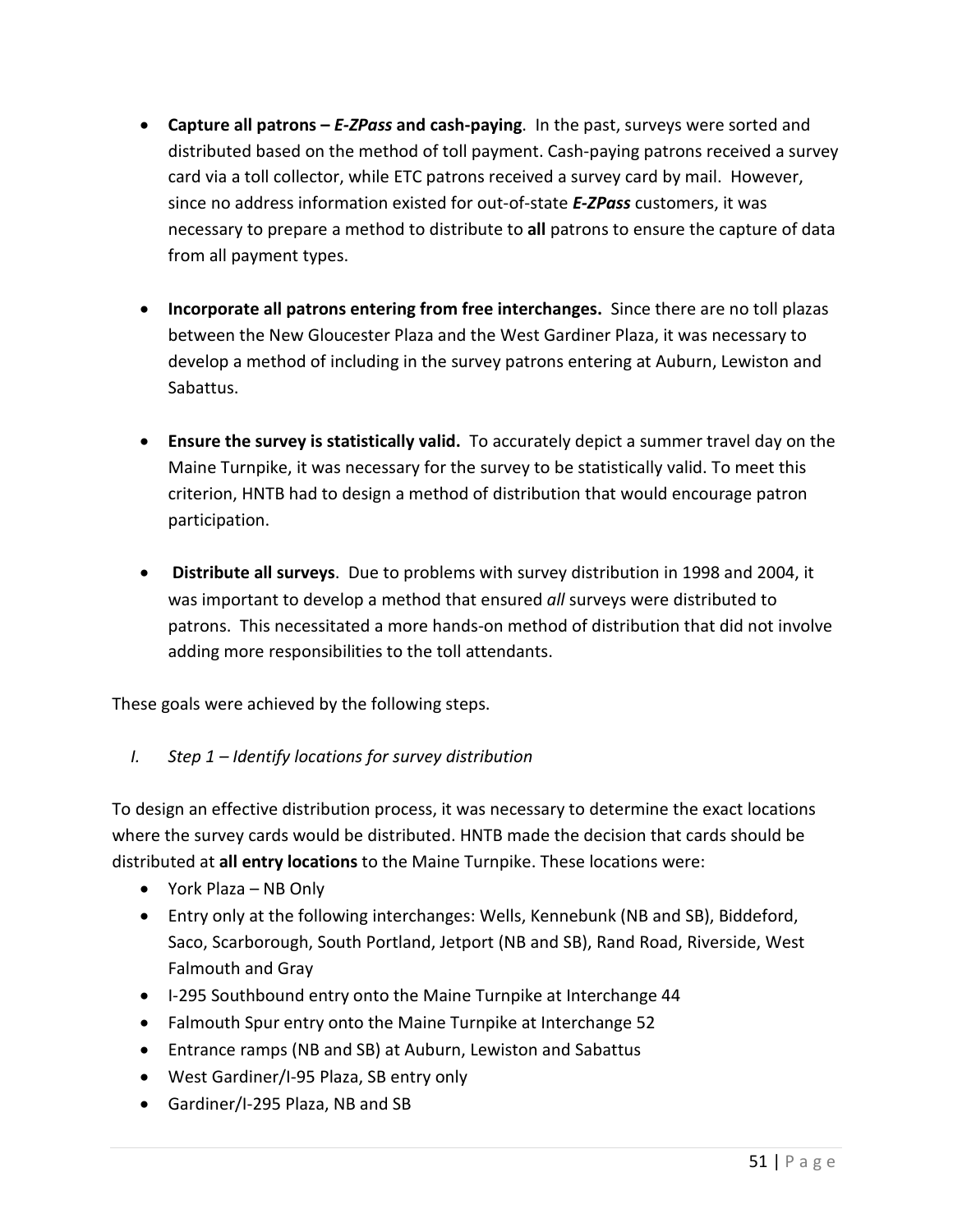This approach captured all entry points to the Maine Turnpike. To ensure that all vehicles were stopped and received a card from a distributor, traffic control plans were coordinated for each location. These plans included advanced warning signs and regulatory 'Stop' signs at all locations. At locations with heavy traffic volumes, as well as at Auburn and Lewiston, state police assisted in alerting patrons to the necessity to stop.

### *II. Step 2 – Develop a statistically valid survey*

Based on predictions and standards set by the 2004 O&D study, a confidence level of 95% (with a confidence interval of ±5%) was attempted. In an effort to meet this criterion, a formula suggested by Dr. Charles Colgan from the University of Southern Maine—was used to help determine the number of surveys to be distributed. The formula used was:

$$
n = \frac{Z^2(.25)N}{Z^2(.25) + (N-1)C^2}
$$

Where:

- **n** is the required number of responses to be "statistically valid"
- **N** is the population—that is, the average number of patrons who enter the Maine Turnpike at a particular location each day
- **Z** is the Z score (Z=1.96 for a 95% confidence level)
- **C** is the confidence interval desired

With a 95% confidence level, and a confidence interval of ±5%, the formula simplifies to:

 $=\frac{0.9579 + 0.0025N}{0.9579 + 0.0025N}$ *N* 0.9604  $n = -$ 

This formula allowed for the calculation of the number of *responses* required to meet a 95% confidence interval. However, in order to determine the number of cards to be distributed, it was necessary to estimate a response rate. Based on the response rate of the 2004 O&D study, a response rate of 12.5% was chosen

[Table A-2](#page-52-0) summarizes the required number of survey responses and the recommended number of surveys to be distributed at each entry point.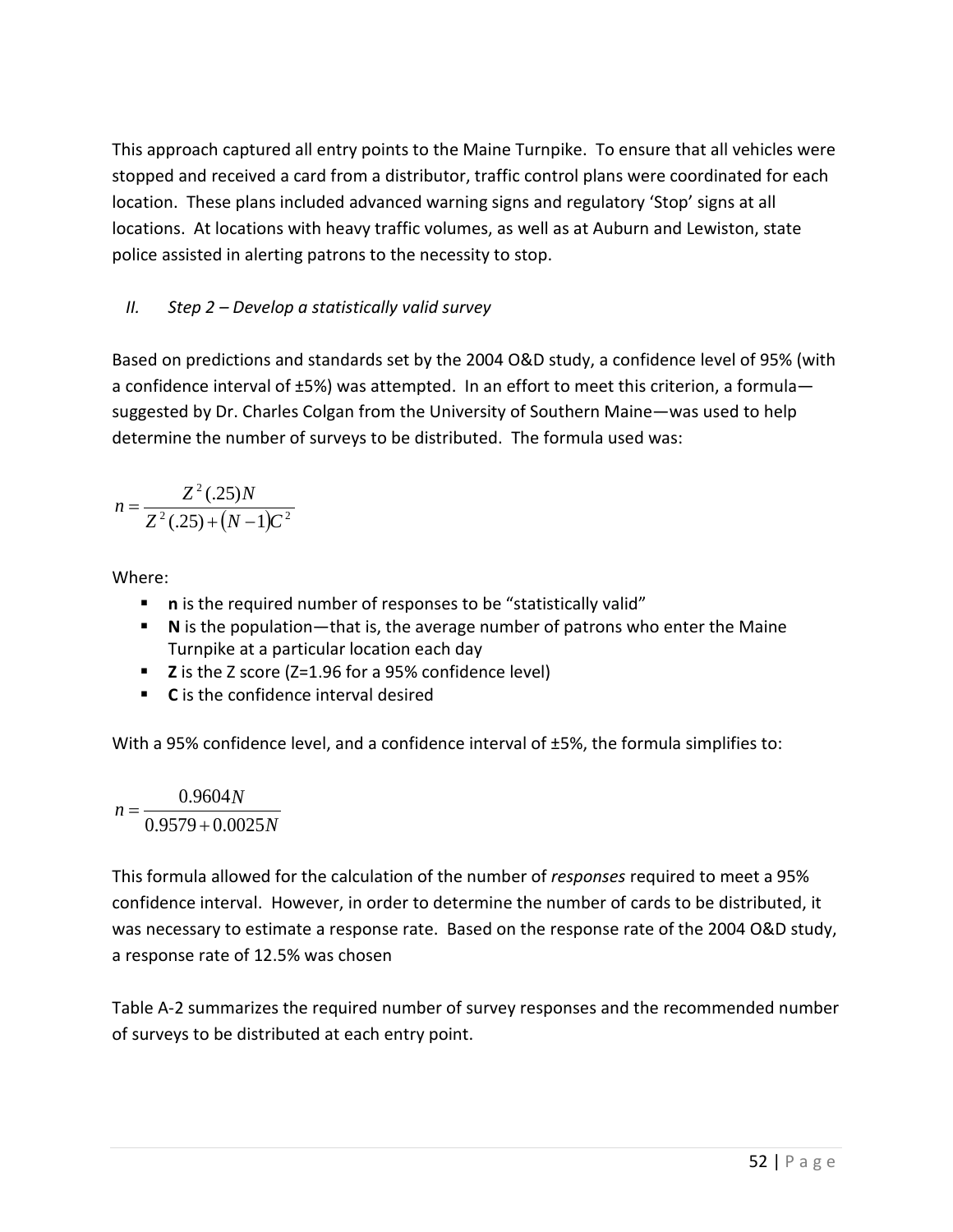| Interchange                | <b>Average Daily Entering</b> | # Responses     | # Surveys to be    |
|----------------------------|-------------------------------|-----------------|--------------------|
|                            | <b>Traffic</b>                | <b>Required</b> | <b>Distributed</b> |
| <b>York Plaza</b>          | 30,771                        | 379             | 3035               |
| Wells                      | 9,362                         | 369             | 2952               |
| <b>Kennebunk</b>           | 5,506                         | 359             | 2873               |
| <b>Biddeford</b>           | 12,459                        | 373             | 2982               |
| Saco                       | 15,622                        | 375             | 3000               |
| Scarborough                | 6,407                         | 362             | 2900               |
| $I-295SB$                  | 13,455                        | 374             | 2988               |
| <b>South Portland</b>      | 11,523                        | 372             | 2974               |
| <b>Jetport</b>             | 7,825                         | 366             | 2930               |
| Rand Rd.                   | 4,531                         | 354             | 2834               |
| <b>Riverside</b>           | 9,827                         | 370             | 2958               |
| <b>Falmouth</b>            | 8,868                         | 368             | 2946               |
| <b>West Falmouth</b>       | 5,446                         | 359             | 2871               |
| Gray                       | 8,730                         | 368             | 2944               |
| <b>Auburn</b>              | 8,954                         | 368             | 2947               |
| Lewiston                   | 6,384                         | 362             | 2899               |
| <b>Sabattus</b>            | 2,438                         | 332             | 2656               |
| <b>West Gardiner Plaza</b> | 7,741                         | 366             | 2928               |
| Gardiner/I-295             | 25,080                        | 378             | 3027               |

<span id="page-52-0"></span>

It was decided to round numbers off, such that a total of 3,000 surveys would be distributed per interchange. The only exceptions were the toll plazas at York and Gardiner/I-295. At these interchanges, 6,000 and 4,500 surveys were distributed, respectively. The reasons for these changes are discussed below:

- Existing projects at the **York Plaza**, as well as the provided question from WSA, required a larger sampling size at the entry point. This was primarily because HNTB sought a statistically valid sample of both cash-paying patrons and *E-ZPass* patrons at York.
- After originally distributing 3,000 cards at **Gardiner/I-295**, it was deemed another 1,500 cards should be distributed due to heavy traffic volumes at the plaza. These were needed to acquire statistical validity in both the NB and SB directions.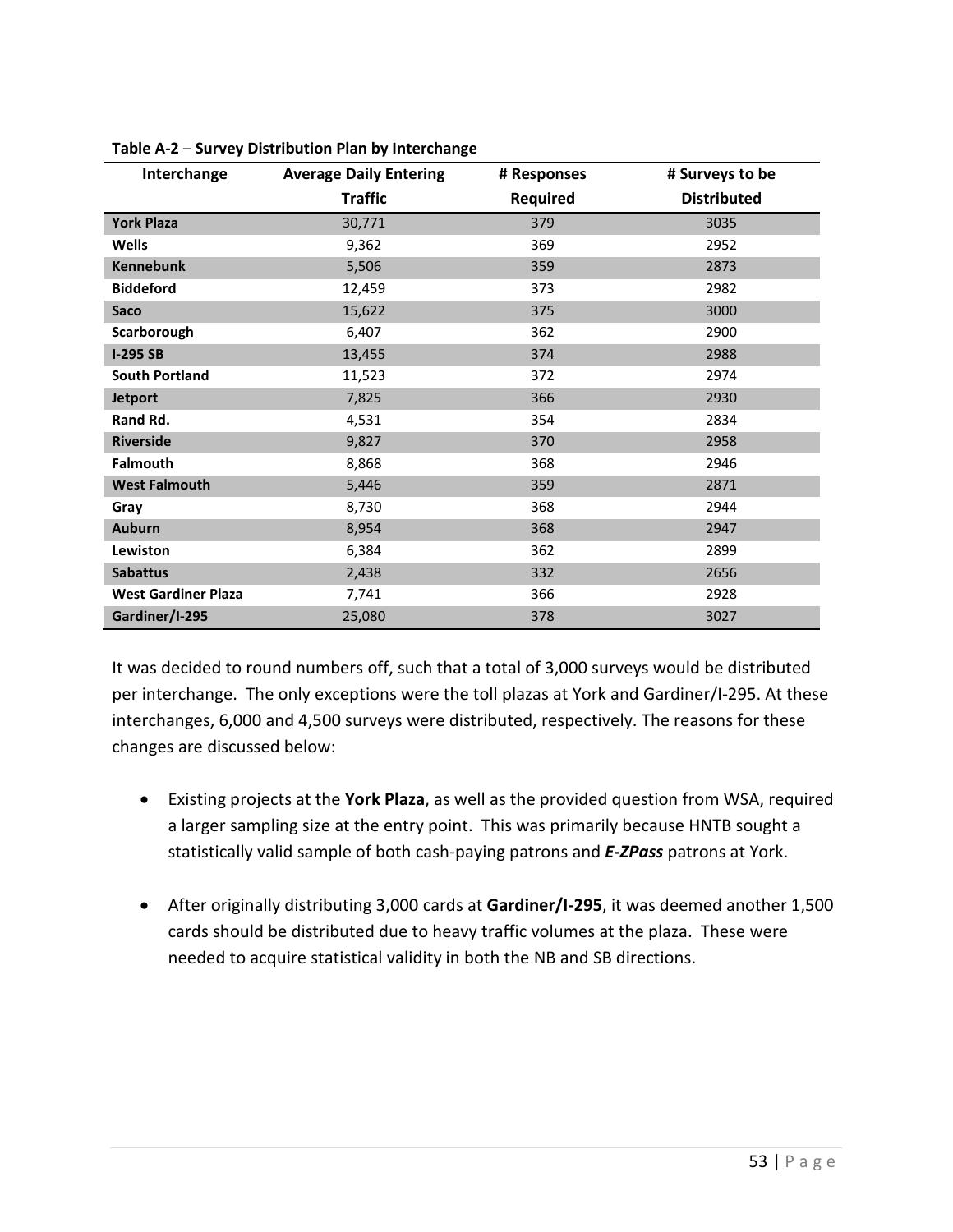### III. *Step 3 – Allocate surveys to northbound vs. southbound, weekdays vs. weekends*

At some locations, like Kennebunk and the Jetport, it was necessary to separate cards by direction of travel. A ratio derived from the average NB/SB traffic split at the interchange was calculated based on traffic counts from the first two weeks of August 2009.

The Authority made the decision to distribute surveys on both weekdays and weekends. Thus it was necessary to determine the numbers of surveys to be distributed at each location on these two days.

A ratio of weekday traffic versus weekend traffic was calculated based on traffic counts at each interchange that were observed in the first two weeks of August 2009. This ratio was multiplied by the total number of surveys to be distributed at that location. At interchanges with heavier commuter traffic (e.g., Rand Road), a greater number of surveys was distributed on the weekdays. Conversely, at interchanges with tourist-based traffic, a greater proportion of surveys was distributed on weekend days.

[Table A-3](#page-54-0) illustrates the number of surveys to be distributed by direction on a weekend and weekday. As noted earlier, 3,000 cards were distributed at each interchange (with the exception of York and Gardiner/I-295). The variation from one interchange to another concerned the distribution by type of day and (where applicable) by direction.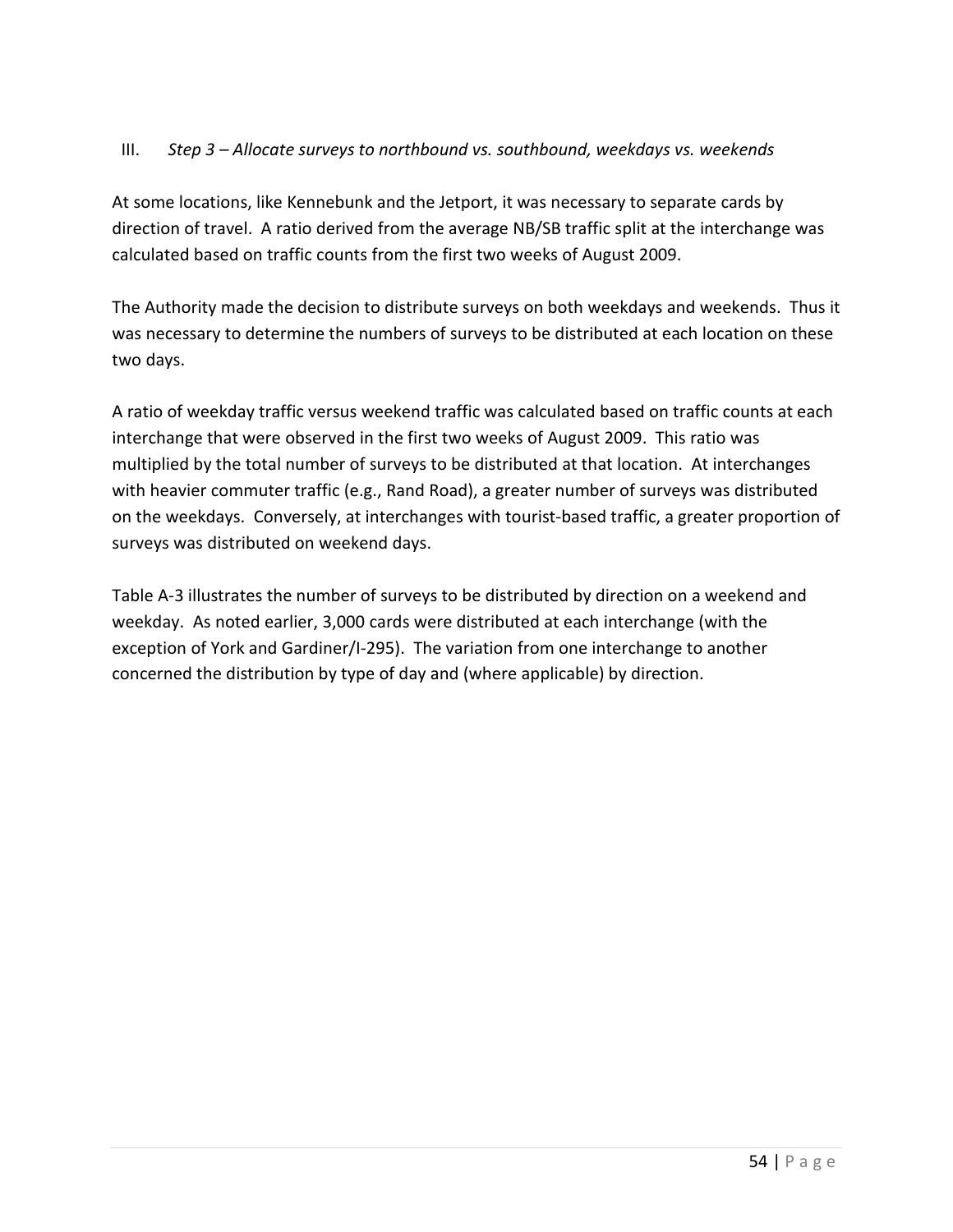| Location                        | <b>Total Surveys</b> | # Weekday | # Weekend |
|---------------------------------|----------------------|-----------|-----------|
| York Plaza (NB)                 | 6000                 | 2714      | 3286      |
| Wells NB (19)                   | 1710                 | 889       | 821       |
| Wells SB (19)                   | 1290                 | 581       | 710       |
| Kennebunk NB (25)               | 1770                 | 1038      | 732       |
| Kennebunk SB (25)               | 1230                 | 568       | 662       |
| Biddeford (32)                  | 3000                 | 1679      | 1321      |
| Saco (36)                       | 3000                 | 1584      | 1416      |
| Scarborough (42)                | 3000                 | 1500      | 1500      |
| I-295 SB (44)                   | 3000                 | 1290      | 1710      |
| So. Portland (45)               | 3000                 | 1830      | 1170      |
| Jetport NB (46)                 | 1950                 | 1307      | 644       |
| Jetport SB (46)                 | 1050                 | 735       | 315       |
| <b>Rand Rd. (47)</b>            | 3000                 | 1950      | 1050      |
| Riverside (48)                  | 3000                 | 1680      | 1320      |
| <b>Falmouth Spur (52)</b>       | 3000                 | 1560      | 1440      |
| W. Falmouth (53)                | 3000                 | 1770      | 1230      |
| <b>Gray (63)</b>                | 3000                 | 1560      | 1440      |
| Auburn NB (75)                  | 1290                 | 761       | 529       |
| Auburn SB (75)                  | 1710                 | 975       | 735       |
| Lewiston NB (80)                | 690                  | 428       | 262       |
| Lewiston SB (80)                | 2310                 | 1340      | 970       |
| Sabattus NB (86)                | 600                  | 324       | 276       |
| Sabattus SB (86)                | 2400                 | 1320      | 1080      |
| <b>West Gardiner Plaza (SB)</b> | 3000                 | 1590      | 1410      |
| Gardiner NB (103)               | 2220                 | 1529      | 691       |
| Gardiner SB (103)               | 2280                 | 1439      | 842       |

<span id="page-54-0"></span>**Table A-3 – Total Survey Distribution by Weekday and Weekend**

It was decided that a classification system to catalog cards by location would be implemented for each card. Cards were numbered by location. The first card distributed was number 00002 in Wells; the numbers then increased by order of interchange and concluded with card number 61,500 at Gardiner/I-295.

[Table A-4](#page-55-0) depicts survey identification numbered cards by location and by weekday and weekend.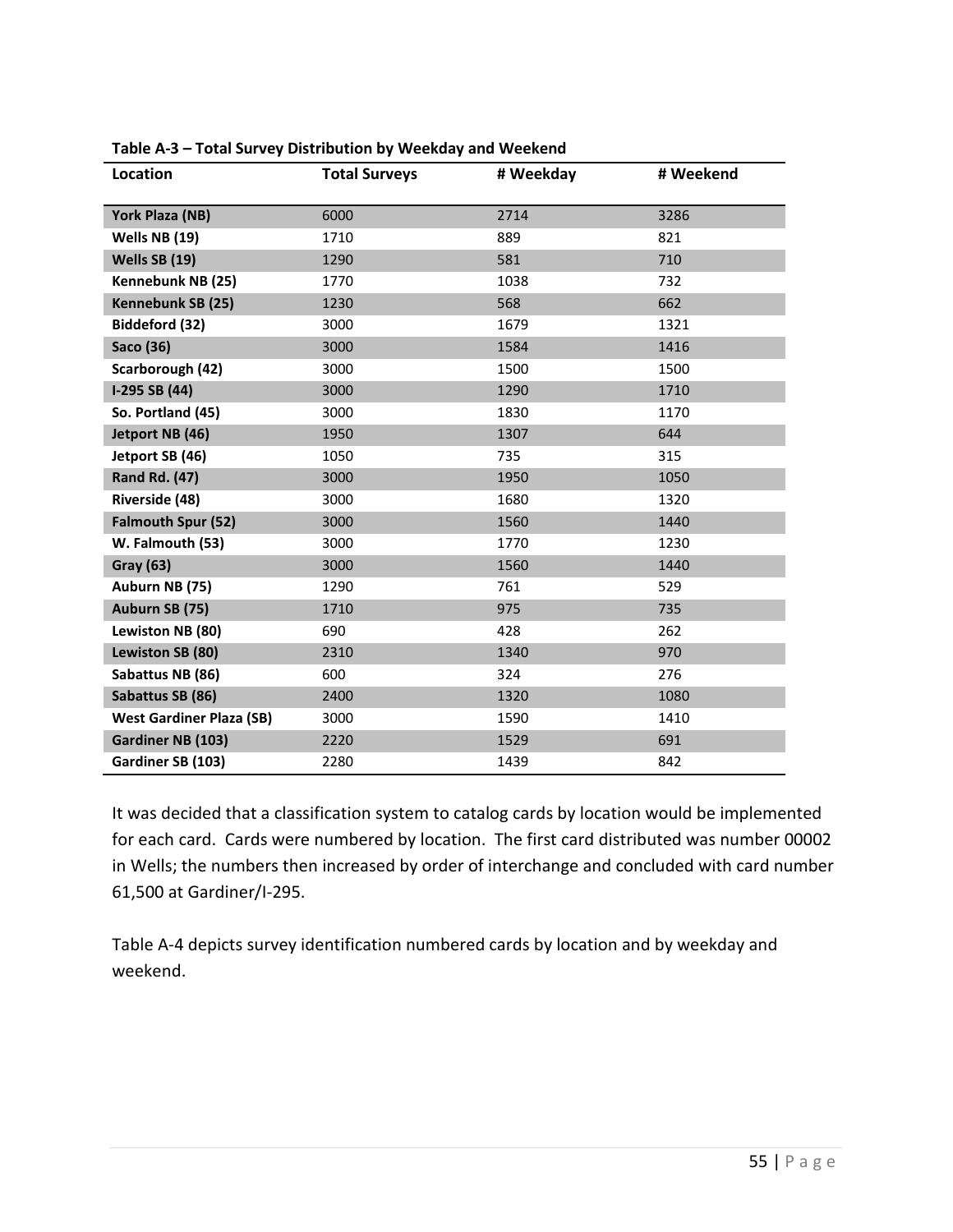| Location           | <b>Survey # Weekday</b>         | <b>Survey # Weekend</b> |
|--------------------|---------------------------------|-------------------------|
| York (NB) Plaza    | 03001 -- 05714                  | 05715 -- 09000          |
| Wells NB (19)      | 00583 -- 01470                  | 02181 -- 03000          |
| Wells SB (19)      | 00002 - 00582                   | $01471 - 2180$          |
| Kennebunk NB (25)  | 09001 -- 10038                  | 10607 -- 11338          |
| Kennebunk SB (25)  | 10039 -- 10606                  | 11339 -- 12000          |
| Biddeford (32)     | 12001 -- 13678                  | 13679 -- 15000          |
| Saco (36)          | 15001 -- 16584                  | 16585 -- 18000          |
| Scarborough (42)   | 18001 -- 19549                  | 19500 -- 21000          |
| I-295 SB (44)      | 21001 -- 22289                  | 22290 -- 24000          |
| So. Portland (45)  | 24001 -- 25829                  | 25830 -- 27000          |
| Jetport NB (46)    | 27001 -- 28306                  | 29042 -- 29685          |
| Jetport SB (46)    | 28307 -- 29041                  | 29686 -- 30000          |
| Rand Rd. (47)      | 30001 -- 31949                  | 31950 -- 33000          |
| Riverside (48)     | 33001 -- 34679                  | 34680 -- 36000          |
| Falmouth Spur (52) | 36001 -- 37559                  | 37560 -- 39000          |
| W. Falmouth (53)   | 39001 -- 40769                  | 40770 -- 42000          |
| Gray (63)          | 42001 -- 43559                  | 43560 -- 45000          |
| Auburn NB (75)     | 45001 -- 45760                  | 46735 -- 47264          |
| Auburn SB (75)     | 45761 -- 46735                  | 47265 -- 48000          |
| Lewiston NB (80)   | 48001 -- 48427                  | 49768 -- 50030          |
| Lewiston SB (80)   | 48428 -- 49767                  | $50031 - 51000$         |
| Sabattus NB (86)   | 51001 -- 51324                  | 52665 -- 52920          |
| Sabattus SB (86)   | 51325 -- 52644                  | 52921 -- 54000          |
| W. Gardiner Plaza  | 54001 -- 55590                  | 55591 -- 57000          |
| Gardiner NB (103)  | 57001 - 57779; 60000 -- 60750   | 58469 -- 59159          |
| Gardiner SB (103)  | 57780 - 58469; 60,751 -- 61,500 | 59160 -- 60000          |

<span id="page-55-0"></span>**Table A-4 – Survey Card Numbers by Location**

### *IV. Step 4 – Traffic control and the act of survey distribution.*

Once steps had been taken to calculate a valid number of surveys to be distributed at each location, further steps were needed for refinement to the distribution process. As mentioned previously, it was determined that all patrons were to be stopped during the survey distribution process. This required a change in regular traffic patterns.

Sign layouts were created for each distribution location, per the Manual on Uniform Traffic Control Devices (MUTCD) (2009 Edition). The following signs were chosen for use:

- **Survey Crew**. 48" x 48" diamond shape sign; orange with black border and legend.
- **At Plaza**. 12" x 36" rectangular shape sign; orange with black border and legend. Used at toll locations only.
- **Be Prepared to Stop**. 48" x 48" diamond shape sign; orange with black border and legend.
- **Stop Ahead**. 48" x 48" diamond shape sign; orange with black border and legend.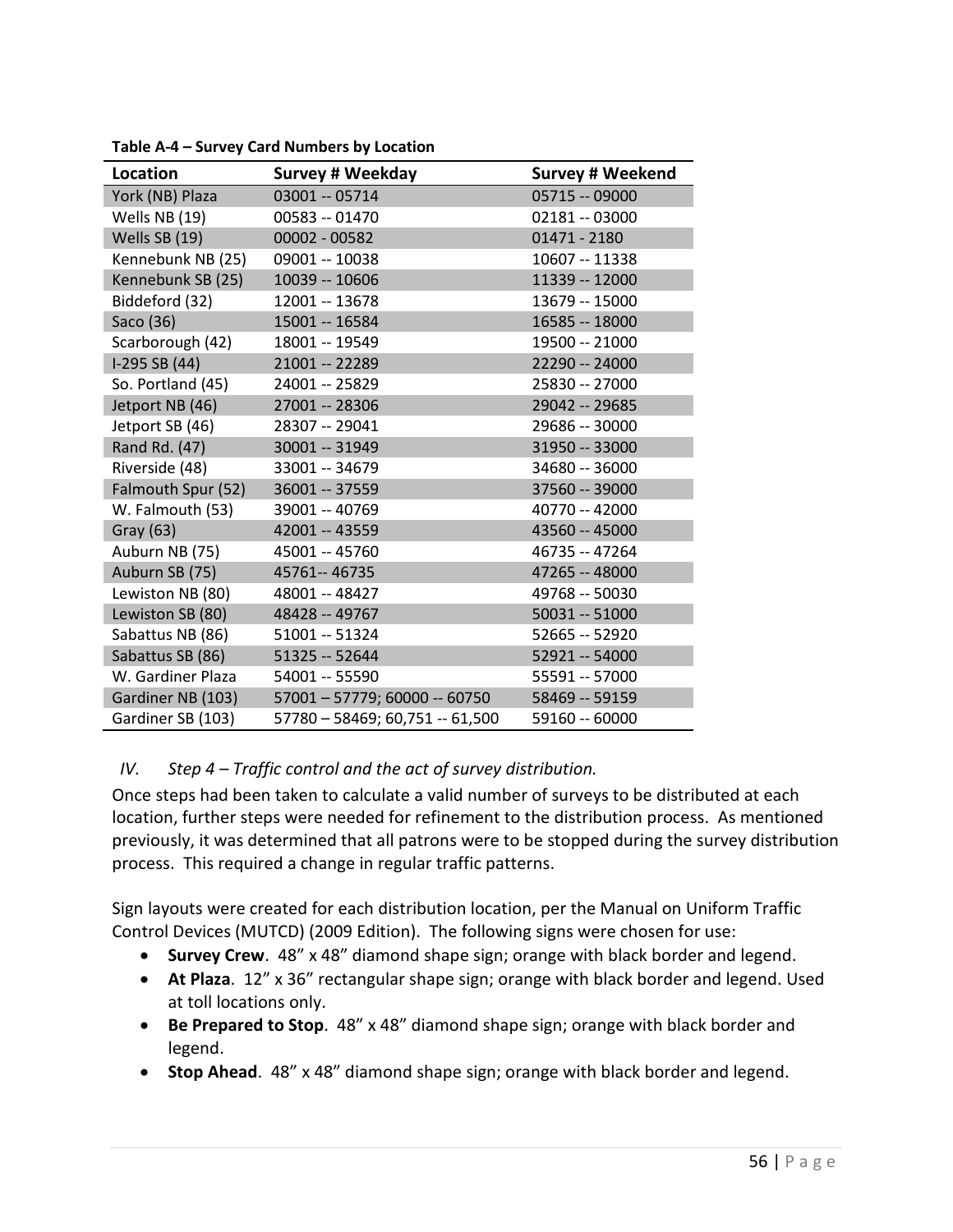- **All Vehicles Must Stop**. 48" x 48" diamond shape sign; orange with black border. Used at plaza locations only.
- **Stop**. 36" x 36" regulatory stop sign.

All above signs were used at plaza entry points, spaced according to MUTCD guidelines. Limited space at some of the smaller interchanges required the removal of 'All Vehicles Must Stop' signs from the sign layout and mandated smaller spacing between warning signs.

Regulatory stop signs were placed just before the concrete barriers at interchanges with toll plazas, and just before survey distributors at free interchanges. Where hourly traffic volumes were heavy, at mainline plazas and at free interchanges, state police assisted with alerting vehicles to the change in traffic patterns.

There was concern over stopping *E-ZPass* customers in '*E-ZPass* Only' lanes, due to the fact these patrons were not used to stopping in the lanes. Wherever possible, '*E-ZPass* Only' lanes were closed to ensure the safety of survey distributors by forcing all vehicles to travel through 'Any Vehicle' lanes.

The number of distributors assigned to each location was based on (a) the number of toll lanes at tolled interchanges, and (b) the anticipated volume of traffic at free interchanges. A shift leader was designated at every location to ensure proper sign set up, complete card distribution, and appropriate safety procedures. A rotating schedule allowed survey distributors to take breaks when necessary.

The actual distribution of surveys went as follows:

- Drivers were waved forward from the regulatory 'Stop' signs towards the position of the survey distributers.
- Once vehicles had reached a complete stop, distributors offered a survey card to the driver accompanied with the following explanation:

*'Hi, we are doing a survey for the Maine Turnpike. The postage is pre-paid. If you take time to fill it out for us you are entered for a chance to win one of 100 gift cards.'*

Explanations varied at some locations as time did not always allow for this description. At the very least, drivers were informed the survey was for the Maine Turnpike. The survey was voluntary and drivers were not forced to take a card.

• If a driver refused to take a survey card, distributors simply thanked the driver for stopping and allowed him to continue driving.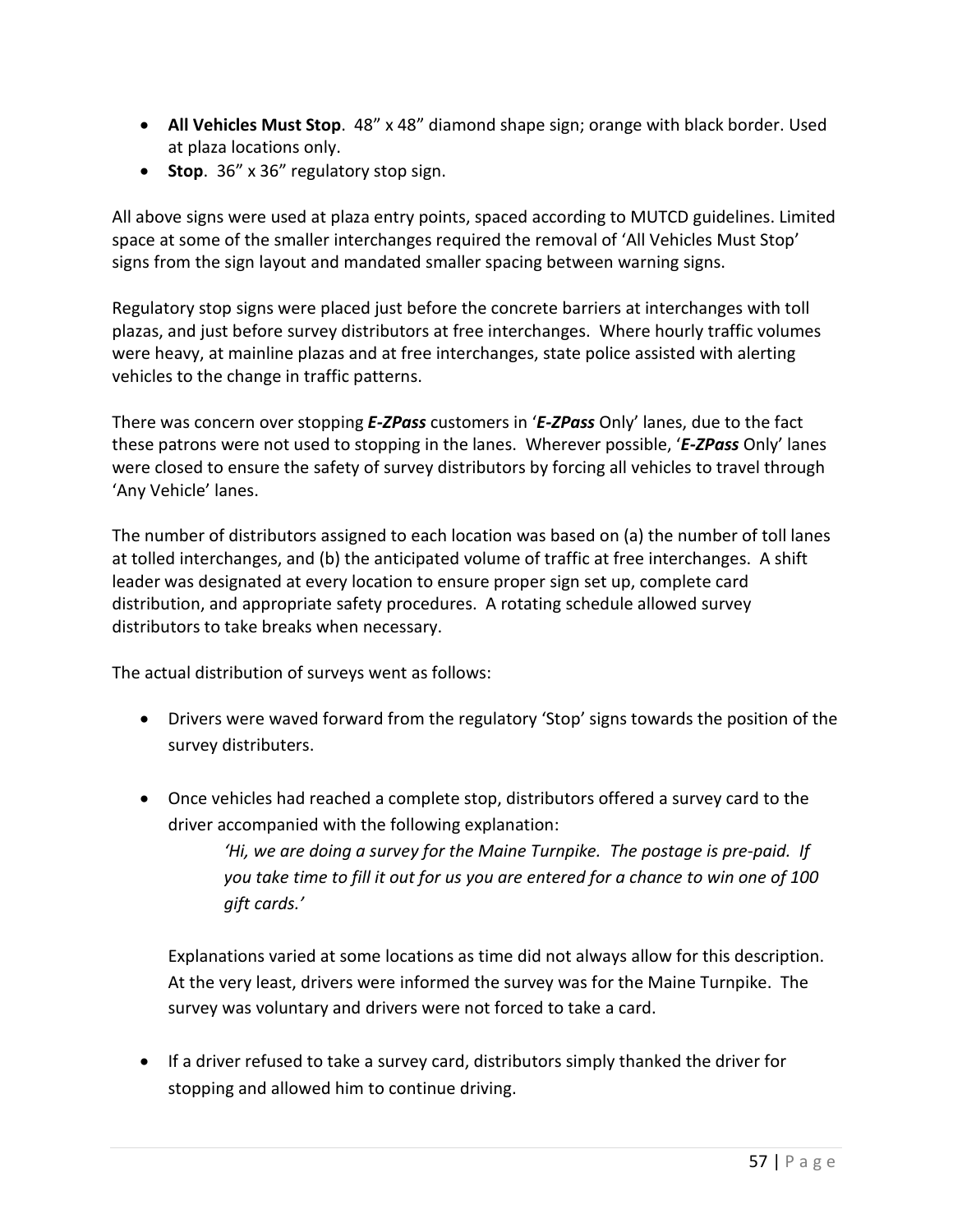### *V. Step 5 – Implement an incentive*

Unlike past surveys, the Authority chose to implement an incentive program to encourage patron participation. This decision was based on low response rates from previous surveys and the need for a statistically valid sample.

The Turnpike decided to award \$25 Visa gift cards to a random sampling of 100 survey respondents. Patrons were offered the opportunity to enter the drawing by including their address in a provided space on the survey card. The incentive opportunity was not mandatory for survey participants, and participants employed by or related to an employee of the Authority and HNTB were exempt from the drawing.

The procedure for the drawing was performed as follows:

- HNTB used the *RANDBETWEEN* function to identify the prospective winners. In Excel, HNTB input the equation [=RANDBETWEEN (2, 61501)] into one of the cells. Each time the equation was input, the program randomly selected a number between 2 and 61,501. Note that Survey Card 00002 was the first card distributed, and a total of 61,500 cards were handed out over the course of the survey.
- The equation [=RANDBETWEEN (2, 61501)] was copied 1,000 times in Excel, thus generating 1000 random numbers between 2 and 61,501.
- These random numbers were then cross-referenced with the actual survey cards that were returned to the Maine Turnpike Authority. Starting at the first random number generated by Excel, HNTB checked to see if (a) the card had been returned, and (b) the card contained a return address. If both conditions were met, then the card was pulled out and the data input into our master list of "winners". If both conditions were not met, then HNTB went to the next card in the list.
- This process was repeated until 115 survey cards were chosen. The first 100 were considered the "primary winners" and the next 15 were selected as "alternates" in case any of the "primary winners" provided undeliverable addresses.

The gift cards were mailed out to the first 100 "primary winners". A total of four gift cards were returned to the Authority (due to undeliverable addresses) and subsequently sent to "alternate" winners in order of selection.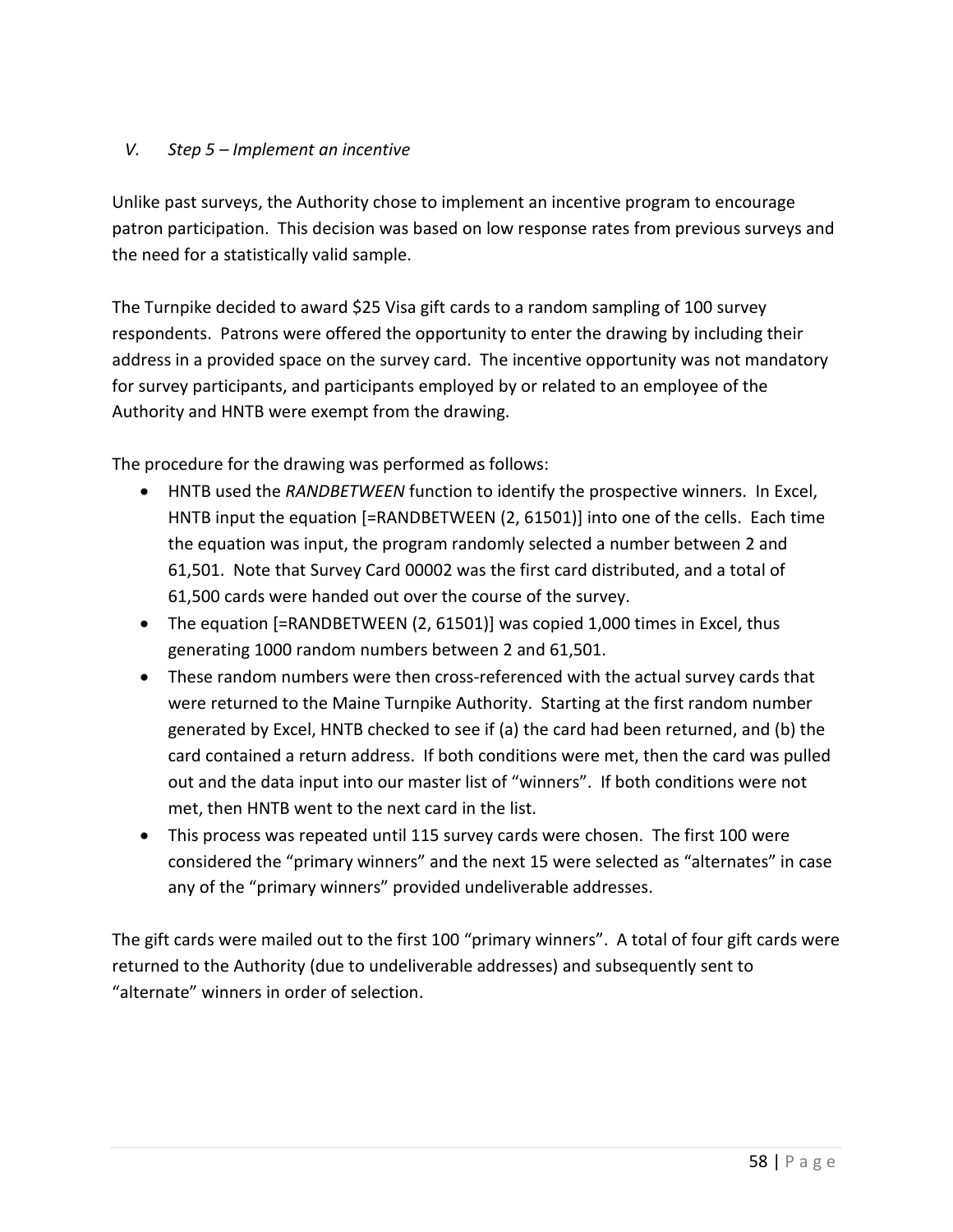### <span id="page-58-0"></span>*RESPONSE RATE SUMMARY*

### (a) *Overall responses*

As noted in the previous section, the number of distributed surveys was designed to achieve a 95% confidence level with an assumed response rate of 12.5%. In actuality, the 2010 O&D survey achieved a response rate of 21.3% – a significant increase over the 2004 survey response rate.

[Table A-5](#page-58-1) depicts the overall rate of return, and the split between weekday and weekend return. The rate of return for weekdays was slightly greater than the rate of return for weekends.

<span id="page-58-1"></span>

| Table A-5 - Rate of Return Summary |  |  |  |
|------------------------------------|--|--|--|
|------------------------------------|--|--|--|

|         | <b>Surveys Distributed</b> | <b>Surveys Returned</b> | <b>Rate of Return</b> |
|---------|----------------------------|-------------------------|-----------------------|
| Weekday | 33.939                     | 7.465                   | 22.0%                 |
| Weekend | 27.561                     | 5.630                   | 20.4%                 |
| Total   | 61,500                     | 13,095                  | 21.3%                 |

### *(b) Responses by cash vs. E-ZPass*

HNTB distributed survey cards to all patrons passing through plazas at the designated times, regardless of whether cash or *E-ZPass*. This allowed cards to be distributed to patrons based on interchange usage and not method of toll payment. Patrons were distinguished only by their response to question 13 of the card:

*Do you own an E-ZPass? Yes No*

[Table A-6](#page-58-2) summarizes the rate of response based on cash vs. *E-ZPass*. Of all responses, more than two-thirds are from *E-ZPass* patrons.

| <b>Table A-0</b> Rate Of Retaili, E-21 ass vs. Cash Castollicis |                         |                      |  |  |  |  |  |
|-----------------------------------------------------------------|-------------------------|----------------------|--|--|--|--|--|
| <b>Method of Tolling</b>                                        | <b>Surveys Returned</b> | <b>Response Rate</b> |  |  |  |  |  |
| Cash                                                            | 4.151                   | 31.86%               |  |  |  |  |  |
| E-ZPass                                                         | 8.878                   | 68.14%               |  |  |  |  |  |
| Total                                                           | $13.029*$               | 100.00%              |  |  |  |  |  |

### <span id="page-58-2"></span>**Table A-6 – Rate of Return,** *E-ZPass* **vs. Cash Customers**

\*Note: The total of 'Surveys Returned' is 66 surveys short of the actual number of returned surveys. This is because not all patrons answered Question 13 that allowed for the classification of cash vs. *E-ZPass*.

### *(c) Responses by location*

[Table A-7](#page-59-0) summarizes the number of responses for each Turnpike entry point. The table also includes columns representing the number of surveys distributed. The right-most column